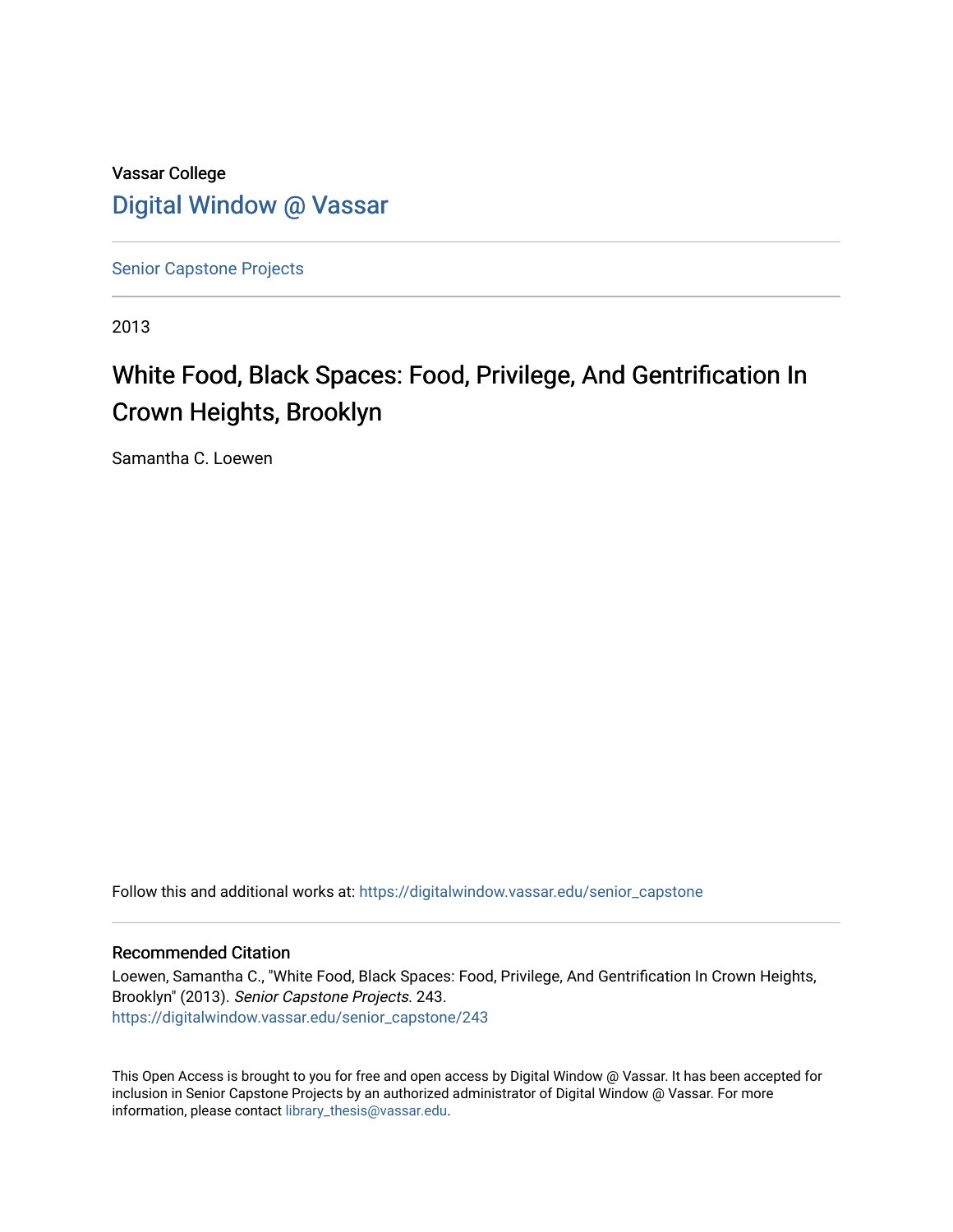## **WHITE FOOD, BLACK SPACES**

## **FOOD, PRIVILEGE, AND GENTRIFICATION IN CROWN HEIGHTS, BROOKLYN**

Samantha C. Loewen April 2013

Senior Thesis

Submitted in partial fulfillment of the requirements for the Bachelor of Arts degree in Geography

 $\mathcal{L}_\text{max}$  , and the set of the set of the set of the set of the set of the set of the set of the set of the set of the set of the set of the set of the set of the set of the set of the set of the set of the set of the Adviser, Professor Mary Ann Cunningham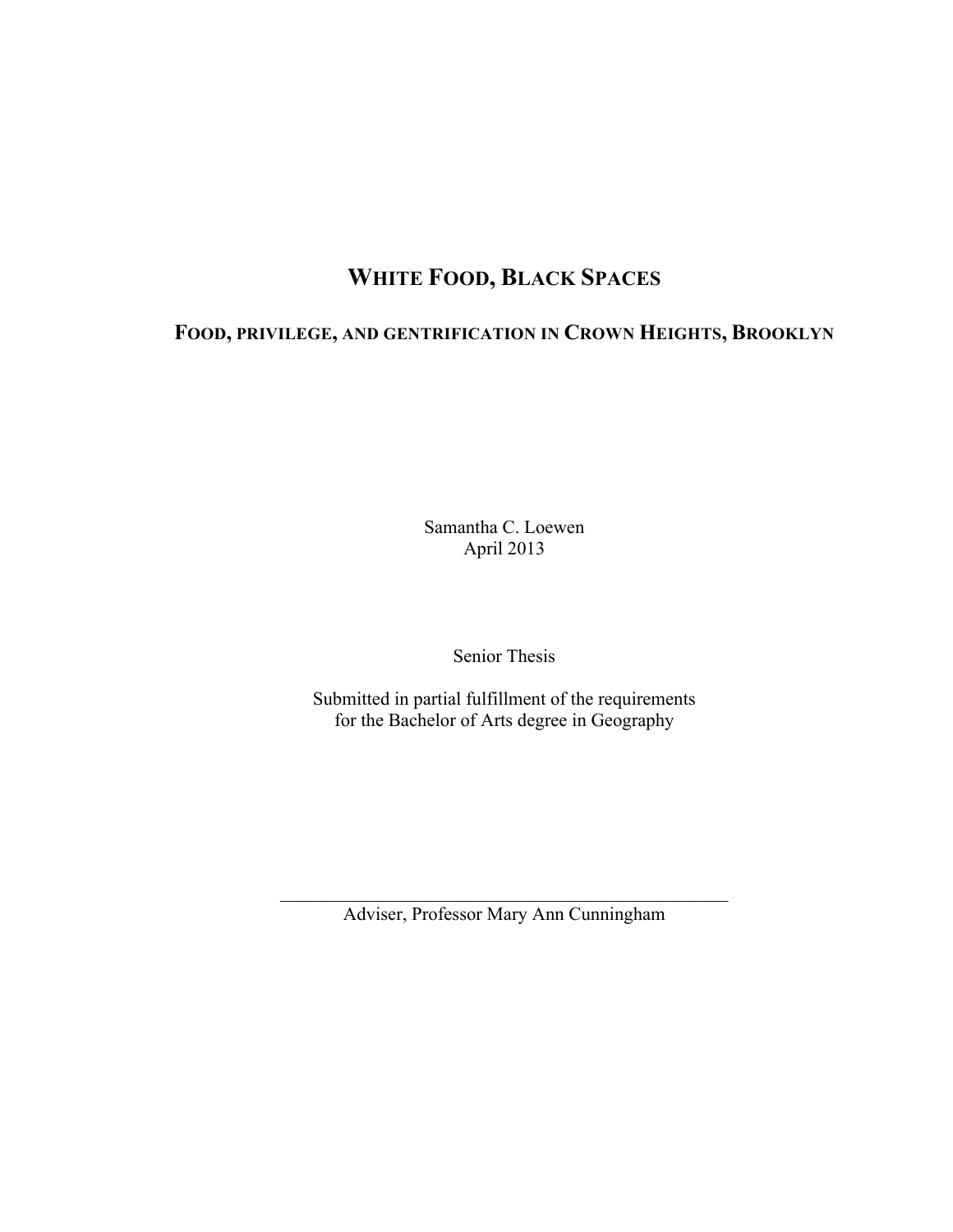#### **Abstract**

This project seeks to investigate the intersections of race, class, and food: examining how access and acceptance to good quality food is shaped and changed through the process of gentrification. I ask why it is predominately upper-middle class whites that are buying 'good food' (non-processed, organic, local, etc), how this situation came to be in the United States, and ultimately what the consequences are of injecting upscale food cultures into previously low-income, high-minority spaces. To observe this change I overview the broad inequality created by the policies of the US food system, the emergence of whiteness within alternative food movements, and the gentrification of food and space through a case study of Crown Heights, Brooklyn, New York. I draw from official data sources and academic works, as well field research and observation to support my argument. In this piece I contend that structural problems such as agricultural policy and institutionalized racism contribute to the lack of access and acceptance of good food among low-income minorities. These inequalities are then magnified and accelerated in gentrifying neighborhoods, as they clash with the traditionally upscale food tastes of new residents. I ultimately find that there is fairly good access to food within my sample area, but that spaces of consumption are stratified and segregated, implying a more complex and dynamic situation than is explained by typical narratives of gentrification.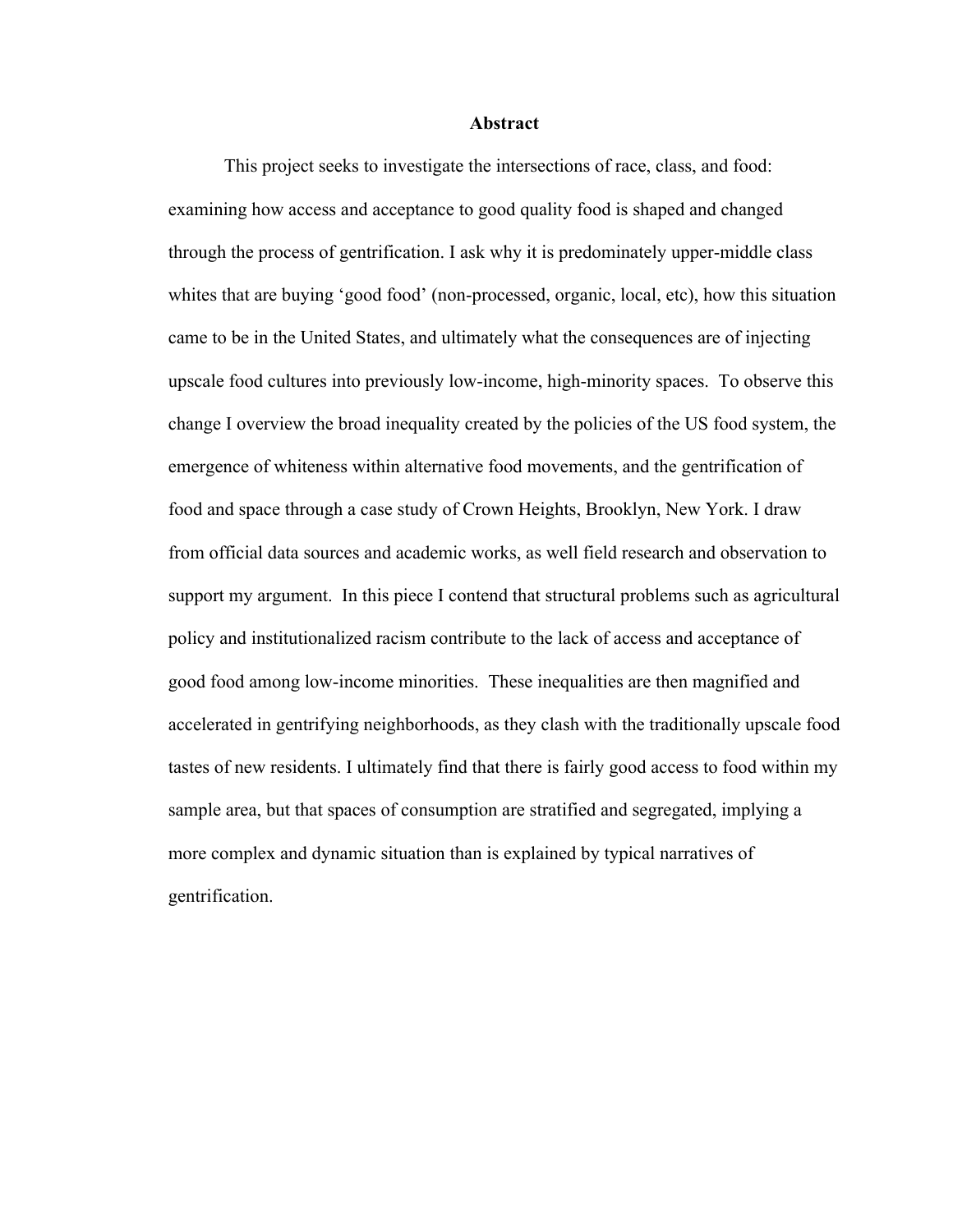*"We are indeed much more than what we eat, but what we eat can nevertheless help us to be much more than what we are."*

*-* Adelle Davis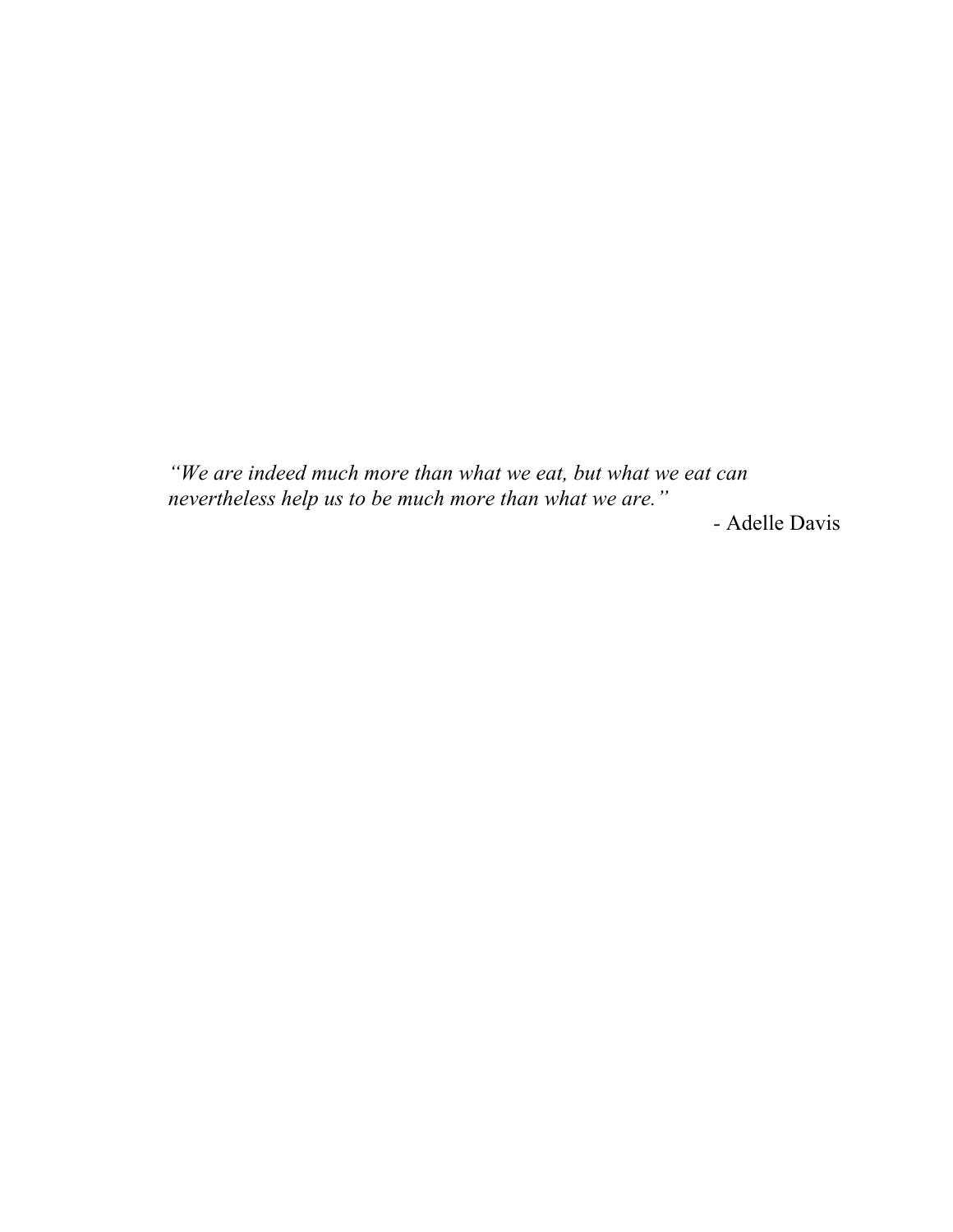#### **Table of Contents**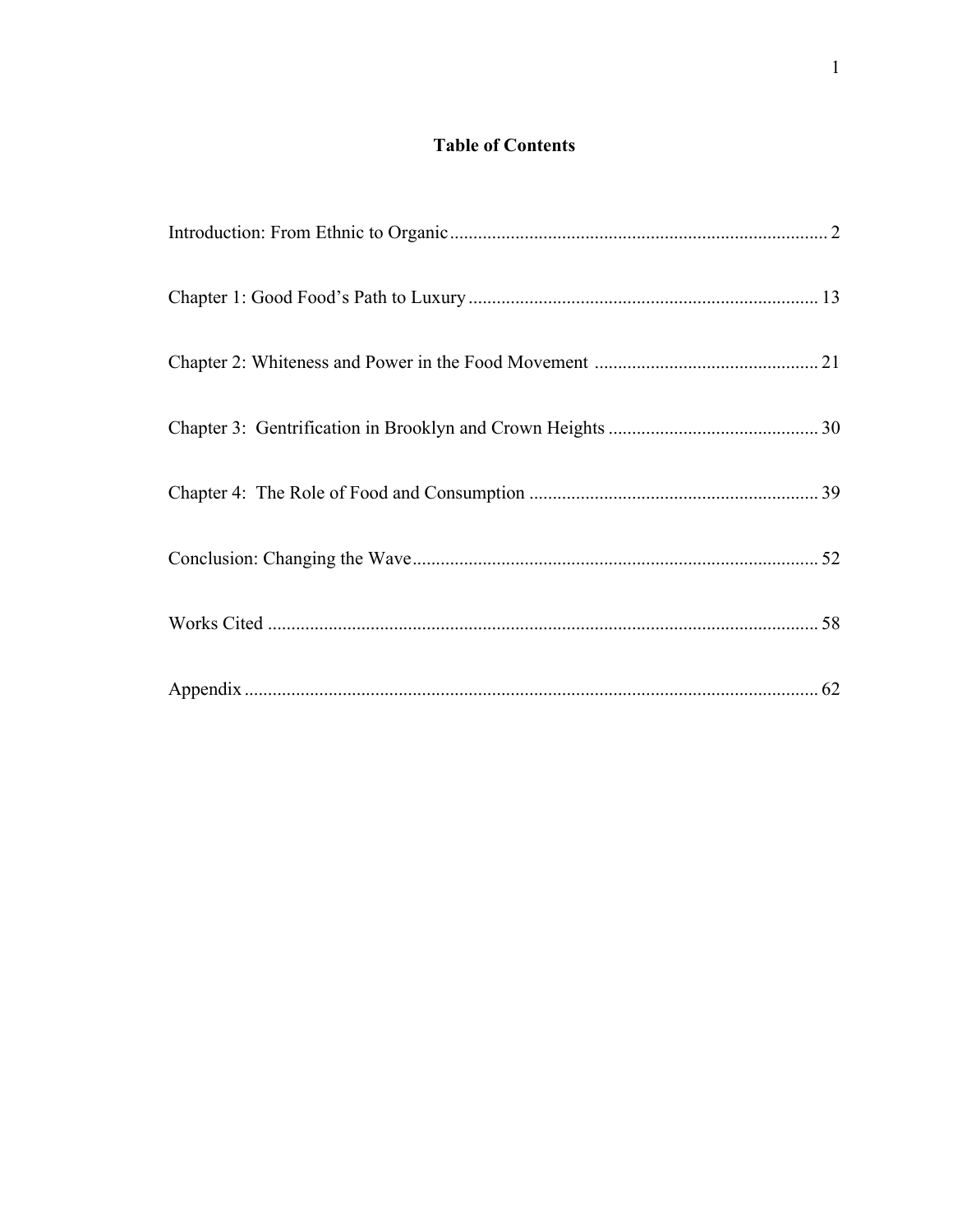#### **INTRODUCTION** From Ethnic to Organic

The small grocery store, located on the corner of Franklin Avenue and Lincoln Place, has been a mainstay in Crown Heights, Brooklyn for the past three decades (Figures 1 and 2). Named after its owners Bob and Betty Fisher, the store opened its doors in the 1970s as "Fisher's Supermarket". At this time, Crown Heights was a stable working class neighborhood, home to a diverse Caribbean, African, African American, and Latino community. Dedicated to serving their neighborhood, Fisher's stocked the 'ethnic' products that would best accommodate the community's ever-evolving demographics. Fisher's remained intact throughout the 1980s, even as the neighborhood began to deteriorate due to increased crime and illegal drug use, which caused other businesses to close down.

Fisher's Supermarket remains a microcosm of the neighborhood today. After a brief closure, the market reopened in April 2011 under the management of Tony Fisher as "Bob and Betty's," in honor of his parents' original business. However, patrons today are more likely to find organic milk and local produce than traditional Caribbean or Latin fare. The revamped store has a vastly expanded organic section and only supplies produce from farms located less than 50 miles away to fulfill Fisher's mission of being "primarily green" and "environmentally conscious" (Nostrand Park 2012).

Despite the remodel and new attention to sustainability, Fisher asserts that prices will still be fair and affordable so as to fill the needs of the entire community (Nostrand Park 2012). But even so, Bob and Betty's is not providing for the neighborhood's ethnic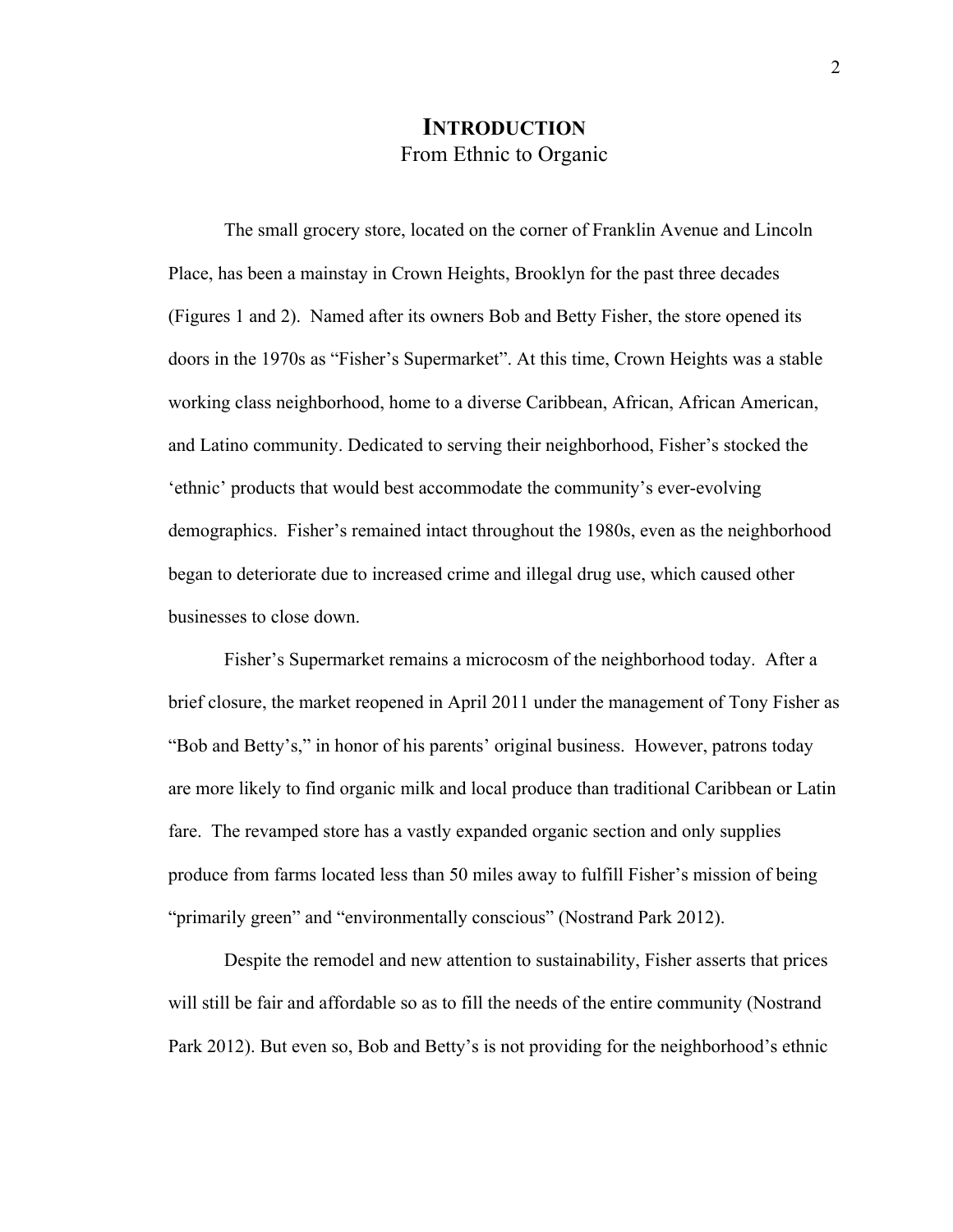

**Figure 1: Crown Heights in relation to Brooklyn and Manhattan (Google Maps)**



**Figure 2: Crown Heights boundaries, shaded portion denotes Crown Heights North, red dot denotes Bob & Betty's (Google Maps)**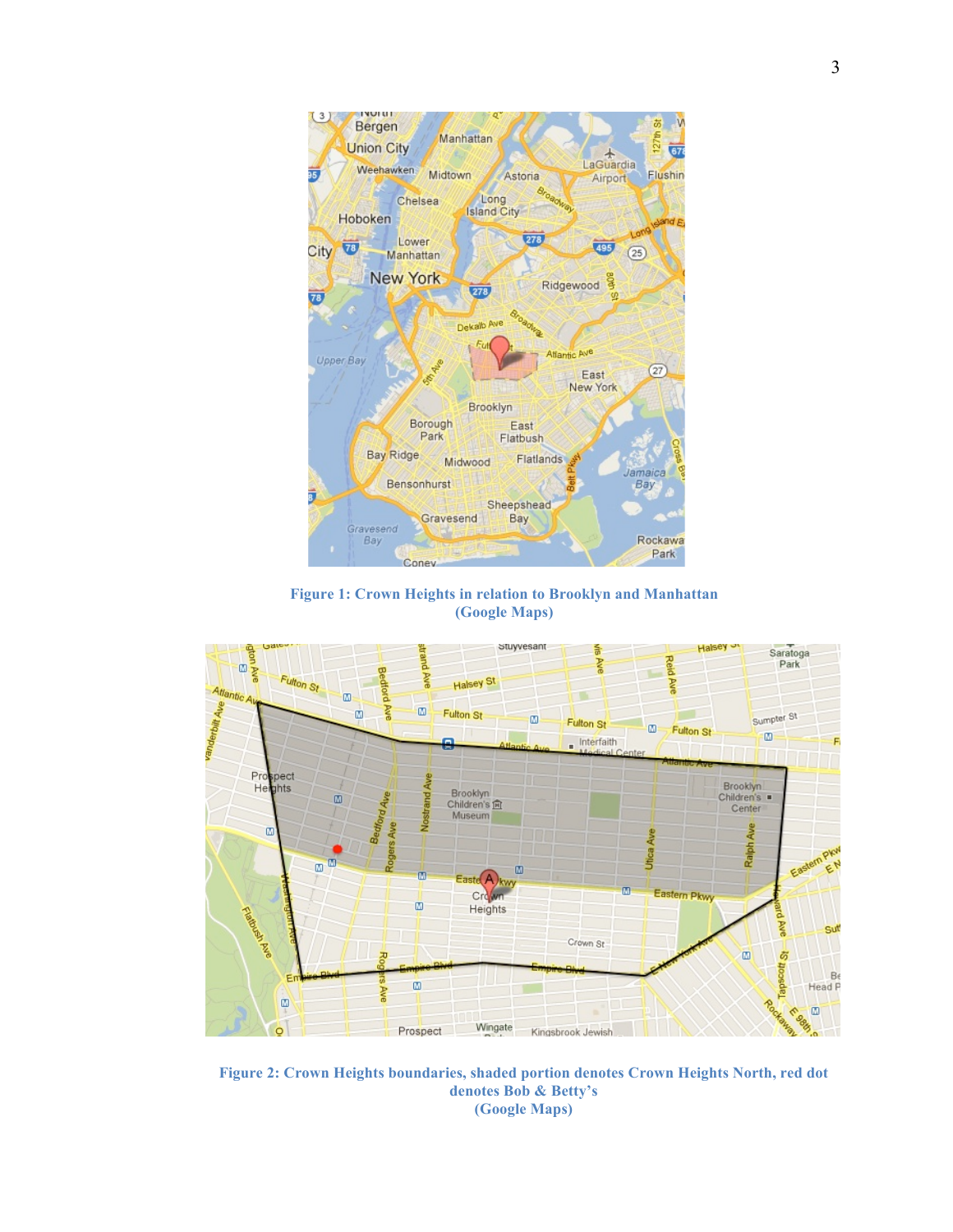population anymore. There is a plethora of all-natural potato chips, micro-brewed beer, and Hudson Valley sourced cheese, but very few products that seem to be stocked for Caribbean, Latino, or African clientele. The market's new attention to local, organic, and sustainable foods still follows in the tradition of catering to the community's latest members, but this time the newcomers are young, white, college graduates and professionals.

As Bob and Betty's recent makeover may suggest, the demographics in Crown Heights are rapidly changing. As of 1994, 90 percent of residents in Crown Heights were of African descent, 9 percent were Hasidic Jews, and 1 percent was comprised of Latinos, Asians, and other ethnic groups. In recent years a significant number of whites have moved into the neighborhood, becoming the third most prominent group of the area's roughly 130,000 residents. Crown Heights North (Figure 2), or the portion of the neighborhood above Eastern Parkway, has seen the greatest shift in demographics. According to the 2010 census, the non-Hispanic white population in Crown Heights North has increased by 186 percent in the past ten years (City of New York 2013).

With this new population have come new tastes and new food cultures. As consumer tastes shift to the more gourmet, upscale, and organic, so does the fabric of the city. Organic grocery stores, fair trade coffee shops, and gourmet restaurants are now competing with the existing West Indian grocers, Caribbean fast food joints, and corner delis. This process of neighborhood change or gentrification, what Sharon Zukin has called 'domestication by cappuccino' (Zukin 1995, xiv), clashes newcomers with demands for 'good food' with low income and minority residents who often lack the privilege to access these good foods. Adapting to changing clientele and preferences, the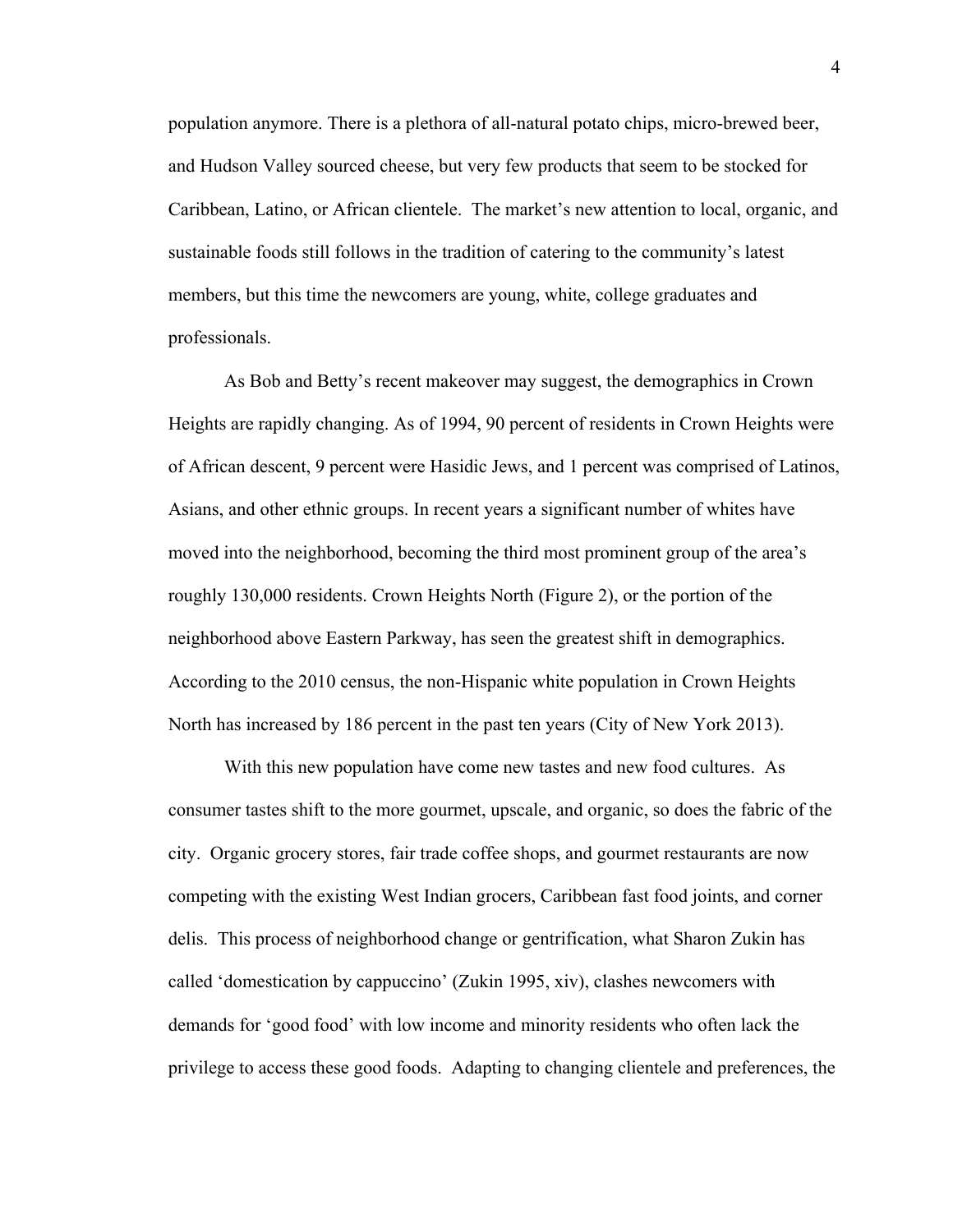new businesses that pop up in the course of gentrification often cater directly to new residents, and often at the expense of the old.

The polarization of communities that occurs at the crux of food and gentrification can be seen directly in the case of Bob & Betty's, which now "sells organic food, mostly to young newcomers, and gives away cardboard boxes to older residents moving out" (Robbins 2012). This consumer divide has led me to ask a seemingly simple question: why are only young whites shopping at Bob & Betty's? Or more broadly, why is it predominately middle class whites that buy organic and local food? While consumer preference certainly plays a role it does not fully explain why older residents are not buying the hydroponic lettuce and Hudson Valley Fresh milk. Through a broad study on our nation's current food system, alternative food movements, and a case study of Crown Heights, I will investigate what structural inequalities, both politically and culturally, are in place that preclude access and acceptance of good food to low-income and minority people, and, further, examine the consequences of these disparities when they are forced together through the process of gentrification.

Uneven, racialized consumption within Crown Heights is indicative of a larger pattern of affluent whites typically consuming more high quality foods than disadvantaged groups. Though some have the privilege, eating good food unfortunately is not the norm in our country today. By 'good food' I do not mean well prepared or good tasting meals, I simply mean fresh, non-processed, whole foods. Apples, pears, lettuce, tomatoes; simple produce is not what most American consume on a daily basis. Most people get by the on heavily processed, corn syrup laden food products that crowd our supermarkets and corner stores. But why?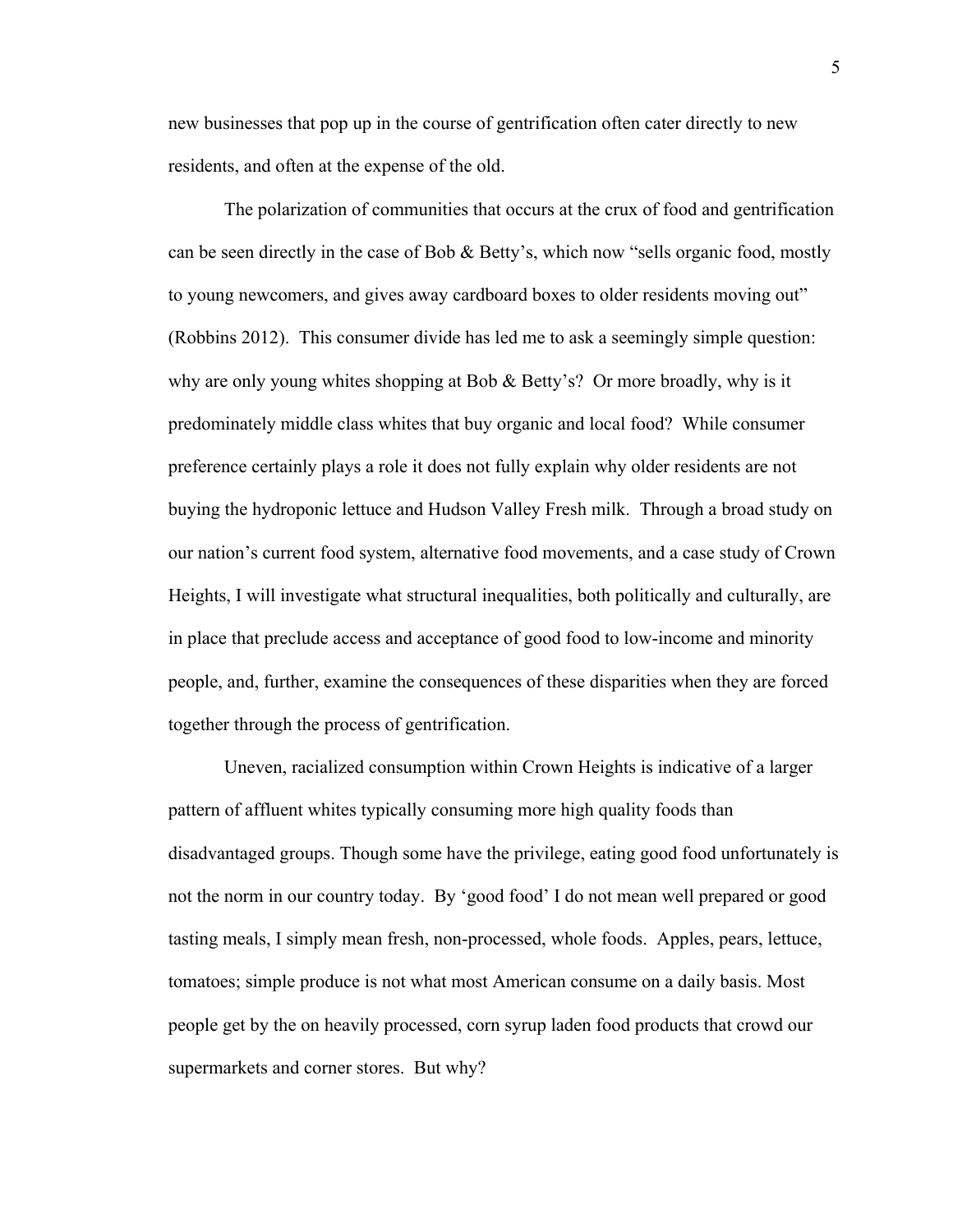In attempting to answer this question I have only discovered that the problem is so systemic, so dependent on a multitude of structures, regulations, and patterns that comprise both the way our country is run and our national identity. While a large part of the problem is a lack of education, a lack of knowledge about cooking and fresh produce, that certainly is not the end of the issue. There are underlying structures in place that lead to the lack of knowledge. There is a reason why poverty and obesity go hand in hand. There is a reason why there are higher obesity rates among blacks and Hispanics than whites (CDC 2010). It is no coincidence that those of us with privilege tend to eat better than the underprivileged. It is not just about bad food being prevalent, or a lack of education about produce and cooking, there are imprisoning structures within our capitalist system that trap some members of society in a cycle of unhealthy eating.

But still, the cultural and social contributing factors to the lack of access and acceptance of good food cannot be ignored. We live in a country that does not value the production or consumption of good quality food. Some first learn about food from their parents or grandparents, but most, and disproportionately the resource-poor first learn from McDonalds and Coca-Cola and Frito Lay. Children rarely learn basic information about food or agriculture in schools, and even more rarely still learn about the immensely complex world of food politics. Bad food has become a culturally accepted reality while quality food in America is still considered a luxury item.

It is accepted that we all must eat, but eating well is something still relegated to the wealthy. The myth that only rich people care about what they eat, or that they are the only ones who should or have the privilege to care about what they eat, has been perpetuated endlessly. Tracie McMillan writes, "seeing good food as a luxury lifestyle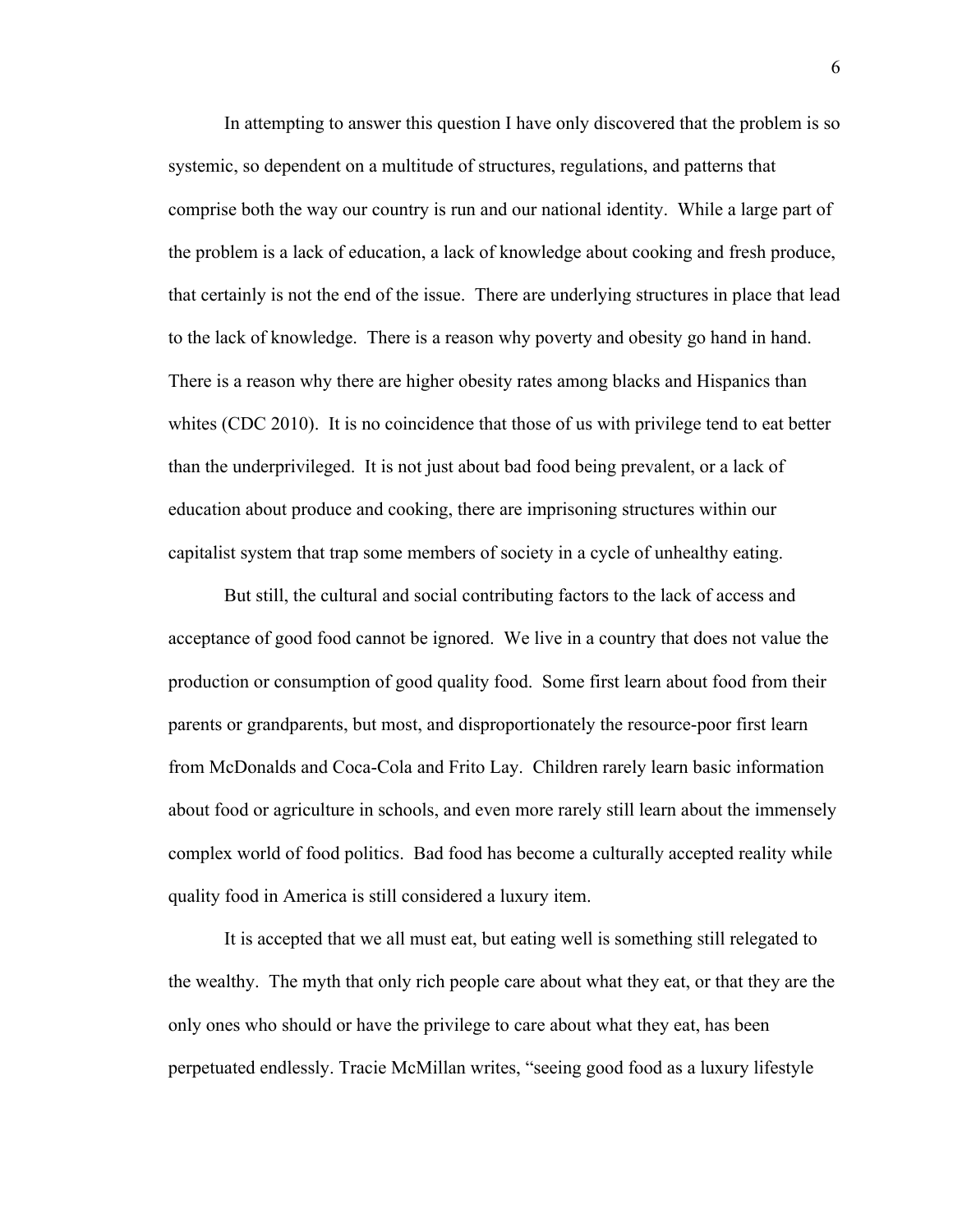product has been so deeply embedded in our thinking about our meals that we barely notice it" (McMillan 2012, 2). Because good food is in a fact hard to come by for many disadvantaged groups, we accept its luxury status as fact rather than examining why this notion has come to be. We too often assume that those who eat McDonalds every day do so simply because that is what they like to eat. We too often assume that they do not care about the food they are eating, that they do not care about their health, that they do not want to eat higher quality foods. Processed foods are the easiest, cheapest, and most convenient option, but we do not assume often enough that many eat processed foods because they are the only realistic option.

While some struggle simply to obtain fresh food, produce has been sensationalized and transformed into an even more unattainably luxurious product. Through alternative food movements, organic, local, and sustainable produce has been elevated and absorbed into the realm of 'white food', proving to be a counterproductive narrative as it only furthers alienates people from accessing good food. To place my project within the existing literature, I will first explore ideas of white privilege and whitened consumption practices as discussed by previous authors (Pulido 2000, McGuinness 2000, Bonnett 1997, McIntosh 1998) and in relation to Crown Heights. Laura Pulido defines white privilege as "those practices and ideologies carried out by structures, institutions, and individuals that reproduce racial inequality and systematically undermine the well-being of racially subordinate populations" (Pulido 2000, 15). While not frequently acknowledged as racist, white privilege allows for the advancement of whites at the expense of non-whites. Pulido describes how white privilege aids in spatial inequalities such as environmental racism, but I argue that it is also expressed materially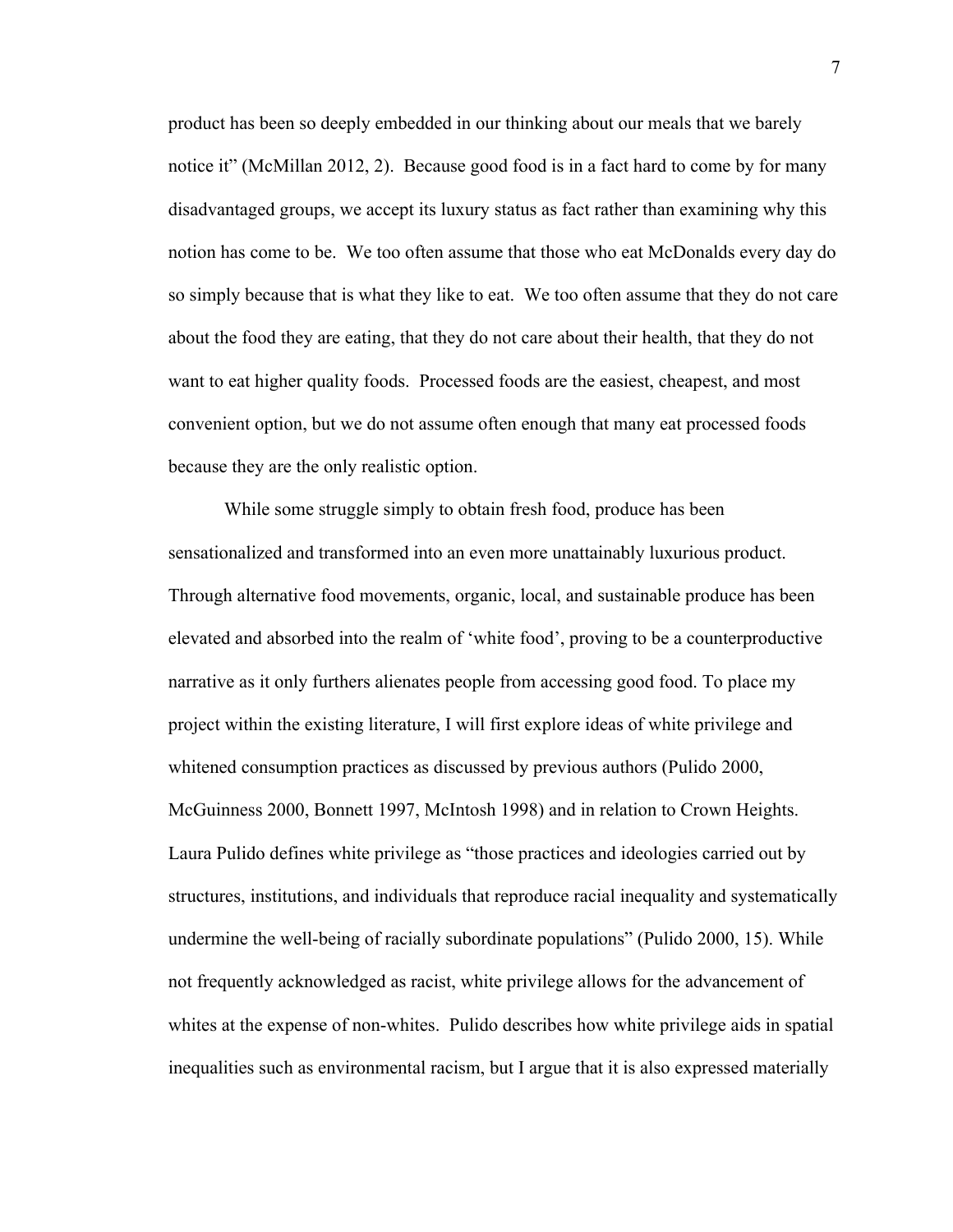through consumption patterns. Drawing from previous work (Slocum 2007, Guthman 2008), I will explore the idea of alternative food – organic, local, sustainable, etc – as 'white food', looking at how systems of privilege contribute to and perpetuate the whiteness of alternative food and the subsequent exclusion of non-whites.

Gentrification serves as a nexus for these political and social issues. Whereas these polarized food worlds usually remain separate, they are forced together when neighborhoods begin to change. With the coming together of different races, classes, and ages, comes the clash of socio-economic backgrounds, cultural ideals, and food privileges. As young, educated gentrifiers move in to gritty urban areas, there is often a cultural mismatch between their desire for good food and the bodegas and take-out restaurants in the neighborhoods that are cheap enough for them to afford. The new residents therefore flock to and create new consumption spaces to fit their needs, rallying around their chosen lifestyle. Gentrification can become a lens to not only observe how foodscapes are affected by the influx of whiteness, privilege, and upscale tastes, but also to study the impact on a diverse community of the injection of whitened food cultures.

Gentrification has been sweeping other Brooklyn neighborhoods for the past 50 years and now, "Franklin Avenue is the epicenter of a renaissance, the next subway stop on Brooklyn's gentrification express" (Robbins 2012). The rising popularity of Franklin Avenue and Crown Heights over the past few years has unsettled the community, as the neighborhood is finally regaining a sense of normalcy and ease after a bloody race riot shook the community over twenty years ago.

On August 19, 1991 Yosef Lifsh was part of the motorcade for Rabbi Menachem Mendel Schneerson, the leader of the Chabad Lubavitch Hasidic sect. Attempting to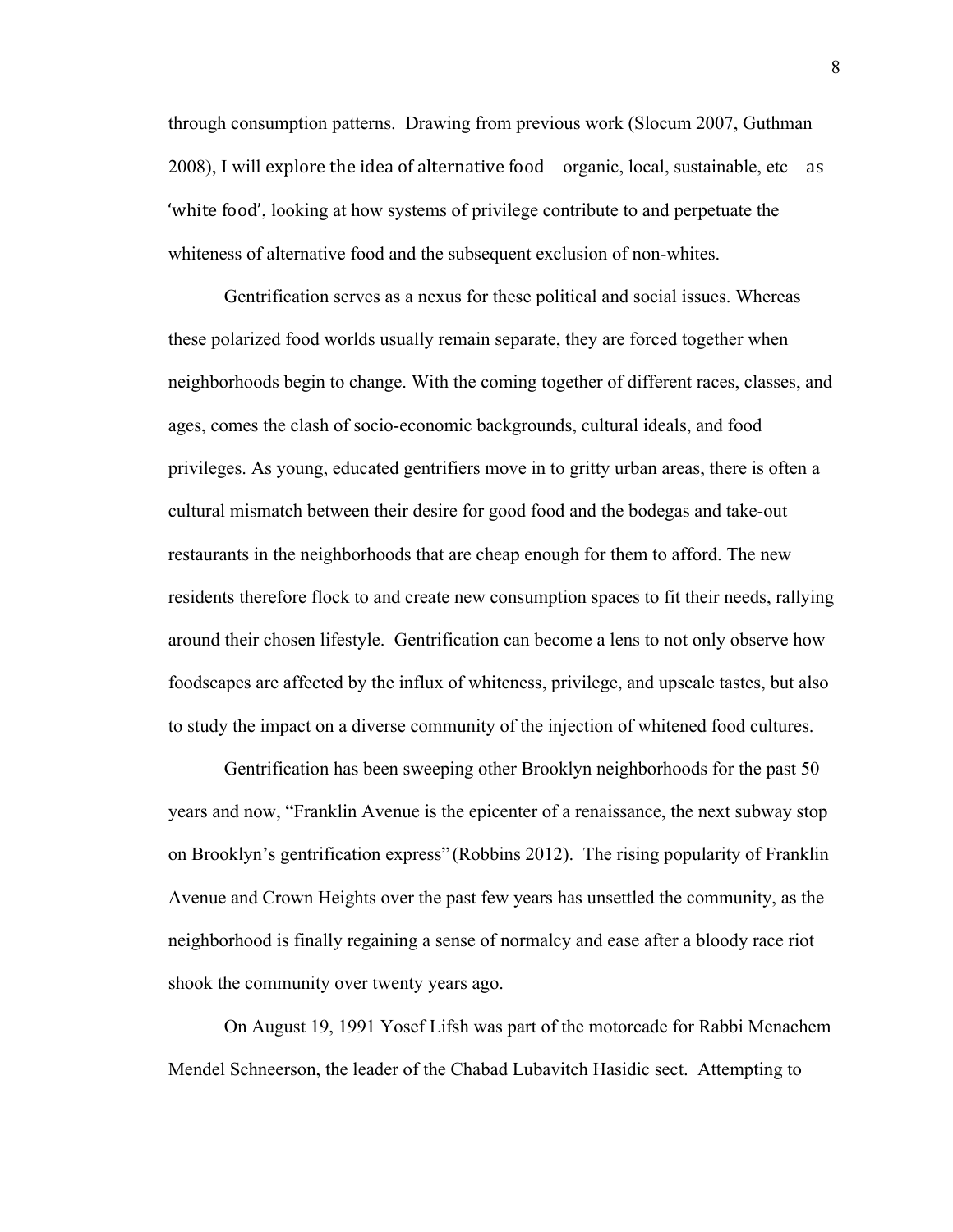keep up with the group, Lifsh sped through a light and struck an oncoming car. Lifsh swerved onto the sidewalk, crashed into a wall, and struck and killed a seven-year-old black child named Gavin Cato. Lifsh was pulled out of the car and beaten even before the police could arrive on the scene. When a Hatzolah ambulance arrived the police instructed them to take Lifsh away first for his own safety. Many from the black community were outraged that Lifsh was taken away in a private ambulance while Cato was still trying to be pried out from under the car. Cato was picked up by the next ambulance just minutes later, but was pronounced dead shortly after he arrived at the hospital (McGowan 1993). A riot soon broke out between the two communities and at the end of three days, one man – an Orthodox Jew named Yankel Rosenbaum was killed, 152 police officers and 38 civilians were injured, 27 police vehicles were damaged, 6 stores were looted, and 129 people were arrested (Girgenti 1993, 139).

Attempts to heal and make amends began almost immediately after the riots ceased. The Crown Heights Coalition was founded by black, Jewish, and Caribbean community leaders to serve as a forum for neighborhood issues and as a space of acceptance. The Crown Height Mediation Center grew out of the coalition as a "neighborhood institution that works to improve community problem-solving, collaboration, and inter-group relations" (Crown Heights Community Mediation Center 2012). Now the influx of young whites into the still shaky neighborhood is creating what has been described as a "social cohesion gap" (Robbins 2012): not hostility, but not trust either. The community has however put forth a concerted effort to make peace between the various groups over the last 20 years, and many believe that neighborhood is moving forward, focusing on a rosy future instead of a bloody past. As Kevin Phillip, a local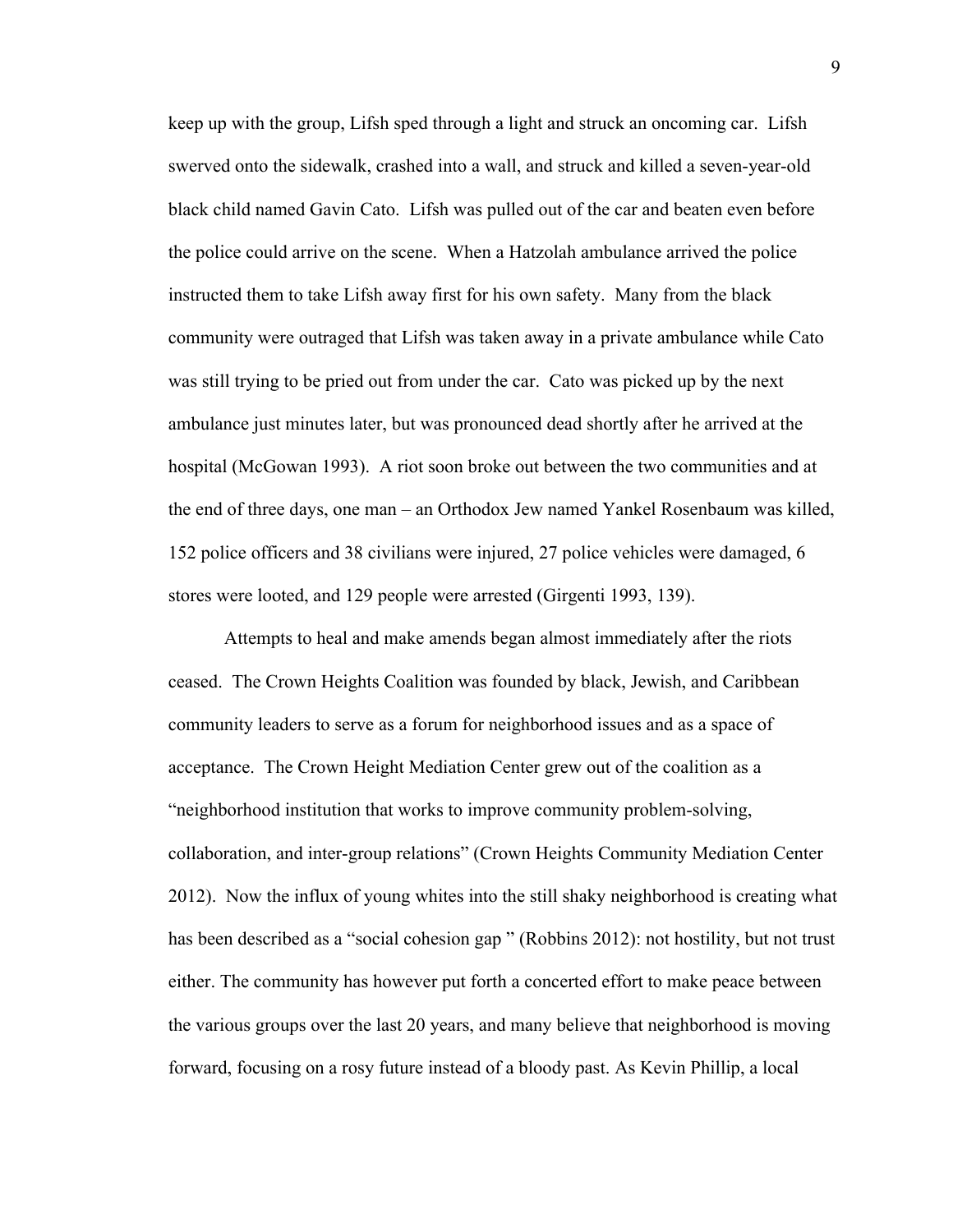business owner who has lived in the neighborhood all his life said, "I don't think anybody really thinks about what happened here. It's more what's happening here" (Robbins 2012). Crown Heights is a neighborhood that has worked hard to improve community structure and is very aware of its importance, but is determined to not be defined by past conflicts.

To understand what is really happening in Crown Heights I draw from census data, commercial records, and crime statistics to provide an overview of the past and current status of the neighborhood. I will supplement this data with information from newspapers, neighborhood centers, community blogs, and online forums. By gathering data from a variety of sources I hope to construct the most accurate picture possible of the status of the neighborhood.

While my intention will be to produce a truthful and non-biased representation of Crown Heights, I must acknowledge my status as an outsider and potential contributor to the systems about which I am writing. I lived in Crown Heights for one summer and know the neighborhood fairly well, but I do not claim to be an authority or a member of the community. I also want to recognize my status as a young, white, relatively privileged, educated woman: an archetypical gentrifier. I admit to enjoy shopping at Bob and Betty's, buying organic food, and eating at trendy restaurants. This ability to participate in the processes with which I see many faults and negative repercussions is an unsettling disconnect I see within myself and others of my generation, and therefore is a large motivator of this project.

In my next chapter, I will more fully examine this idea of good food as a luxury in order to understand why some groups have more access to quality food than others. I will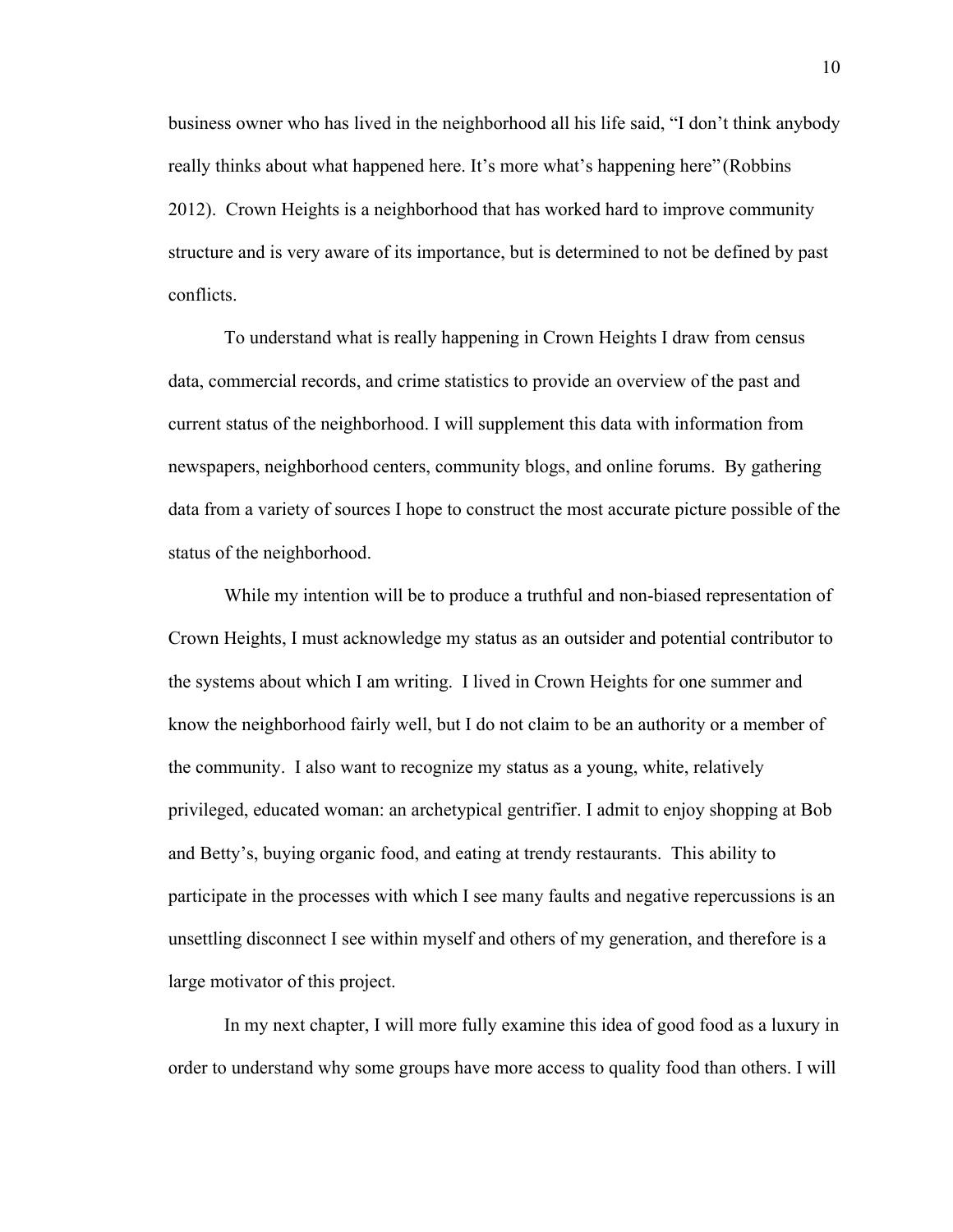begin with conventional, industrialized agriculture, looking at what systems and structures are in place that contribute to the ease and accessibility of junk food, and why fresh produce remains out of reach. I will also investigate the social and cultural ideas that perpetuate the notion of food as luxury, questioning why we sensationalize the simplest of foods, organic foods, and how that notion perpetuates the ideology that quality food is only for the rich.

I will follow the hierarchy of luxurious food in chapter two to examine the ways that organic and local foods have been turned into 'white food'. Using literature on whiteness, privilege, and alternative food movements I will unpack the ways in which good food and the discourses surrounding it have been thoroughly claimed by whites. I also seek to show how these good food movements are often read as exclusionary by non-whites, effectively denying minority participation and voices within the movement.

In chapter three I will explore gentrification as a process that brings together and propels political, social, and food related issues. I will provide a background of gentrification's history in Brooklyn and its current manifestation in Crown Heights. I will then overview demographic, economic, and other social changes occurring in the neighborhood to set the stage for a more in depth study of the relationship between food and gentrification.

Chapter four will provide an 'on the ground' picture of food in Crown Heights. I will chart and map the current food options on both a gentrified and non-gentrified street to more fully understand the spatial development of 'good food' establishments, the neighborhood's access to fresh food, and the relationship between access, race, and class.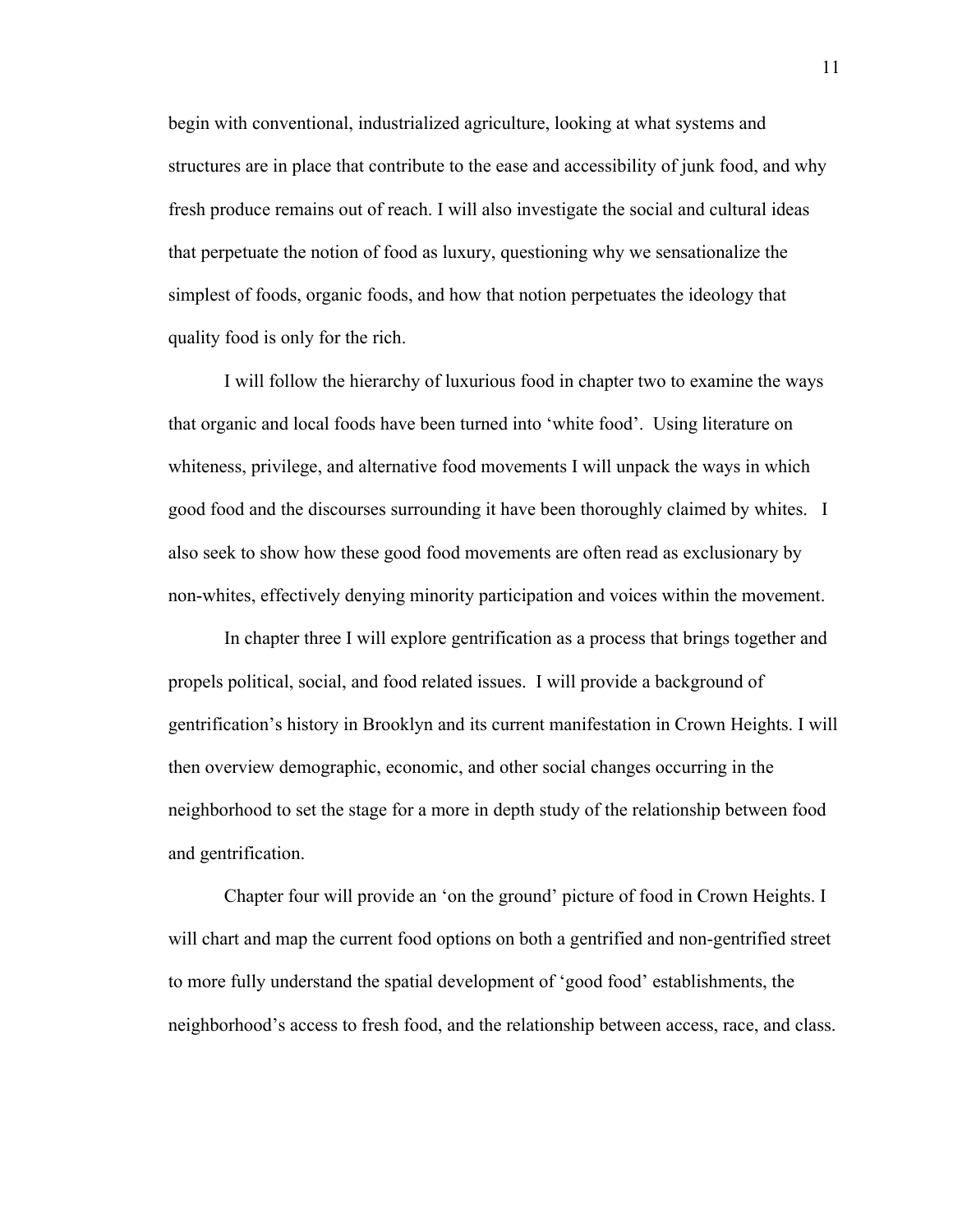I will conclude with a further analysis of my case study in conjunction with my theoretical discussion of racialized consumption. By tracing the structural and societal inequalities within the food system through a study of gentrification, I hope to produce insights into the ways in which good food can become normalized and more accessible across the board.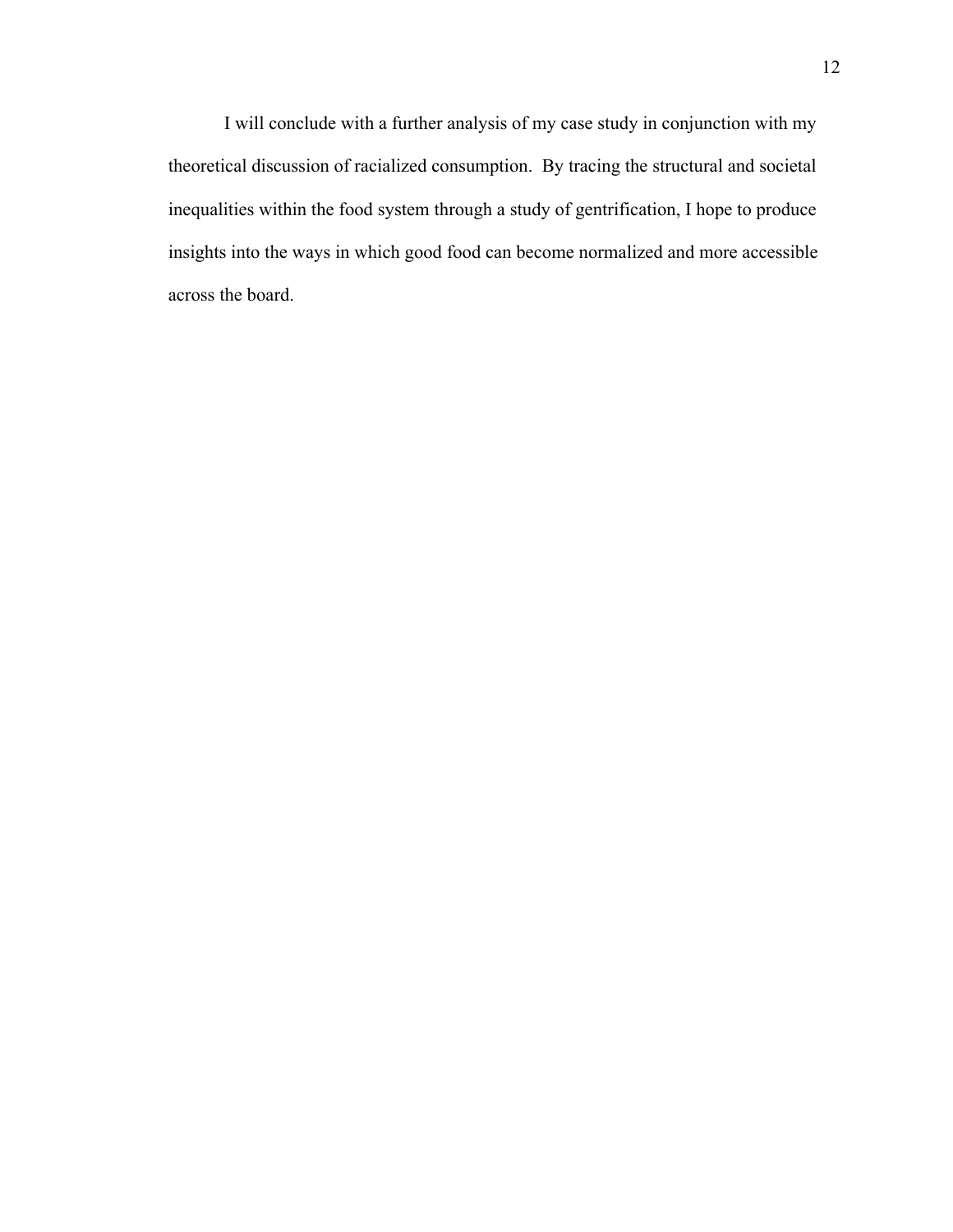## **ONE** Good Food's Path to Luxury

The basic fact is that food is no longer seen as a source of nourishment, but as a source of profit. It is treated by the federal government and large agribusiness conglomerates as any other commodity and is exploited for capital gain. The transition from food as fuel to food as currency is what has led to our system of Big Business agriculture that dominates the food market today. This project is not the time or place to go into the immense amount of data relating to the rise of industrialized agriculture, however I will briefly touch on major points, as it has no doubt led to the over-prevalence of processed foods, the sad state of quality food, and the perpetuation of the idea that good food must be a luxury.

Large scale, industrialized farming is the norm and the dominant force in the market place today. The nostalgic image of the family farm we know and love is no longer the reality in the United States. In 1935, over half of the nation's population lived on 6.8 million farms, compared to one percent now living on less than one million farms today. Not only have the number of farms and farmers decreased, the number making significant contributions to the market has severely dwindled as well. While they only comprise 12% of the total number of farms in this country, industrial farms make up 88% of the value of farm production (Hauter 2012, 13). The intensification of agriculture into the hands of a few enormous corporations has proved to be the cheapest, most efficient way to turn a profit.

A large factor in the ease of industrial production is government issued subsidies. These subsidies can take many forms, such as direct payments, loans, risk management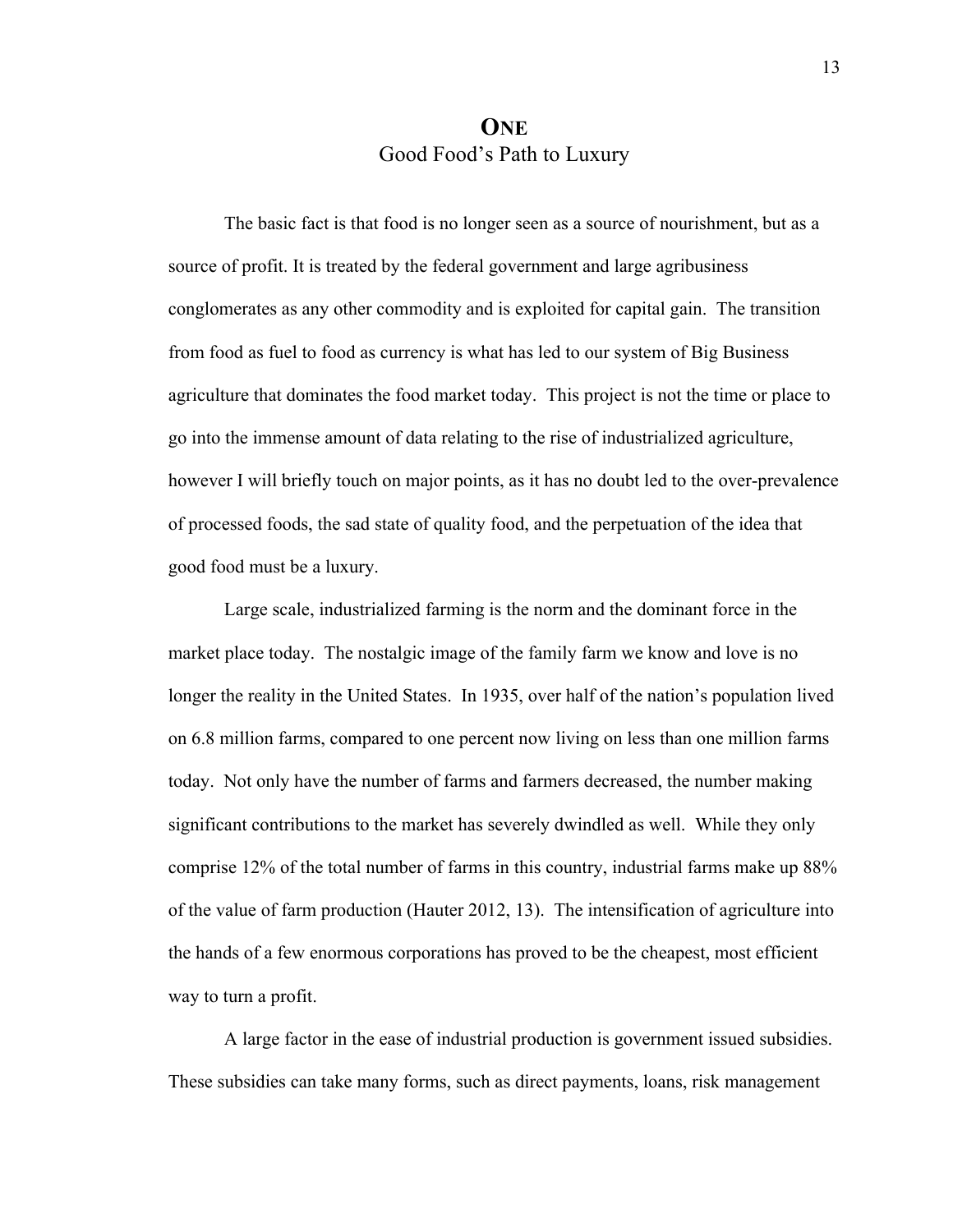insurance, or disaster aid. The US government gives out \$10-\$30 billion – dependant on market value for crops and other factors – in cash subsidies to farmers each year. 75% of these incentives go to the top 10% of farms, and over 90% of subsidies go to farmers of wheat, corn, soybeans, rice, and cotton – all commodity crops (Environmental Working Group 2012).

Although it seems that efficient production of an abundance of food must lead to more produce in the grocery stores, these industrial farms are typically mono-crop operations, producing cheap grains that are used to create corn syrup, snack foods, or cattle feed. By making it so cheap and economically safe to industrially produce these five commodity crops, we are making it cheap and easy to saturate the market with processed foods and factory-farmed meats. The corn, for example, that is receiving subsidies is not the type we like to eat on the cob at picnics. About 40% of the US corn crop is federally mandated to be used for ethanol, 40% is used as animal feed, and the remaining 20% goes towards corn syrup, corn flakes, and other processed food items (Piller and Weise 2012). Soybeans are mainly used to produce soybean oil or meal for livestock. 22% of wheat grown in the US again goes towards animal feed while 70% is used in food products (U.S. EPA 2012).

While the United States Department of Agriculture advises us to fill half of our plate with fruits and vegetables at every meal (USDA 2011), they do not back up this recommendation with their policy. Farm bills typically only subsidized commodity crops and do not provide direct support to 'specialty crops', which includes fruits and vegetables. One estimate even surmises that if every American were to follow USDA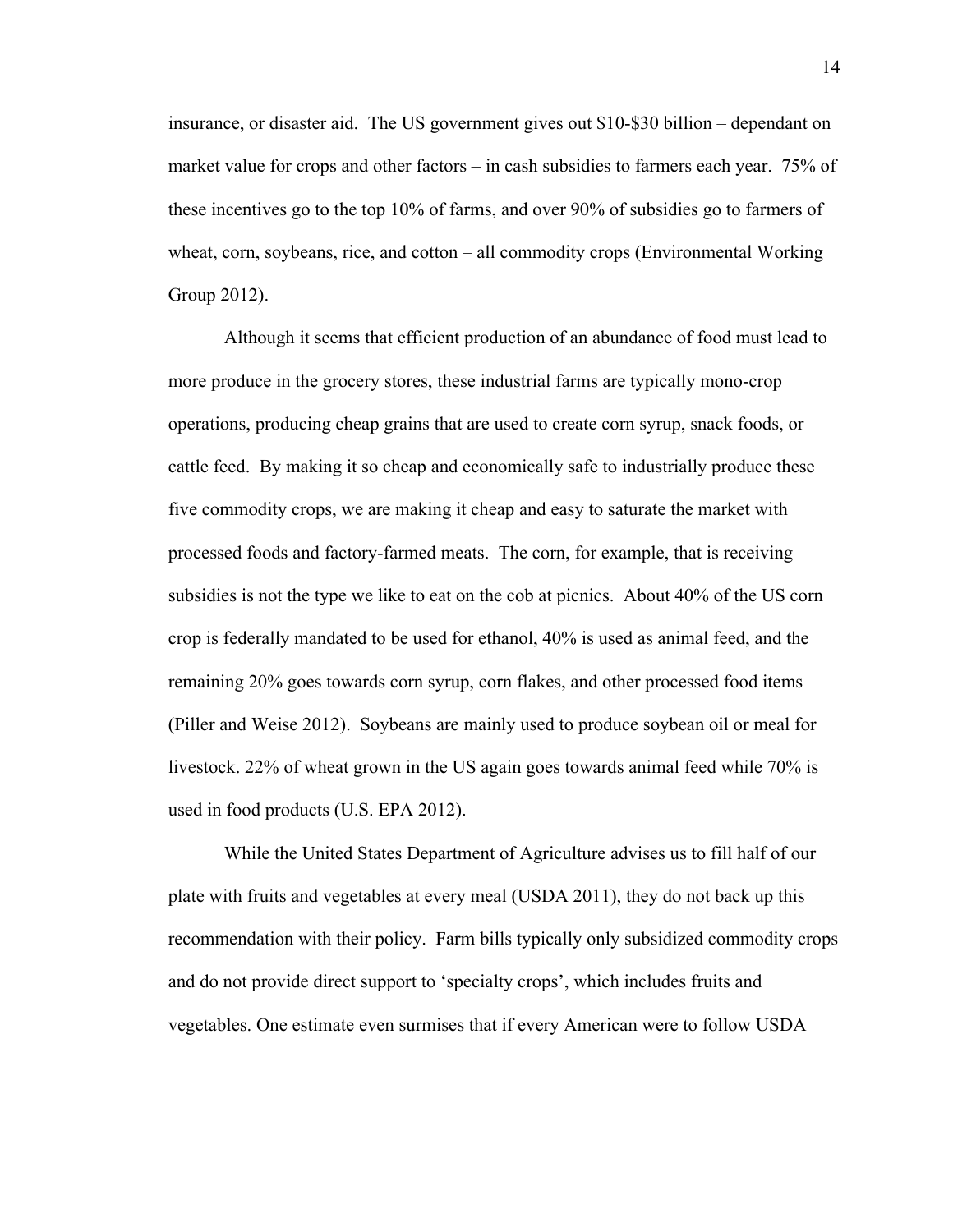guidelines, "an additional 13 million acres of fruit and vegetable crops would have to be planted each year to provide the food" (Allen 2012).

At the very base level of food production, we place the incentive on efficient commodity production to garner the largest profit, instead of the production of real food products to feed real human beings. The products that do go towards sustaining humans are primarily in the form of genetically modified grains and starches that will become the corn syrup in your Pepsi, or the mush that makes your Doritos, or the animal feed that will eventually become your Big Mac. The small amount of good food that actually gets to the market place then encounters societal inequalities that make quality food scarce, expensive, and inaccessible.

Policy and subsidies tell part of the story but cannot fully explain why more people are not buying good food. Individual consumption patterns vary of course but when pressed, most people buy food based on cost and convenience, and for most, junk is the easiest, cheapest option. And unfortunately, low-income neighborhoods tend to have the least amount of access to fresh foods. There is an abundance of food in this country but that does not mean that it is evenly distributed. The poorest areas of cities consistently have fewer grocery stores and retailers selling fresh produce than richer areas. For example, in affluent SoHo, there are seventeen square feet of supermarket space per resident. While in Washington Heights, where incomes are a third of those in Soho, each resident has only half of a square foot of supermarket space (McMillan 2012b, 6).

While supermarkets are the guide by which food deserts – or areas with little to no access to fresh foods - are determined, they are not as ubiquitous in a cramped city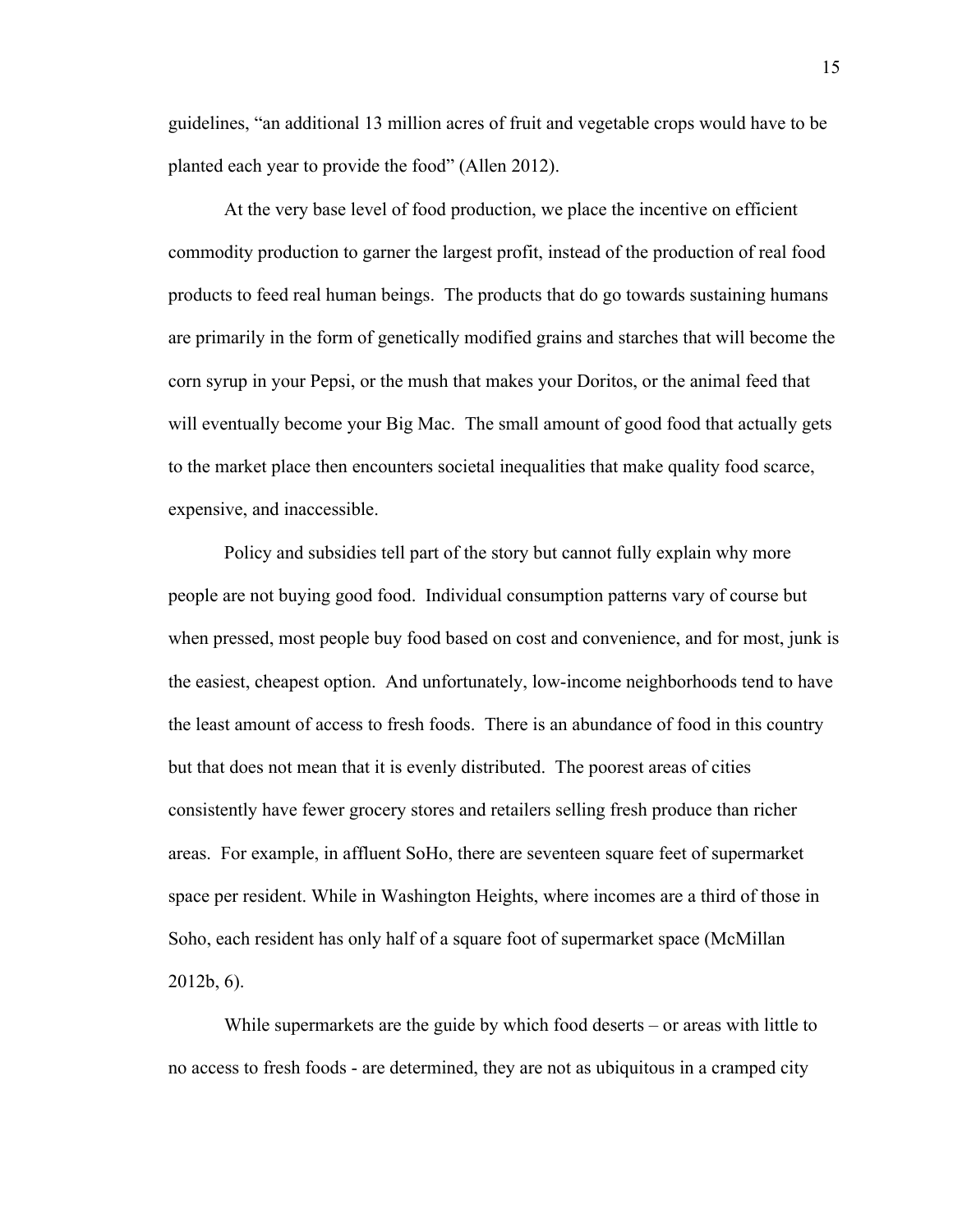like New York as are corner stores and bodegas. For this reason we must also consider non-typical shopping venues when thinking about access to fresh food. However, convenience stores are typically not a viable option for fresh produce, usually selling only calorie-dense, nutrient-poor foods such as potato chips, candy, and beer. It varies from store to store but national trends indicate that very few convenience stores are selling good food. Only 5% of shops in Atlanta, GA sell vegetables while no small markets in Baltimore supply fresh produce (Jetter and Cassady 2010). McMillan points out that when urban centers began to decay due to lack of industry and white flight, many supermarkets chose to set up shop in suburbia where the lots were bigger and the incomes were higher. Without the big buying power of a supermarket, wholesalers and distributers had little incentive to bring produce to inner city, low-income neighborhoods, making it nearly impossible for corner stores to sell produce even if they wanted to (McMillan 2012b, 6).

If it is not convenience and access to good food that is the deterrent, it may be cost. Though most of us can appreciate the beauty of \$9/lb heirloom tomatoes at the farmers' market, most of us cannot afford to buy them regularly. It is not that the people eating junk food do so because they do not care about their health or do not know how to cook, they often do so because it is what they can afford. Of 1,500 low-income families surveyed, 85% reported that healthy eating was important to them. But of that 85%, 60% said they frequently failed to eat healthfully because of a lack of funds to do so (McMillan 2012a). A study by the American Dietetic Association found that a lowincome family would have to dedicate 43-70% of its budget to meet the USDA dietary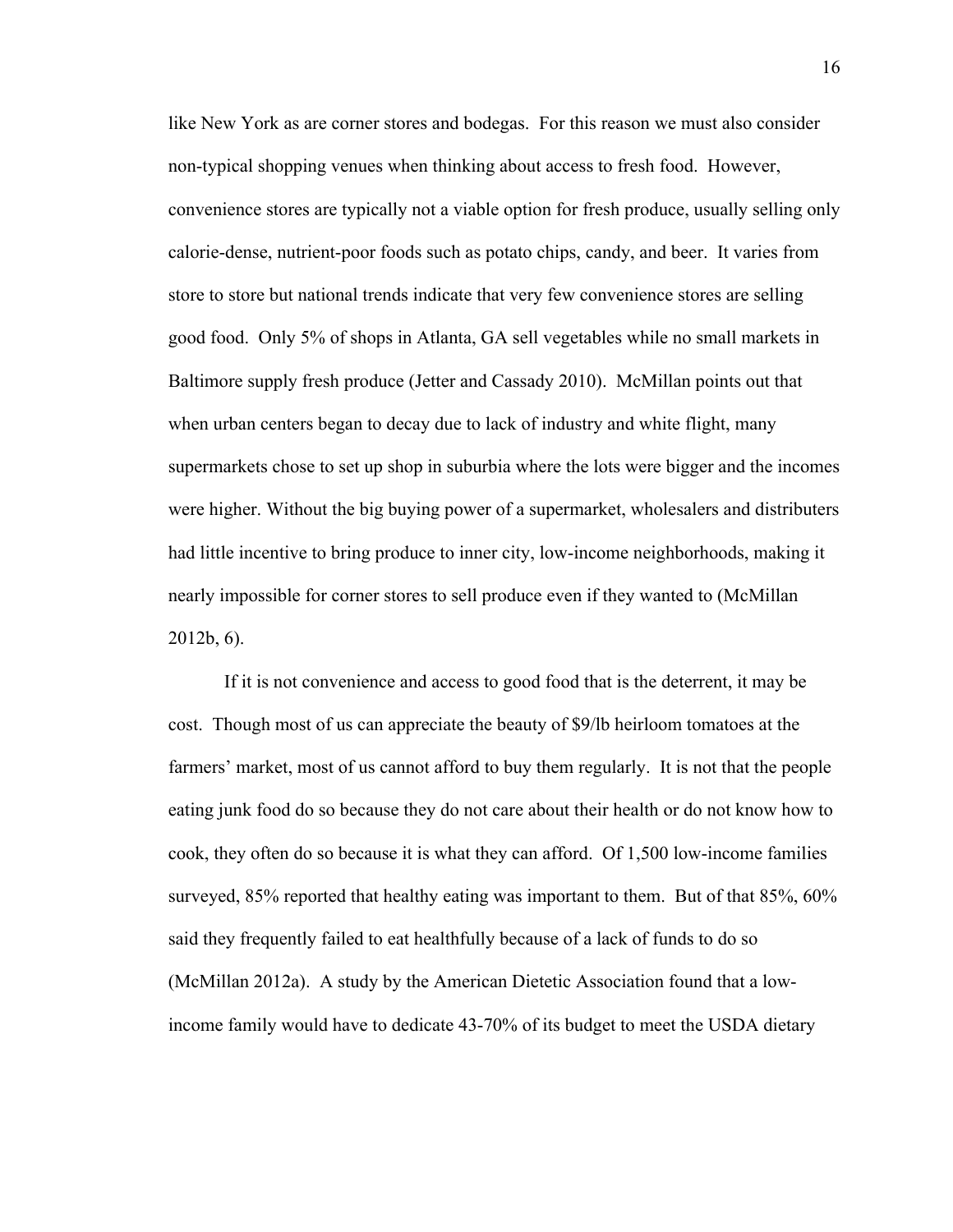guideline of 5-9 servings of fruits and vegetable a day (Williams 2007), making healthy eating into an unfortunately unrealistic goal.

Calorie for calorie, processed foods are much cheaper and their price is less likely to be influenced by inflation. In fact, researchers in Seattle studying the most commonly bought 372 foods in major supermarket chains found that higher-calorie, energy-dense foods like candy and snack foods cost an average of \$1.76 per 1,000 calories, while lowcalorie but nutrient-dense foods like fruits and vegetables cost an average of \$18.16 per 1,000 calories (Monsivais and Drewnowski 2007). While this is only taking calories into concern, and not accounting for the fullness you might feel after 1,000 calories of junk versus 1,000 of produce, it still accurately portrays that the cheapest road to sustaining yourself is through processed foods. The study's leader, Dr. Drewnowski, notes that with empty calories being so cheap, and the cost of produce going up, "vegetables and fruits are rapidly becoming luxury goods" (Parker-Pope 2007).

This brings us back to the idea of good food as luxury - the idea that sustaining oneself calorically is assumed, but that vitamins, nutrients, and minerals are an indulgence. While this is the case economically and politically, it has also leaked into our cultural thinking about good food. We are a culture confused about food. As the mixing pot that we are, it is hard to pin down some sort of national cuisine outside of McDonalds and Applebee's. We do not seem to value food, but we simultaneously raise it to god-like heights with the proliferation of celebrity chefs and television channels dedicated to watching other people cook. We have an obesity 'epidemic', but we also fetishize the local, organic, small-family-farm produce. So what are the implications of elevating good food to luxury status under these conditions? How does this, along with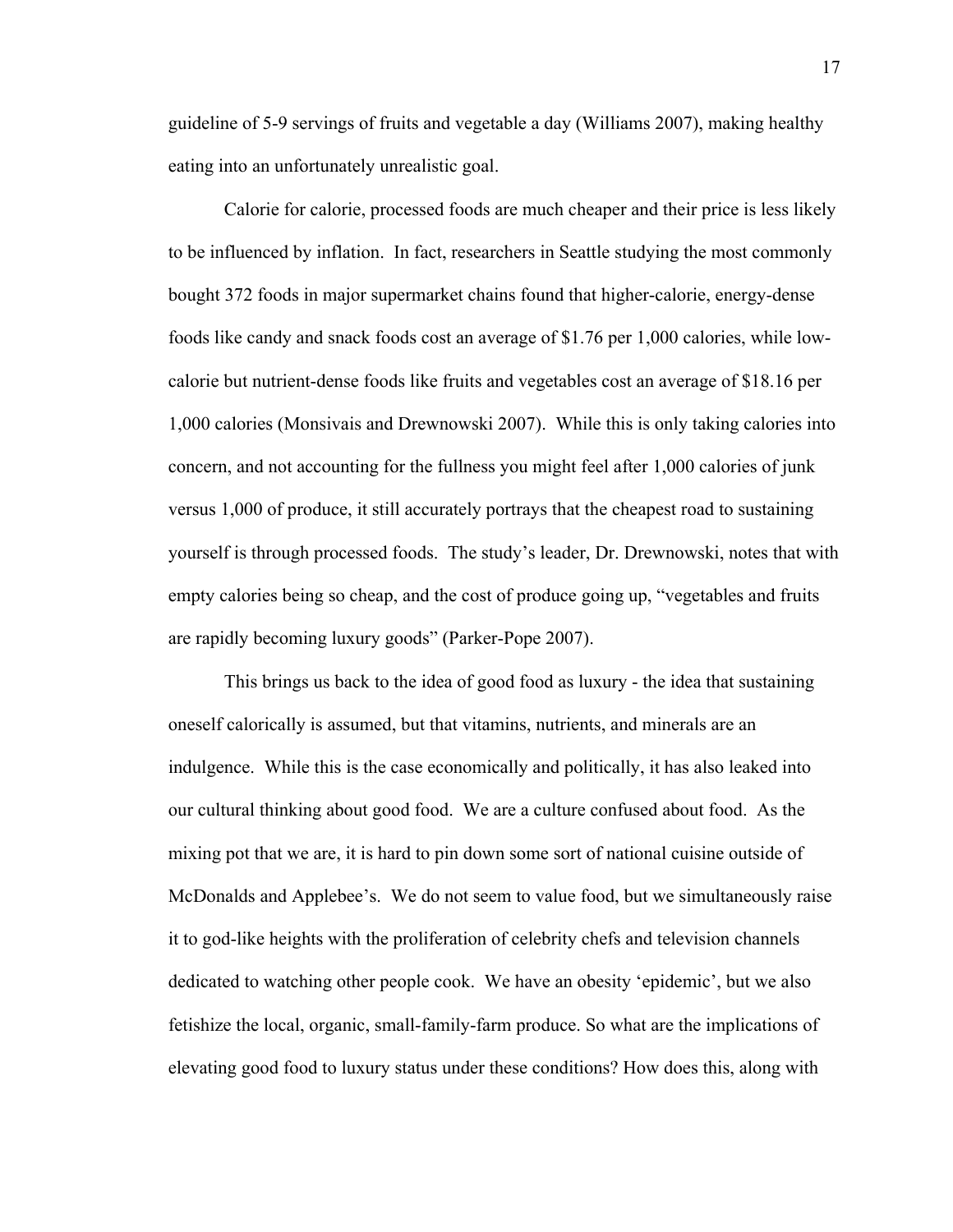the political and economic concerns, affect access and acceptance of good food across the board?

While I would not argue that all of our nation's problems with food stem from culturally held ideas and attitudes, I also do not think that we can ignore their influence. It cannot all be boiled down to political ecology. As Wenonah Hauter has said, "Something is fundamentally amiss in a society that does not value or cherish authentic food that is grown full time on appropriate-size family farms" (Hauter 2012, 5). There is something within our society that causes our food culture to be so polarized, for food quality to be both so ignored and so celebrated, for the most simple of foods – produce – to be luxury items. I believe this stems from a history of ambivalence towards food and a desperate attempt to reclaim some sort of authenticity within our food system.

I approach this conundrum primarily with one question in mind: why is good food trendy? In recent years there have been hundreds of new 'Farm to Table' style restaurants, more organic grocery stores, and more interest generally in local, seasonal eating. What strikes me is that this idea is really nothing new, and really nothing that special. For some reason today, it is entirely hip to try to eat the way our great grandmothers did. Eating in season, eating what you could grow, eating food grown without chemicals is the way that humans had been eating for centuries, maybe millennia. So now that we have the technology to do otherwise, we want to go back to how things used to be in the good old days. While 50 years ago there may have been nothing special about a carrot covered in dirt or a tomato on the vine, these are not sights we are familiar with anymore. Many children have likely never seen a vegetable growing or even know that a carrot ripens underground. The technological discoveries that will now 'feed the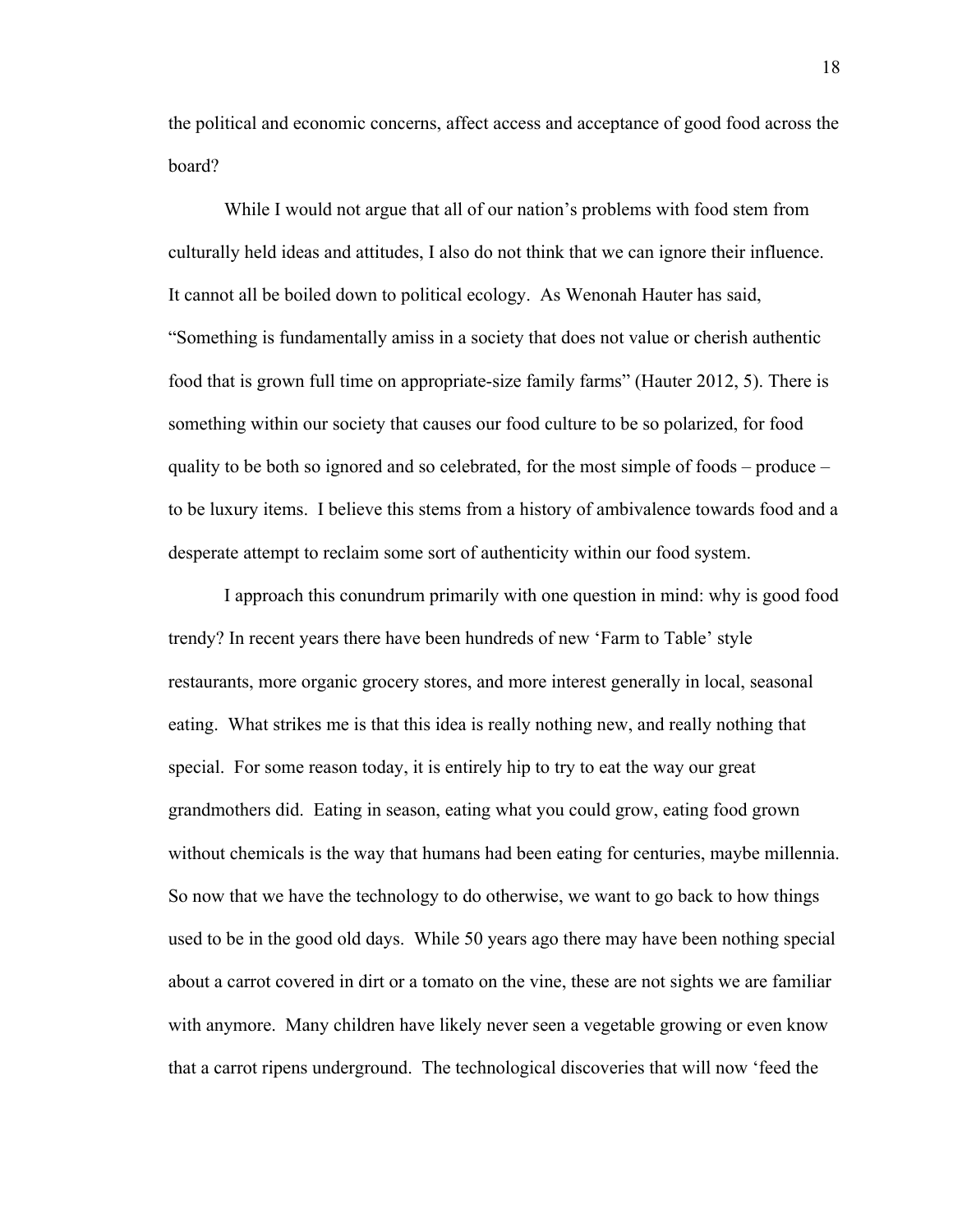world' have taken the world away from its food, making what was once mundane and ordinary into something exotic and exciting.

So while this may stem from one generation raised on Wonder Bread and Kool Aid raising the next generation on Hamburger Helper and Capri Sun, the modern fascination with simple, natural foods must come from a more deep seated longing for some sort of authentic food. There certainly are pockets of food traditions - think gumbo in Louisiana, lobster rolls in Maine, or fried chicken in the South – but it is increasingly difficult to pin down a national food culture. This is certainly a result of our immigrant background and expansive size, and is not necessarily a problem with the prevalence of regional food cultures, however, for most of us it leads to a sense of rootlessness and a desire to cling to something we believe to be authentic and essentially American.

 It is a mix of backlash against the Wonder Bread, mixed with a nostalgia for the America that was, even if it something that we never truly knew or never really existed. Take for example the prevalence of bucolic images of red barns nestled among rolling green hills on packaging for cheese, yogurt, or milk. Or the images of cows happily grazing on the walls of the Whole Foods. We are drawn to these images in part because we would like to believe this is how our food is really produced, but also because they represent a sort of pure, natural, simple way of eating that we find appealing amidst an industrial foodscape.

Local-foods restaurants and markets take pains to distinguish themselves from conventional food systems. It would never go unnoted that the salad greens are organic, that the beef is local, that the bread is handmade. All that once was normal is now put on a pedestal because it is in fact abnormal in our culture to eat sustainably and make things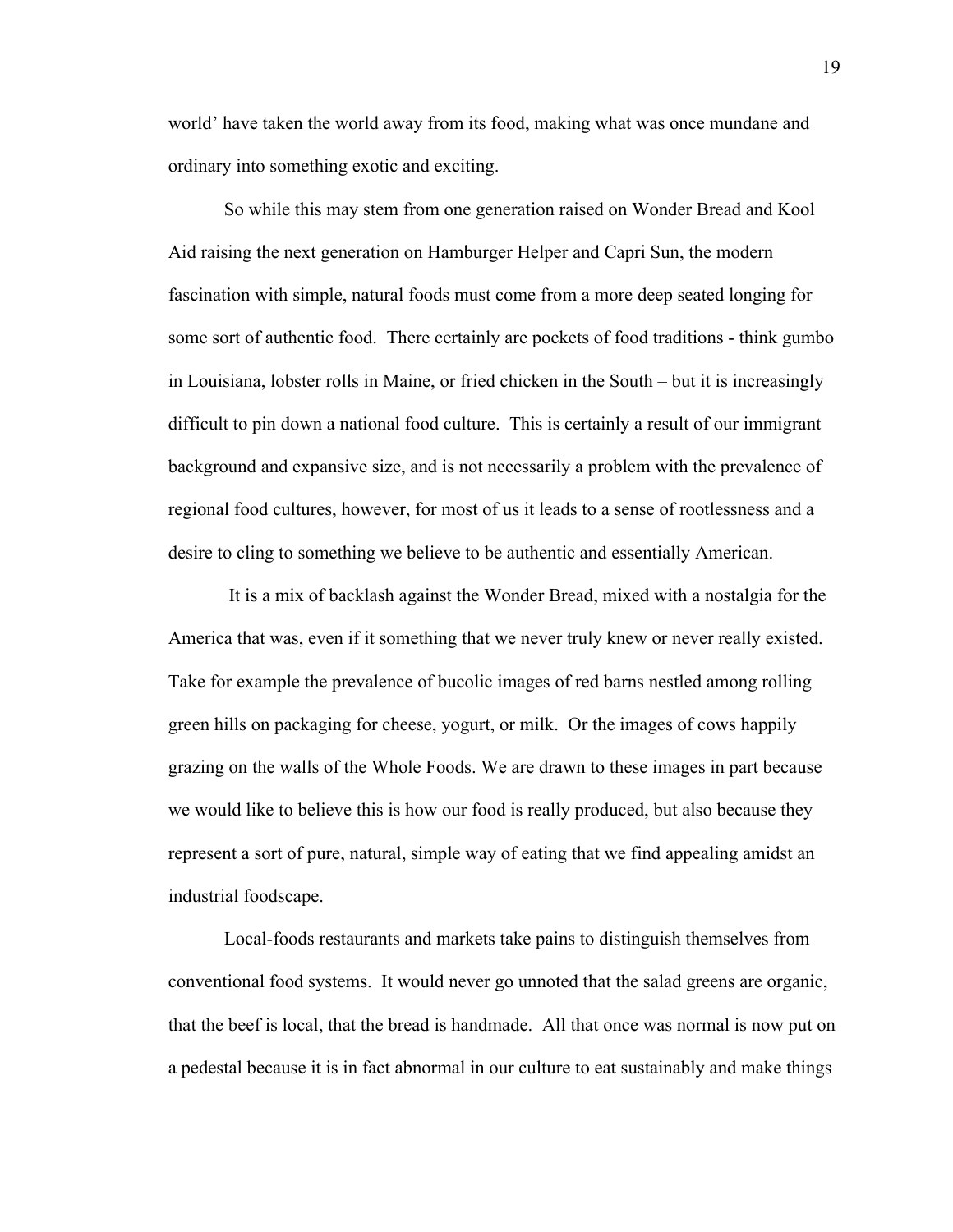from scratch. If I were to open a bakery in which I milled my own flour and baked every loaf from scratch, these qualities would be sensationalized in the US as 'artisan', whereas they may not even be given another thought in parts of Italy or France where daily bread baking is a part of the culture.

On one hand, this food movement is beneficial. The increased attention on local and sustainable eating - which promotes personal, environmental, and local economic health - has given advocates a new platform for their message. There is now an organic garden on the White House lawn and more and more farmers' markets are accepting food stamps. Bringing attention to the importance of eating healthfully is positive, however the sensationalization of good food is not if it means that such food becomes cast as an elitist niche. It seems almost irresponsible to have such a booming 'foodie' culture when two thirds of the country is obese and 15% are food insecure (Coleman-Jensen et al. 2012). The foodie culture is even more problematic as it is often only a term adopted among affluent white communities. 'Good food' in many circles has become 'white food', embodying privilege and status and creating even more divisions and polarities within the food system.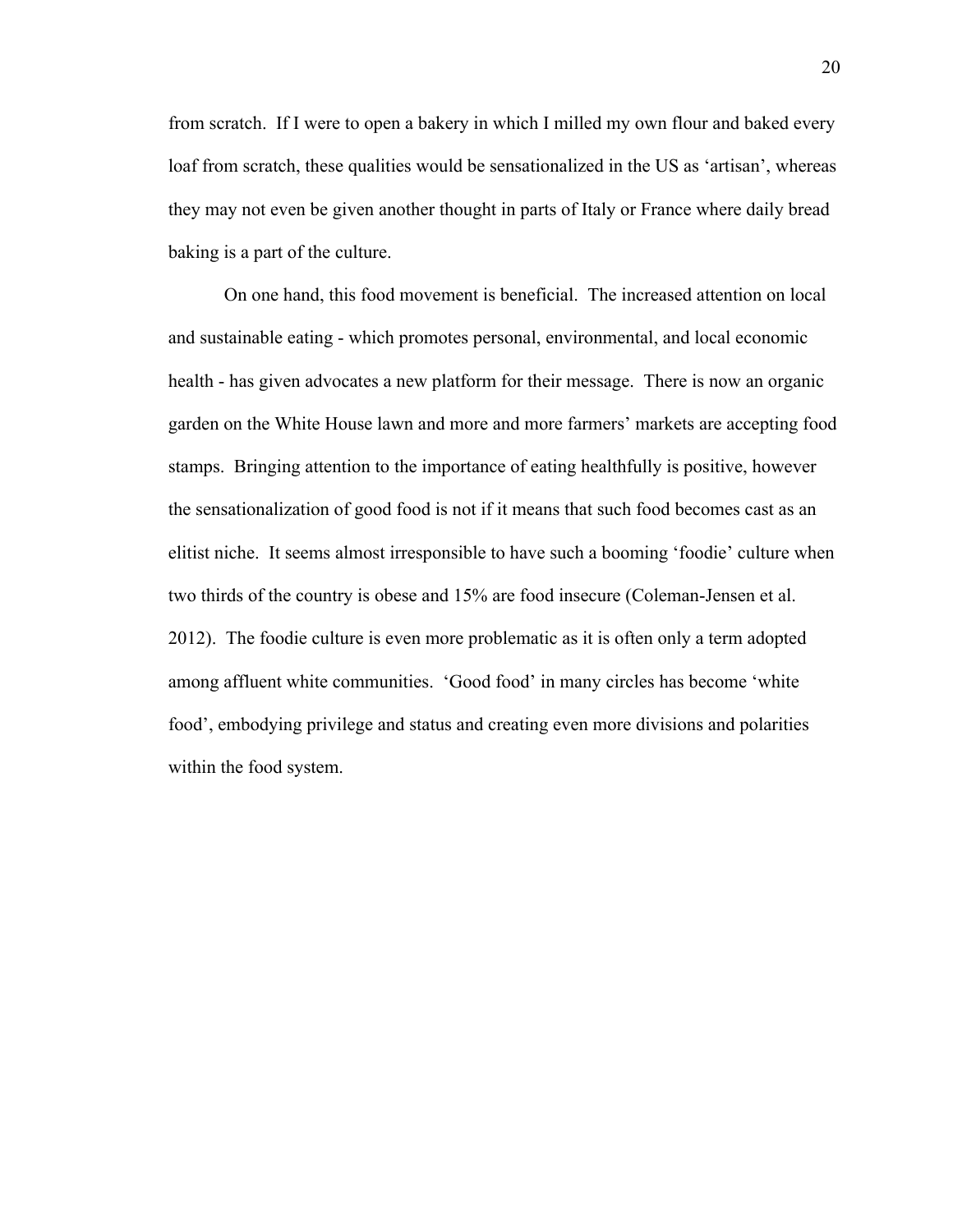#### **TWO** Whiteness and Power in the Food Movement

Addressing whiteness, privilege, and institutionalized racism within the food system and the burgeoning food movement is imperative for understanding the full scope of the issue. As much as we want to believe that we can all just 'vote with our forks', doing so is assuming that we are all on an equal playing field, and that all of our votes would hold the same weight. Unfortunately that is just not true. Due to the systemic factors that keep minorities and low-income people eating processed foods and the privilege that allows affluent whites to eat well, farmers' markets, organic grocery stores, food co-ops, and other spaces of good food consumption have become spaces for white consumption.

This type of food – organic, local, sustainable – is practically on another level of luxury. By being branded as something special (the term 'organic' did not exist 50 years ago and would likely seem silly to older generations of farmers when 'organic farming' was just 'farming'), organic food is separated from conventional food as something better for you, better for the farmer, and better for the environment. Organics also tend to be more expensive, as the increased risk in harvest and the high costs the farm takes on to obtain USDA Organic status is often reflected in market price. 'Local' and other markers like 'all-natural', 'sustainable', or 'free-range' take on similar mythic qualities, appealing to a costumer that is interested in more than just sustenance, and even more than nutrients and minerals. The consumers of these products are seeking the pinnacle of health, social justice, and taste, but unfortunately these foods remain a relatively unattainable luxury to all but the affluent and privileged.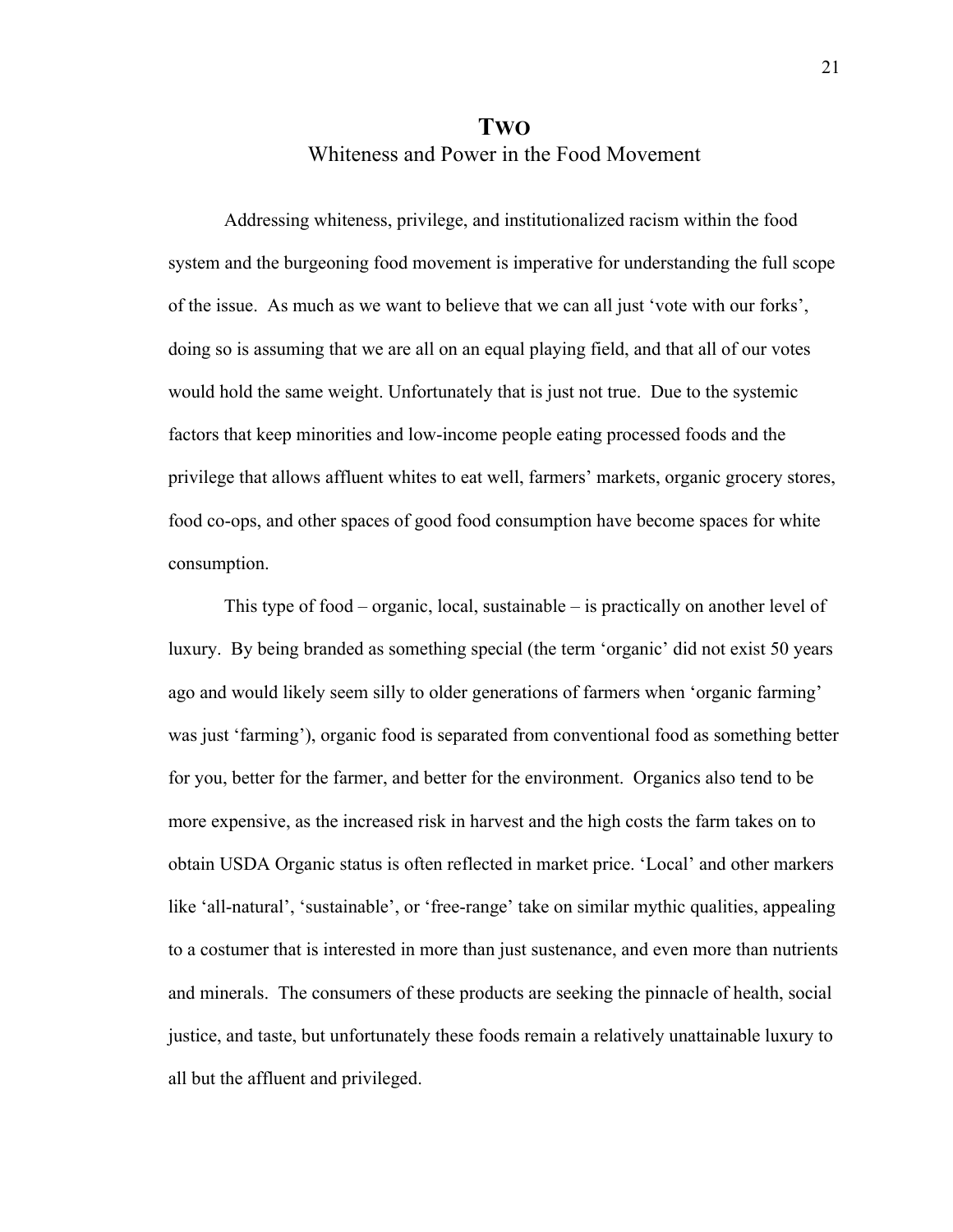It is important to note that most spaces of white food consumption, such as farmers' markets or Community Supported Agriculture programs, attempt to operate outside of the realm of conventional food and are frequently proposed as solutions to combat issues of access and affordability in urban areas that lack consistent access to fresh produce. However, simply placing a farmer's market in a poor neighborhood does not mean that the residents will now magically stop buying junk food and start buying organic Swiss chard. Even if shoppers wish to turn to these alternatives, the current model is one that is not entirely welcoming or accessible.

Not only are these spaces most frequented by whites, but they have also been coded as white in such a way that excludes and alienates minorities. The USDA has conducted the only comprehensive study to determine racial and ethnic patterns of farmers' markets patrons, finding that they were 74% white, 4% African American, 5% Asian, and 6% Hispanic. Smaller, localized studies have produced similar results, finding that the market shoppers were disproportionately white to their surrounding neighborhood. Scholars such as Julie Guthman have observed that even farmers' markets in predominately African American communities, which tend to be smaller and fewer in number, are mostly frequented by whites (Guthman 2008b).

This cycle perpetuates itself, as the majority of markets are located in affluent, white neighborhoods where the demand is highest and farmers know they will make the most money. One farmers' market manager notes, "Farmers' markets are good for everyone, but many of them are being located in 'high-end' areas. The farmers may make more money there, and the higher income communities are 'entertained' by outdoor markets" (Guthman 2008b, 392). This comment illuminates how markets are more often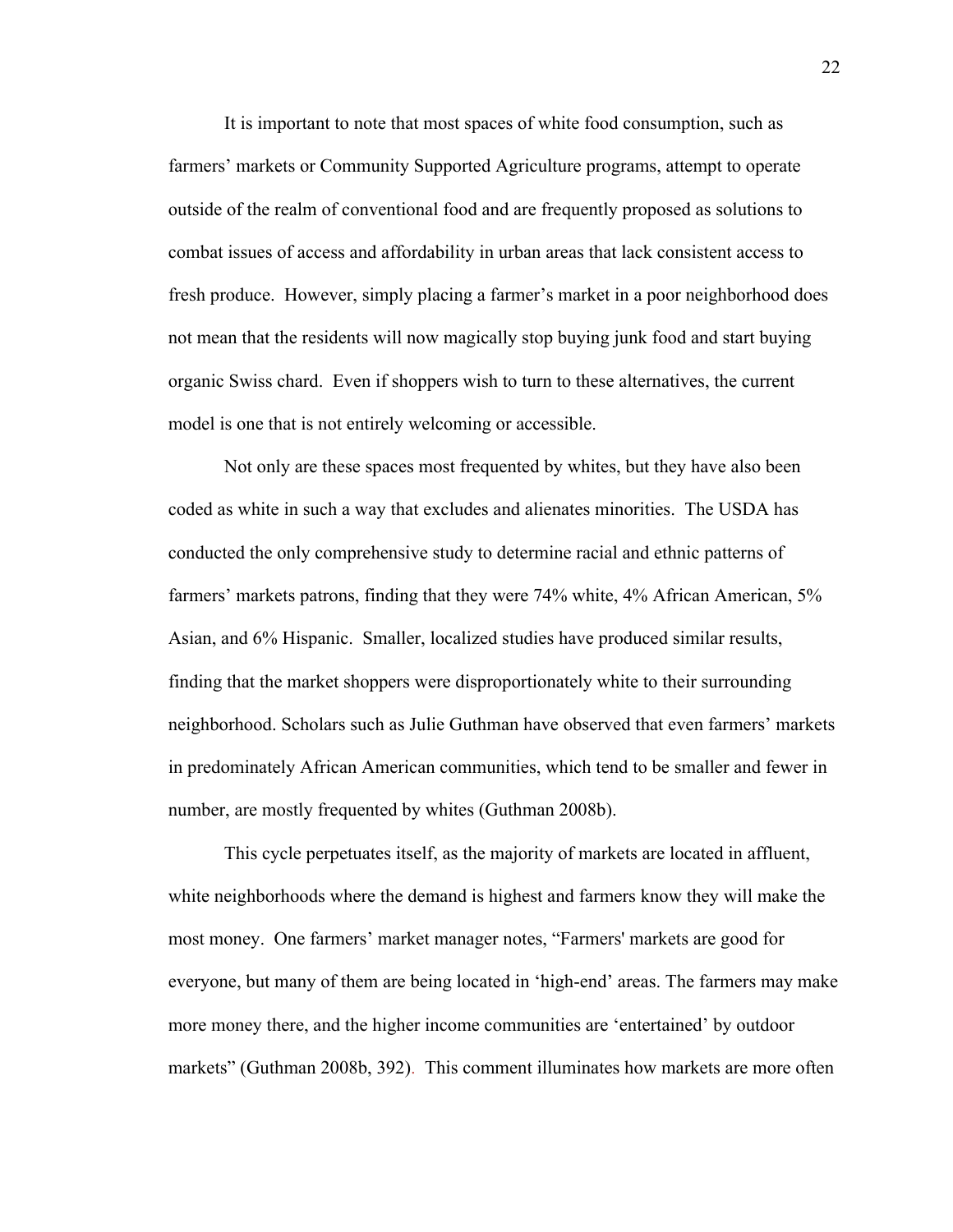playgrounds for the wealthy rather than sources of sustenance, providing entertainment rather than a viable food option. While it makes economic sense for farmers to sell their crops in areas where the clientele is wealthier and seeks out the market atmosphere, it must be asked why there is only demand in 'high-end' communities.

When farmers and market managers at a California farmers' market were asked such questions about the racial composition of shoppers and the distinct lack of minority shoppers, many chalked it up to personal preferences, values, and principles. Many believed whites simply had "better education," "more concern about food quality," were "more health consciousness," or had "more time" than their low-income or minority counterparts. Some portrayed whites as more invested in social justice and another suggested, "Hispanics aren't into fresh, local, and organic products" (Guthman 2008b, 393). The overarching theme is that whites simply care more about good food and poor minorities lack the education and interest to participate in alternative food systems. But this cannot possibly be true. By ignoring underling structures we are allowing both overt and systemic racism to persist. It is not that only one sect of people care about the food they eat, but that farmers' markets and the alternative food movement have been influenced and shaped by whiteness and privilege.

'Whiteness' refers to more than simply pale bodies; it is an embodied, unearned privilege that often goes unnoticed and unacknowledged. Whiteness is taken as the norm, the default, as the lack of color, the lack of difference. George Lipsitz notes, "as the unmarked category against which difference is constructed, whiteness never has to speak its name, never has to acknowledge its role as an organizing principle in social and cultural relations" (1995, qtd by Pulido 2000, 13). The responses of farmers and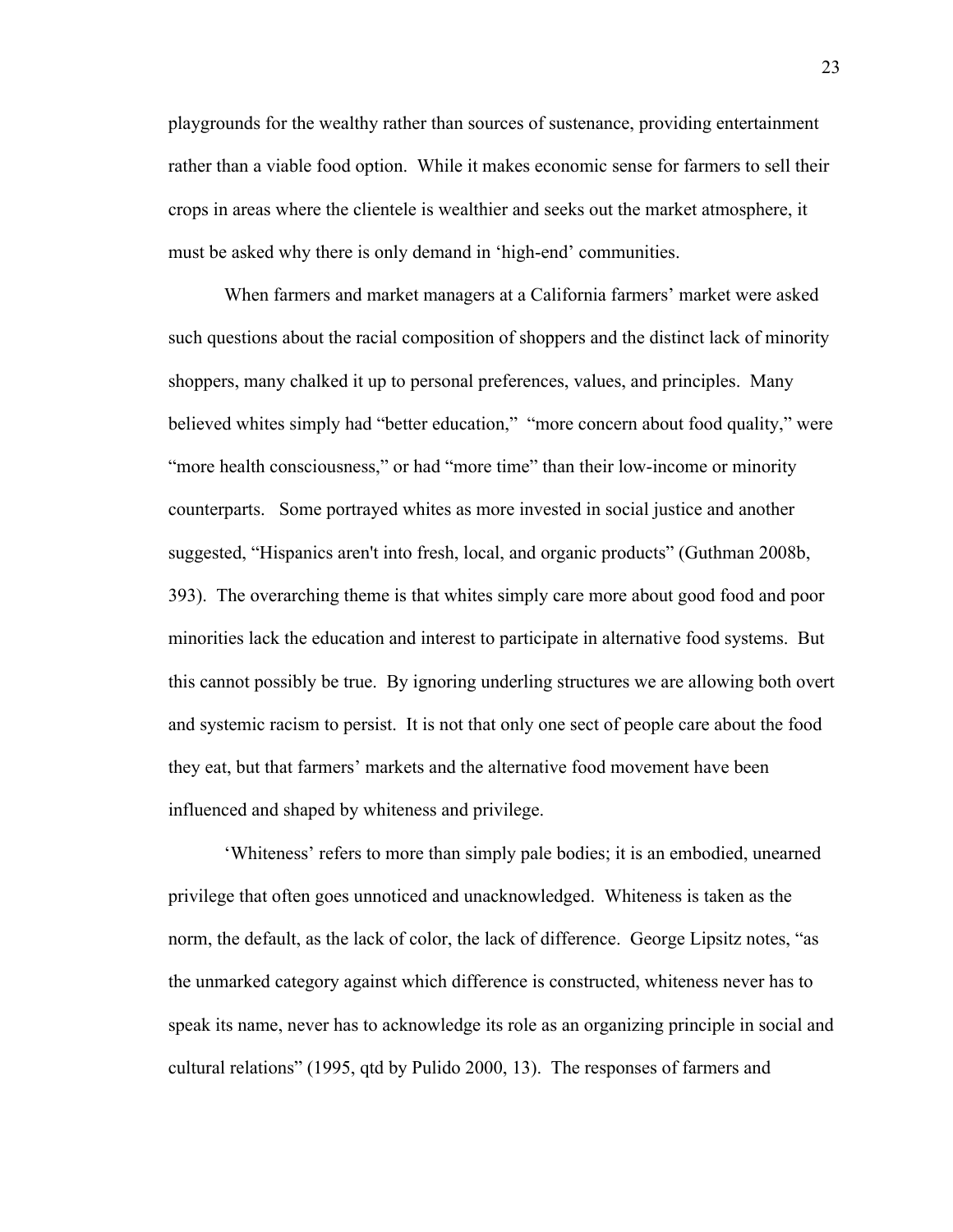managers support this notion by not recognizing the prevalence of whiteness within spaces of alternative food consumption. By pretending that these spaces are neutral or non-racialized, we are effectively denying the existence of structures and systems that perpetuate privilege and continue to exclude minorities from participating in alternative food.

The pervasiveness of white bodies coupled with the often unacknowledged presence of whiteness and white privilege has led spaces of alternative food consumption to become white spaces, and the good food movement itself to become dominated by white voices and white values. The lack of non-white voices and the subsequent erasing of different points of view can further perpetuate systems of inequality and lead to exclusion and disconnect. For example, Rachel Slocum observed the extreme whiteness of expensive food co-ops in Minneapolis, noting how every cashier or bag clerk in the coop was a person of color, while the majority of shoppers were white. While this may not be the case for all food co-ops, as some are actually much cheaper than supermarkets, many carry an air of exclusivity for non-middle class whites. Although the Minneapolis co-op most likely did not have the malicious intention of only catering to whites, white privilege and its manifestation in alternative food practices have made this a reality (Slocum 2007).

Guthman provides another example of disconnect, describing African American children on a trip to a farm to pick fruit. Many students expressed anger at the expectation that they would work for free, and for white farmers (Guthman 2008a). Good food and fresh produce is typically conceptualized and marketed in a way that ignores the deeply connected history of agriculture and racism in this country. This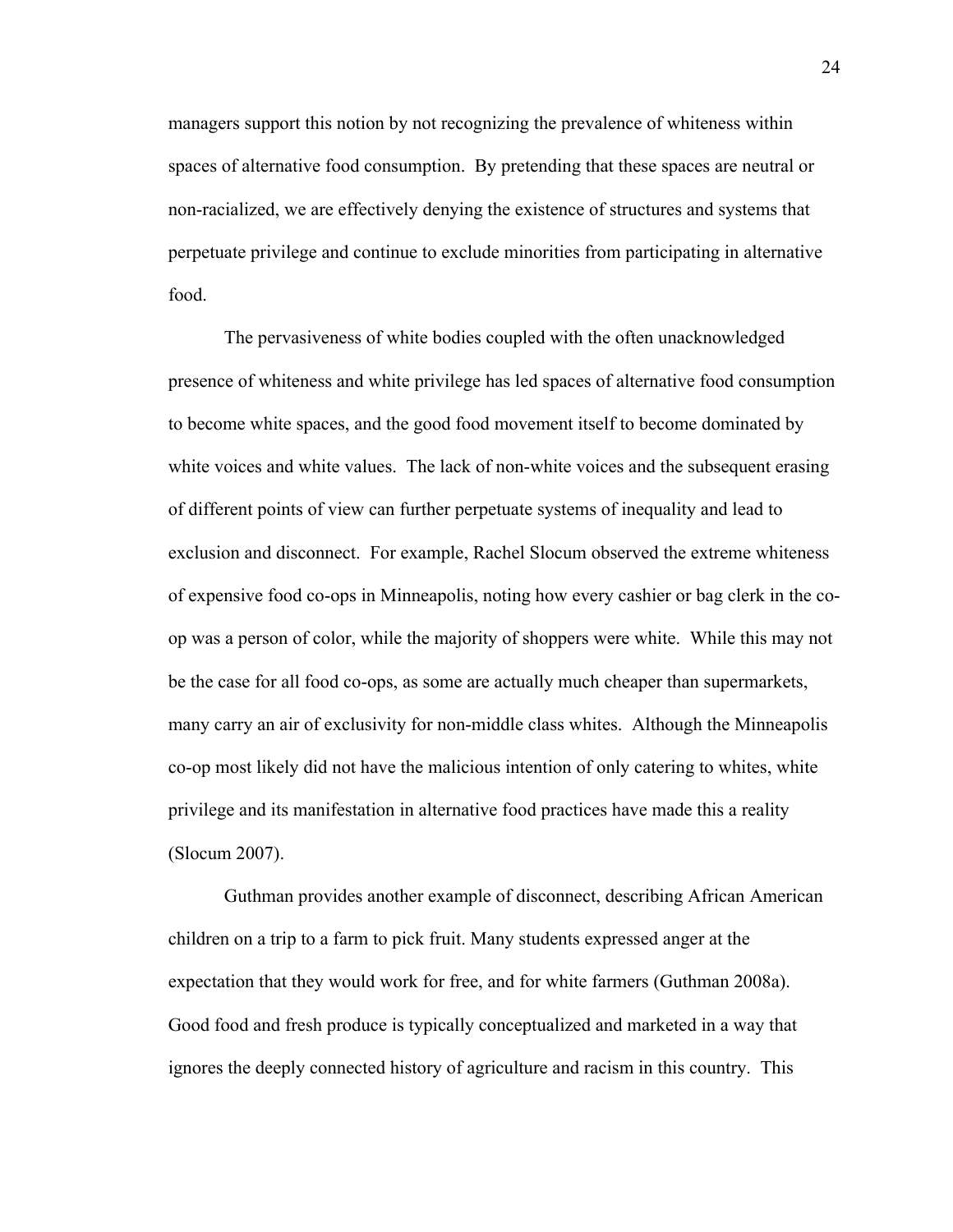children's reactions show a modern distrust of whites that stems from a long history of abuse and prejudice. Even the rhetoric surrounding sustainable eating is centered on a whitened, nostalgic image of an agrarian past. Common phrases such as 'get your hands dirty' is not entirely sensitive to those who either already have to perform manual labor to make a living or whose ancestors were the ones exploited in the development of agriculture in this country. When fresh produce is simplistically marketed through such rhetoric or through bucolic farmhouse images, we are grossly ignoring that historically it was whites who owned these farms and blacks who had no other choice but to get their hands dirty.

The mainstream image of the food movement and organic farming is dominated by white faces as well, with the history of black subsistence farming going largely unnoted. While the food movement tends to profile the recent influx of young, educated, white farmers (see Charles 2011, Hickman 2009, Hogue 2012), there are long traditions of African American small-scale, organic farming in the South that do not receive the same buzz in the media. bell hooks has written extensively on "black folks who have been committed both in the past and in the present to local food production, to growing organic and to finding solace in nature" (hooks 3). She goes on to assert that the culture shock of urban life and the subsequent detachment from a collective history of farming, as 90% of blacks lived in the agrarian South in the early 1900s before mass migration to northern cities, has led to strife and a loss of self. She emphasizes that "collective black self-recovery" will only take place when "we begin to renew our relationship to the earth, when we remember the way of our ancestors" (hooks 40). While hooks does not acknowledge the myriad of other factors that have contributed to this disconnect from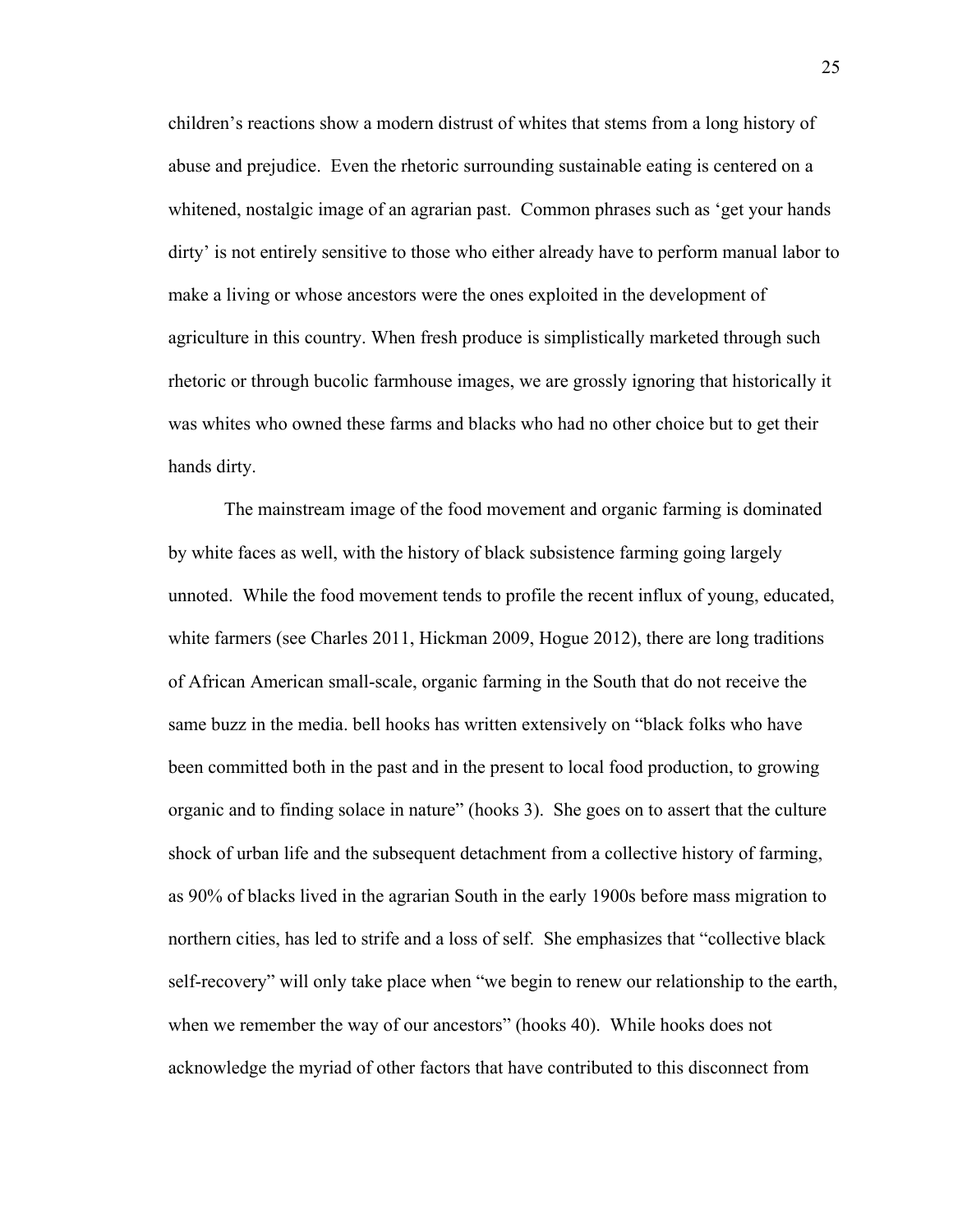nature and forgetting of agrarian traditions, she provides an essential counterpoint to the dominant narrative in modern ecological and food movements. She reminds both blacks and whites that growing quality food is in no way instinctually white and combating that notion may be a key tool in navigating modern, urban life.

Investigating and considering this disconnect within the African American community is an essential component to understanding the present whiteness of the food movement, however it has been largely unexplored. In a segment examining the lack of diversity within the environmental movement, Michel Martin of National Public Radio tries to unravel the situation, saying,

It's interesting that African-Americans are seen as disconnected from the environment because historically, African-Americans have been so connected to the land. It used to be very common to have, you know, this patch, no matter where you lived, to have a patch of something growing…Why did growing ones' own food become - why did black folks get disconnected from the land in the way that they have, which is a relatively recent phenomenon? (Martin 2009)

The reporter she interviews, Dayo Olopade from the online magazine *theRoot.com*, has few answers or solutions. She partially attributes this social and historical disconnect to federal policies "that have kept good, nutritious food out of communities of color" (Martin 2009), but is ultimately unable to determine any real root to such a complex issue. Olopade does however highlight the importance of black role models participating in agriculture, the most visible example being Michelle Obama and her organic garden on the White House lawn. While it is a simplification, it is ironic that the Obamas represent both the problem, Barack's public policy, and the solution, Michelle's garden. But this familial disconnect is oddly metaphoric for the current state of food access for minorities. On one hand there is a concerted effort to change the culture and embrace healthy eating,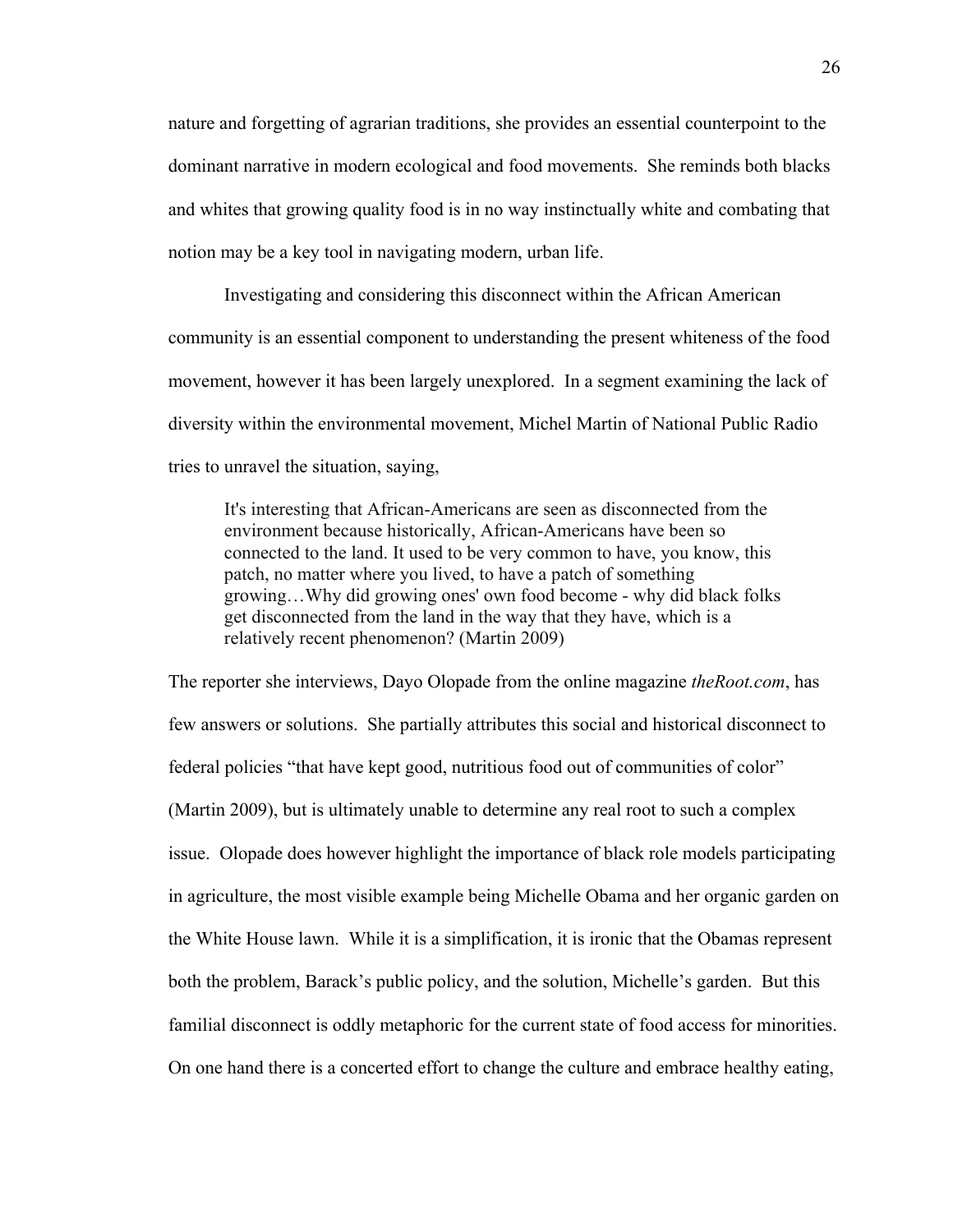but simultaneously there are overarching policies and societal conditions that limit the effectiveness of such efforts.

While hooks and Olopade both exemplify efforts from within the African American community to diversify the food movement and reclaim a connection to an agrarian past, most of the food movement is still dominated by whites trying to supply good food to their own community and, as Guthman puts it, trying to 'bring good food to others'. It becomes a very difficult issue. The food movement likely does not want to be entirely comprised of whites, but direct attempts at reaching out to minorities, while good intentioned, tend to come off as missionary-like and intrusive. For example when an African American woman was asked why she was not participating in a program that supplied affordable produce to her food insecure neighborhood, she answered, "Because they don't sell no food! All they got is birdseed…. Who are they to tell me how to eat? I don't want that stuff. It's not food. I need to be able to feed my family" (Tattenham 2006). Clearly just trying to attract minorities for the sake of diversity is not a valid solution. Even this idea is problematic. If the goal is diversity in the movement, then we are already coming from a standpoint of assumed whiteness. While this is the current reality, remaining within that line of thinking is not going to suddenly bring about change within the food system.

While these issues are at play everywhere, they come to a head in a particularly dynamic way in diverse urban neighborhoods, and especially those experiencing gentrification. During these periods of change, neighborhoods see the direct collision of older generations with new generations, poor with affluent, and minority with white. These sorts of collision can bring social issues to the forefront, accelerate them, make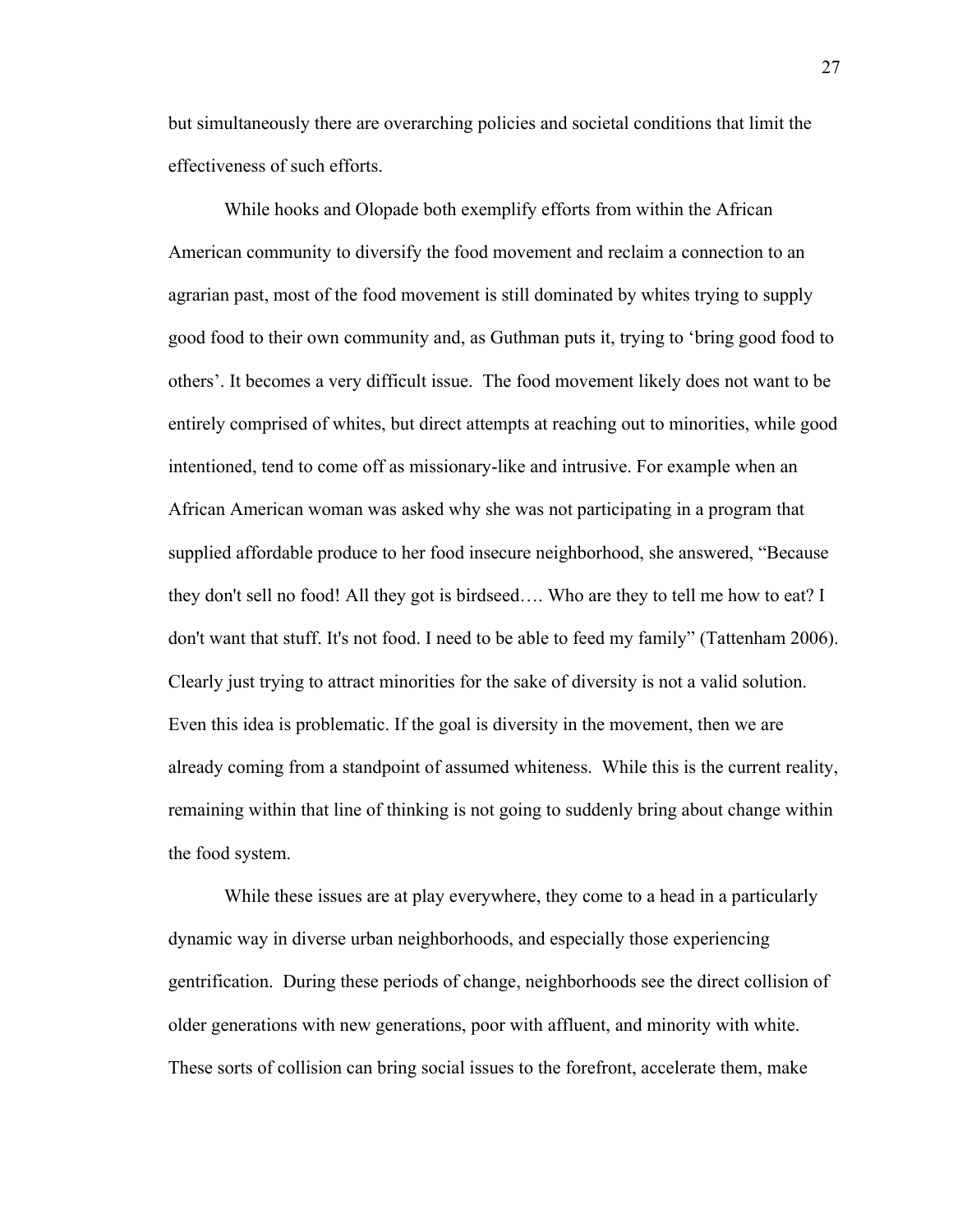them confront each other in a way that does not typically happen in other communities. In terms of food politics, a neighborhood in flux is suddenly confronted with these issues of access, accessibility, and differing consumption preferences all at once, and particularly in Crown Heights, the injection of white food culture into places that probably did not have such a culture before. In this way, gentrification creates a strange dynamic when suddenly an organic grocery store like Bob & Betty's exists across the street from a run down bodega or down the block from a West Indian grocery.

To take this project out of the abstract, I will now turn to a case study of Crown Heights, a rapidly changing neighborhood in Brooklyn, New York. Crown Heights is becoming more and more popular by the day; attracting young white college graduates for its still relatively low prices and burgeoning cultural scene. While new residents are moving in every day, slowly changing the fabric of the neighborhood, it is still a primarily working class and African American community. As I have argued that food is central to so many systems within our lives, I would also argue that it is at the heart of this process of neighborhood change.

While it's nearly impossible to determine causation. I have yet to see gentrification without an influx of coffee shops, upscale restaurants, and organic markets. Food, in these up-and-coming areas is certainly branded as luxury, or at least something special and unique. It seems that this process, with the influx of youth and wealth, has the potential to bring more good food options into a neighborhood that may have previously had few options, however the types of establishments taking root in freshly gentrified soil more often than not cater to the tastes of new residents. In the following chapters I will investigate the relationship between gentrification and access and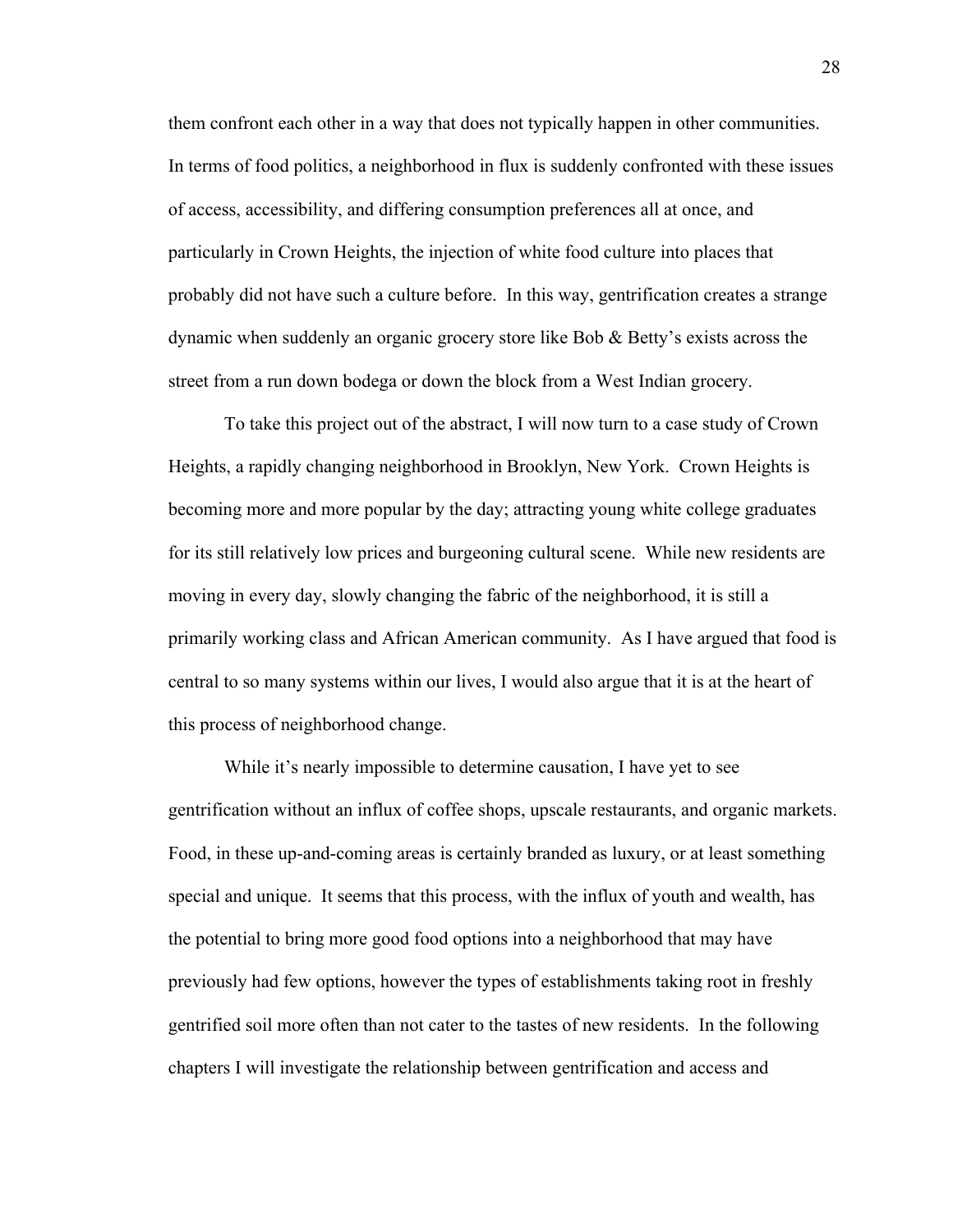acceptance of good food within Crown Heights, seeking to find if the changing foodscape has worked to unite the community or if it has perpetuated the idea of good food as a luxury only afforded to the 'gentry'.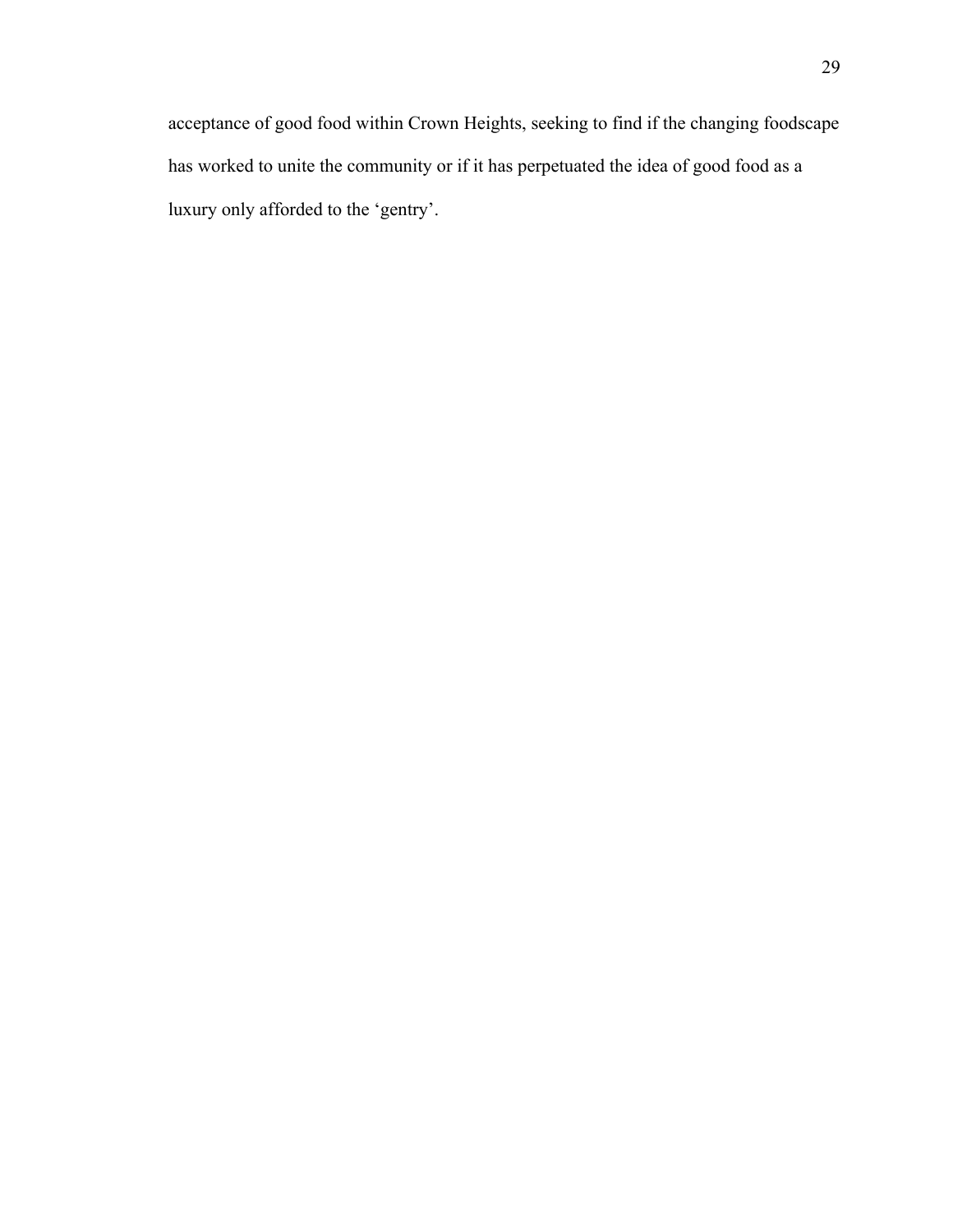### **THREE**  Gentrification in Brooklyn and Crown Heights

My very first encounter with Crown Heights was unpleasant to say the least. I was living with a group of freshly graduated Vassar students and we were considering moving from the safe, quiet Greenpoint, Brooklyn, to the relatively unknown to us, potentially dangerous Crown Heights, Brooklyn. Our initial research told us that the neighborhood was predominately African American with a crime rate on par with the rest of the borough. Feeling uneasy at the potential of being outsiders in the community, we decided to drive through Crown Heights one night to get a feel for the neighborhood. What seemed like the moment we crossed the line into Crown Heights, we noticed cop cars sitting at virtually every corner. Soon after, we were pulled over by one of those cop cars for turning right on a red light. Two white policemen let us off with a warning, but not before also cautioning us to "be careful in this neighborhood".

Despite our unease and the police's warning, we moved into an apartment on Rogers Avenue and Sterling Place. But still, the heavy police presence and that first bit of advice we received about the neighborhood remained in my mind. It was in contrast with what we were told by other young Brooklynites. While most reviews were positive, the common theme was that Crown Heights is changing. People would say that it was getting 'nicer' week by week, that in six months it will be unrecognizable. Crown Heights is a neighborhood on the rise, it is up and coming.

While I can attest to the dynamic feel of the neighborhood from simply one month of residence, I will explore what exactly it means to be 'up and coming', tracing the legacy of gentrification in Brooklyn and its beginnings in Crown Heights. I will begin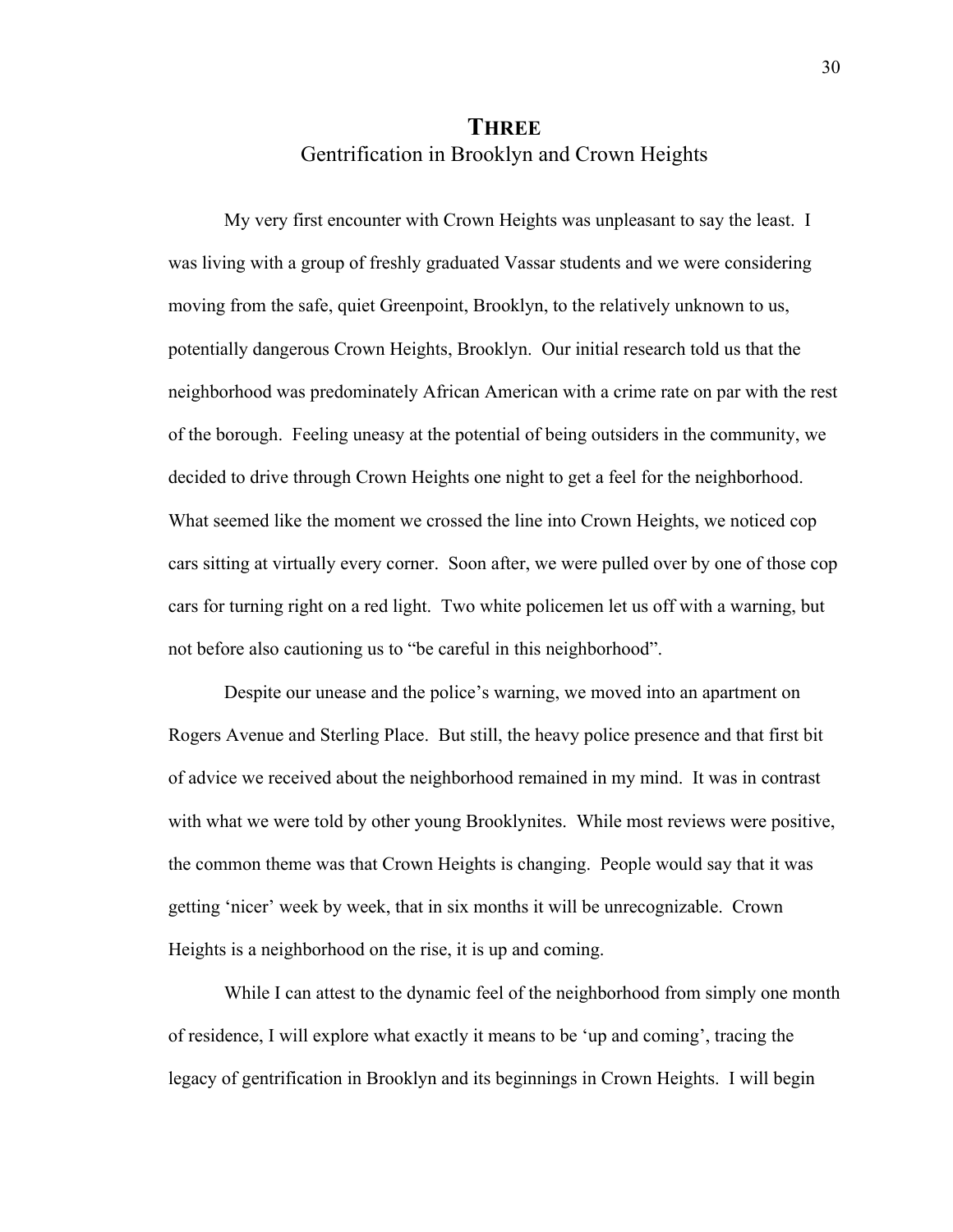this chapter with an overview of gentrification both theoretically and through its particular history in Brooklyn. With this background information in mind, I hope to firmly ground the change that is happening in Crown Heights within this broader cultural context.

There are countless theories and explanations about what drives, contributes to, and perpetuates 'gentrification'- a word that more often than not is used as a stand in for an entirely complex, multi-faceted process that remains virtually impossible to define. While the term, originally coined by Ruth Glass in 1964 in London, indeed referred to an established aristocracy returning to inner cities, the type of gentrification we most commonly refer to is not done by the 'gentry'. In fact newcomers are often attracted to changing neighborhoods "because house prices are moderate compared to other alternatives, and their own economic resources are limited" (London and Palen 1984, 7). Although it may be said that Americans have appropriated the term from its original meaning, gentrification is still far too vague and too often misunderstood a term to use to describe the situation in Crown Heights. For this reason, the purpose of this project is not to explain gentrification or relay the theoretical works that have been done on the topic, but to explain the processes at work within Crown Heights that many may call gentrification.

Despite my skepticism of the term, I will still use gentrification loosely within this project for ease of explanation. While it takes on many forms and trajectories, I will use it here to mean the general process of people of power and privilege (note that these people do not necessarily need to be wealthy in their own right, but often have access to wealth and status through family, friends, and other connections) moving into previously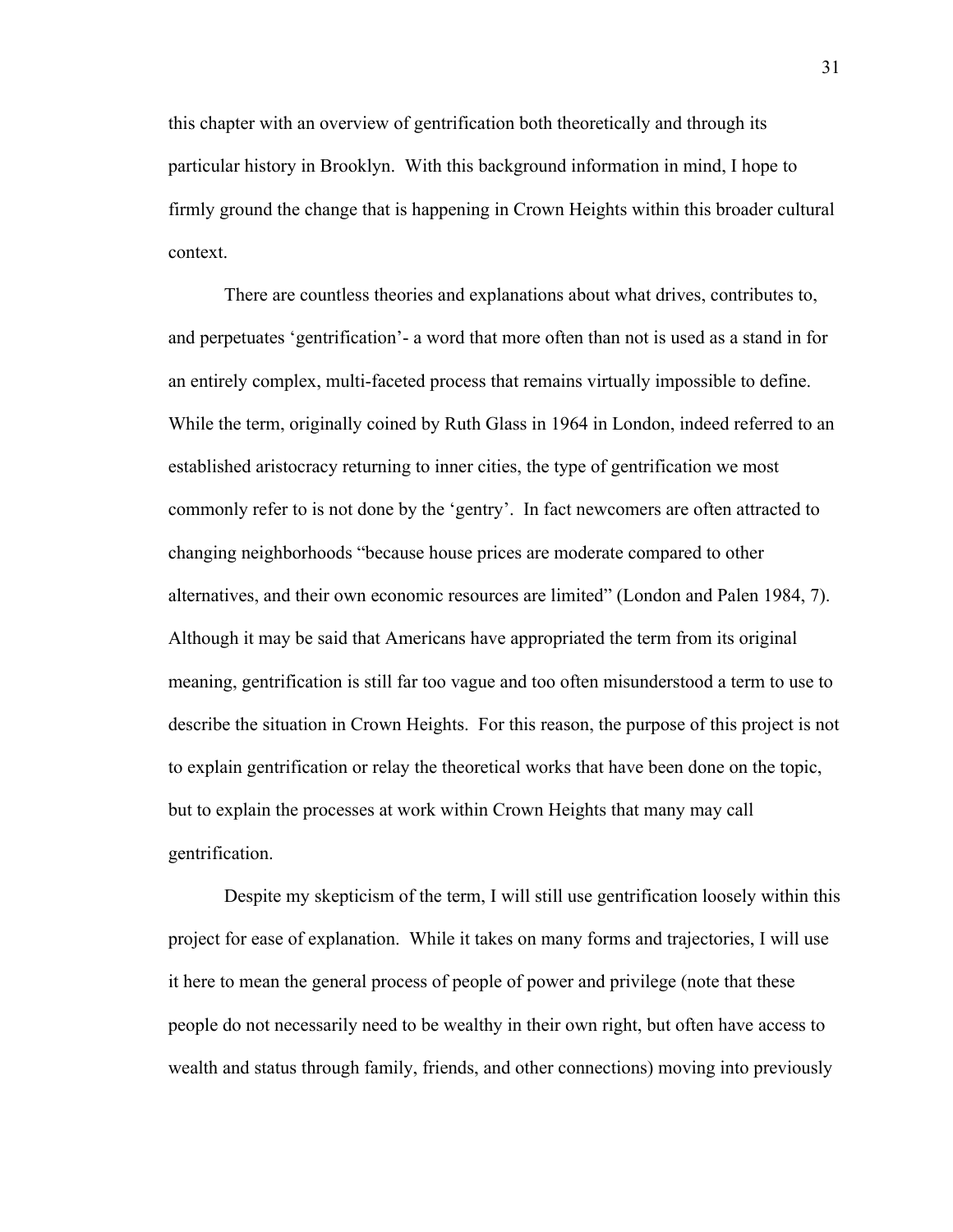poor, undesirable urban areas. This word typically represents the residential shift from working class to professional class, from minority to white, and from 'unrefined' to 'cosmopolitan' tastes.

Gentrification is responsible for the modern image of Brooklyn: tree-lined streets and the ubiquitous elegant brownstones. Though the majority of these  $19<sup>th</sup>$  century Victorian style row houses have been renovated into luxury living, there was a time when these homes lay abandoned and dilapidated, serving as a relic of more prosperous times. In the 1960s, Brooklyn, like many other U.S. cities, experienced a decline in the industrial sectors and a subsequent flight out of downtown and into the suburbs. The changing racial composition and dwindling work opportunities also spurred many middle-class whites' to flee to Staten Island, Long Island, and New Jersey. African Americans, Puerto Ricans, and other minorities began to move into these previously white spaces, but found themselves amid decaying homes and abandoned neighborhoods (Osman 2011).

In places such as Gowanus, a neighborhood in northwestern Brooklyn, city planners hoped to revitalize the community by tearing down brownstones to make room for more modern apartment buildings and parks. However in November 1966, construction workers sent to tear down an abandoned home were met by thirty protestors from the Boerum Hill Association. Mothers blocked the entrance with their baby carriages while others marched with signs reading "Don't Destroy Our Neighborhood" or "People Need Homes – Not Parking Lots". These protestors were somewhat atypical for the diverse working class region of Brooklyn. The young, white-collar professionals, led by a Columbia educated lawyer, called themselves 'The Brownstoners'.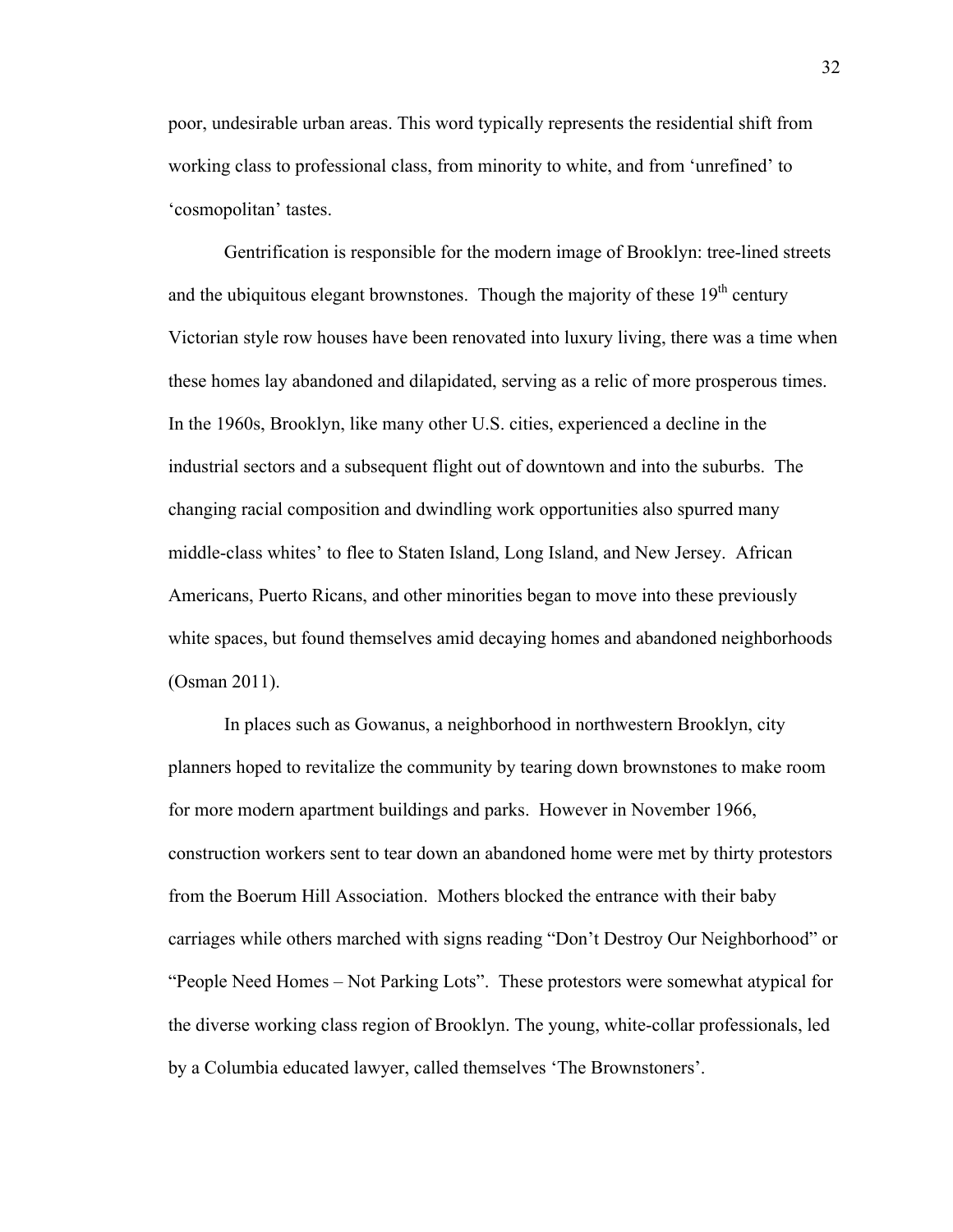Brownstoners first appeared in the 1940s in Brooklyn Heights. White-collar artists, lawyers, bankers, and others flocked from Manhattan to North Brooklyn, renovating old brownstones and tenement houses. The trend continued and 'Brownstone Fever' was proclaimed in 1969. Brownstoners spilled out of Brooklyn Heights and began to spread to the nearby communities of Cobble Hill, Boerum Hill, and Carol Garden

(Figure 3). The residents claimed these spaces for their own, giving them new meanings and new names as they renovated. Cobble Hill, Boerum Hill, and Carol Gardens all received distinct names in the 1950s, previously the entire area was just called 'South Brooklyn'.

The Brownstoners' choice to live in Brooklyn was about more than just

cheap rent and renovation, it



**Figure 3: A 1980s map of 'Brownstone Brooklyn' (Osman 2011, 7)**

was a "cultural revolt against sameness, conformity, and bureaucracy" (Osman 2011, 5). Against the mass-produced feel of Manhattan and the boring sameness of the surrounding suburbs, Brooklyn Heights and Park Slope seemed authentic and dynamic. The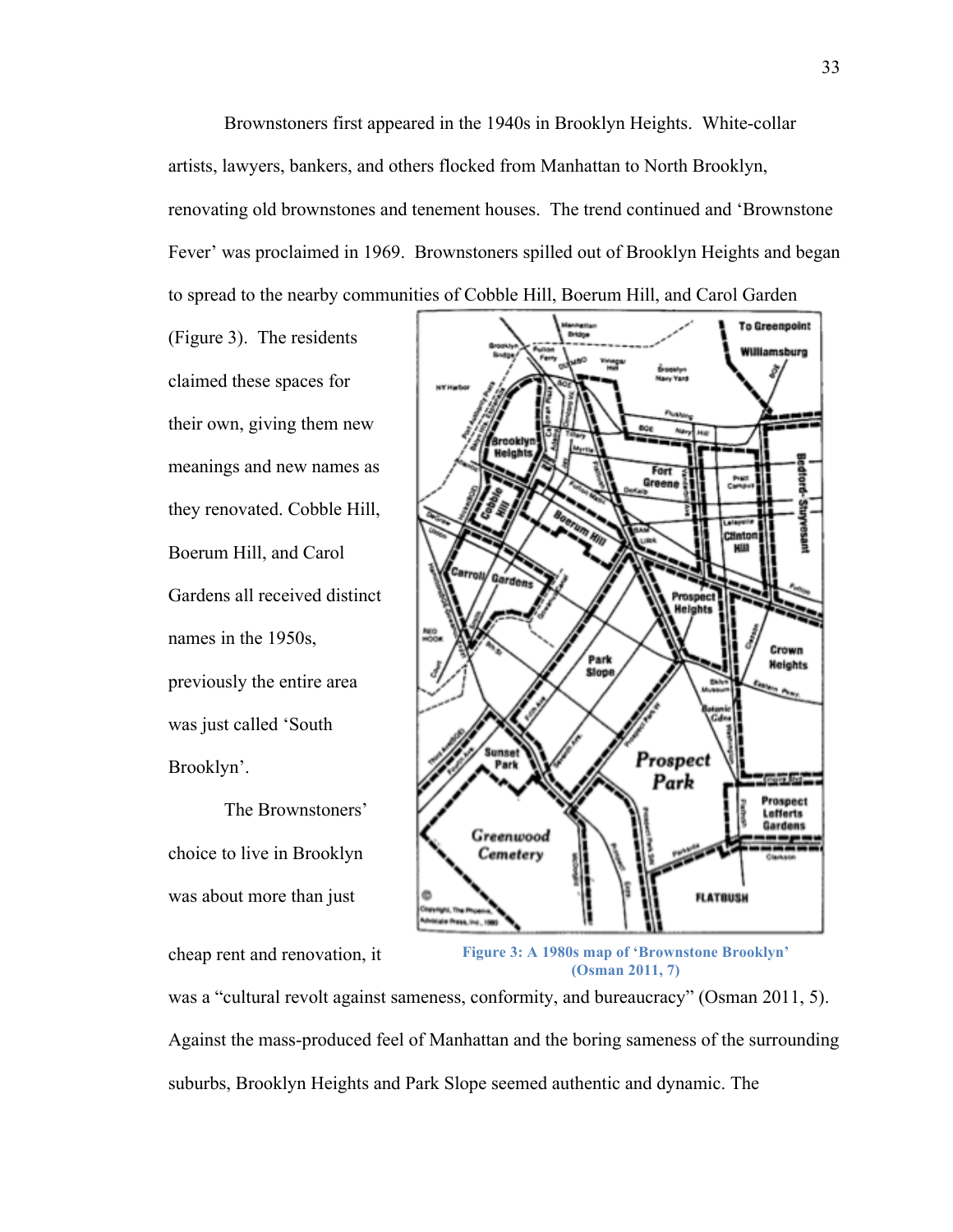Brownstoners desired the community they perceived existed when their homes were built and centered their lifestyles around a desire for a tight-knit community, face to face interactions, and a glorification of the old and historic. Their grand, hundred year old homes were the physical manifestation of the simpler time they longed for.

Although the original Brownstoners were likely just idealistic and not ill intentioned, they were soon vilified in *The Displacement Report*, a pamphlet produced and distributed around the neighborhood in 1980 by Acción Latina, a group that advocates for social justices and cultural pride within the Latino community, and The Tenants Action Committee. The groups claimed that the Brownstoners' revitalization was "resulting in "the displacement of low-income renters" and "the eviction and harassment of longtime residents of color" (Osman 2011, 6). Though some had noticed this trend already, the pamphlet questioned whether these new residents, in the process of creating quaint, livable, authentic communities, had truly just turned neighborhoods into overly planned and sanitized "middle class ghettos" (Osman 2011, 5). By stripping away the past, both by renovating their homes and displacing the earlier residents, Brownstoners in fact turned a diverse neighborhood into a suburb, all while striving to 'revolt against sameness'.

This is a familiar story to any New Yorker, and really any urban dweller. Gentrification does not seem to be a process that is stopping any time soon, but that does not mean its consequences must be accepted as inevitable. Neighborhoods do not necessarily need to become middle class ghettos and exclusionary practices do not need to be the norm. With this brief history of Brooklyn gentrification in mind, I will now turn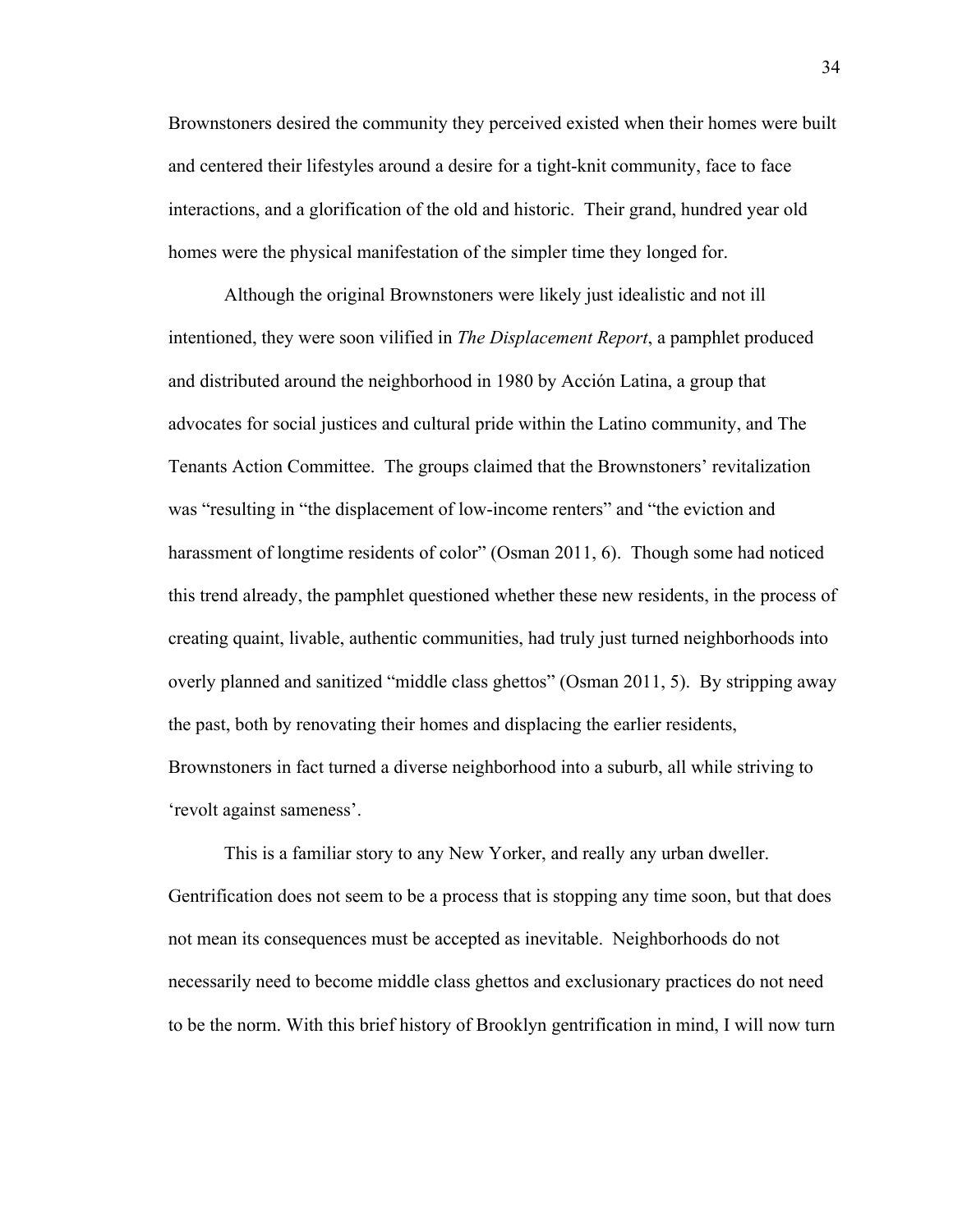to the case of Crown Heights, a neighborhood where residents claim they do not want to see it become 'another Park Slope' (Rotondaro and Ewing 2013).

While Crown Heights has a sullied history of drugs, violence, and riots, the community is changing rapidly. This can be seen most visibly in its demographics. As I have mentioned, the non-Hispanic white population in Crown Heights has been rising rapidly in the past decade. While the neighborhood is still predominately African American (including those of African descent, i.e. Caribbean and West Indian), the number of white residents has increased by 186 percent since 2000 (Figure 4). With the increase in the white population the community has also seen a decrease in the black population. In 2010, the black population was 76,358, down 11.7 percent or 10,107 since 2000. The Black population is now 74 percent, as opposed to 83.6 percent in 2000. The number of young people is growing as well, since 2000 the 20-24 years group has increased by 13.3% and the 25-29 years group by 23.6%.

|                         | 2000   | 2010   | <b>Percent change</b> |
|-------------------------|--------|--------|-----------------------|
| <b>White population</b> | 3,581  | 10,237 | 185.9                 |
| <b>Black population</b> | 86,465 | 76,358 | $-11.7$               |
| $20 - 24$               | 7,805  | 8,844  | 13.3                  |
| $25-29$                 | 7,913  | 9,779  | 23.6                  |
|                         | ___    | .      |                       |

**Figure 4: Demographic change in Crown Heights (The City of New York 2013)**

While the neighborhood is getting whiter, economic data indicates that it is not quite at Brownstoner level yet. The median household income as of 2009 was \$31,398, as compared to an average of \$40,478 for Brooklyn as a whole (City Data 2011). The poverty rate is also higher than the New York City average, with 20.9-41.7% living below the poverty line (ICPH USA 2010). These numbers indicate that while the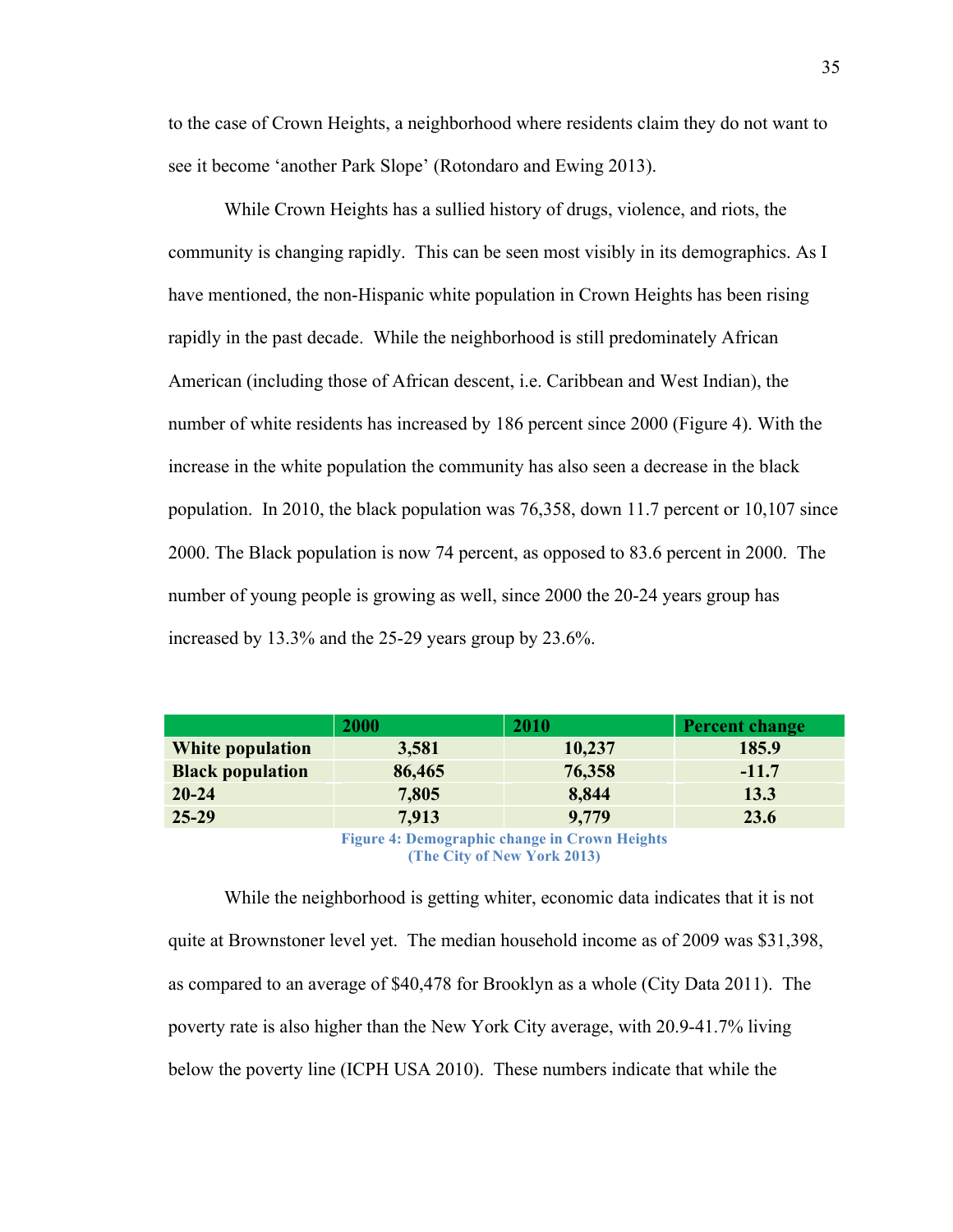demographics are changing, the neighborhood is still relatively low-income and highminority. While the newcomers are young and white, they are not bringing in a large amount of material wealth into the neighborhood at this point. But still as interest in the neighborhood increases, so do the rents. In 2011, real estate agencies report the average rent for a one-bedroom apartment increased by 36% compared to the year before, with single-family townhouses selling for over \$1 million, a price that would have been unheard of a decade ago. Crime rates too have significantly dropped in the past decade, likely due in part to the increased police presence that is so palpably felt. (Robbins 2012).

While new residents only began flowing into the neighborhood in the past ten years, the 'revitalization' was originally spurred in the 1980s by a group of African American women who were long time Crown Heights residents. Evangeline Porter, a resident since 1968, witnessed the decline of Franklin Avenue from "the most elegant street in Brooklyn" to "a hot, ugly, dirty, drug-infested street" in the 1970s and 80s (Wall 2011). Wanting to reclaim the street and the neighborhood, Porter and a few friends created a block association that later became the Crow Hill Community Association. Since 1999 the group has been working to improve the area surrounding Franklin Avenue through such measures as removing graffiti, planting trees, installing security gates for Franklin businesses, and lobbying for increased police presence. The work of these original community members twenty years ago is what has allowed Franklin Avenue to return to a safe place worth visiting. But this change has no doubt contributed to the attractiveness of the neighborhood to newcomers.

Many residents see the new population as taking advantage of the work of the previous residents. Older residents were the ones who cleaned up Franklin Avenue and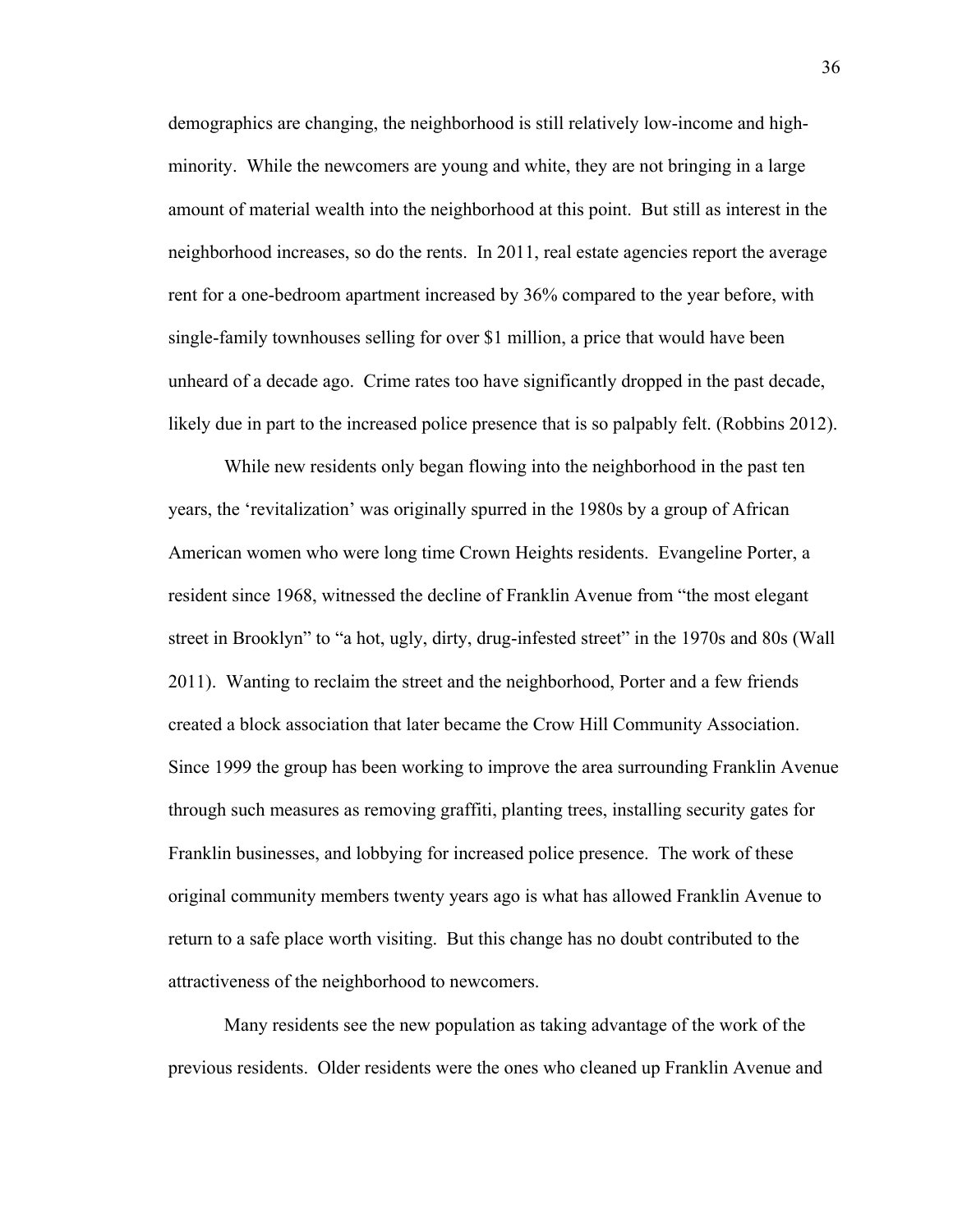now ungrateful newcomers are reaping the benefits. For example Fisher of Bob & Betty's stated, "I look at all these newcomers and these new businesses on Franklin Avenue and I think they are jumping on a bandwagon. Where were they 25 years ago?" (Robbins 2012).

While there is unease about new residents exploiting the economic opportunities the older residents may have made possible for them, there is also tension surrounding the rebuilding of a sense of community and the repair of race relations. Following the riot the community made strides to come together again in a cohesive unit. Assemblyman Hakeem Jeffries, who grew up in Crown Heights, reminds that "the collective efforts of the black and Jewish neighbors are what made Crown Heights the destination and the attractive neighborhood it is today" (Robbins 2012). This effort very likely contributed to the recent popularity of the neighborhood, however the idea that new residents have only taken advantage of the neighborhood's splendors is contested.

Further complicating the traditional gentrification narrative, Evangeline Porter is pleased with the impact new residents have had on Crown Heights. She praises the young whites for attending community meetings and offering help and support, and condemns the black merchants for being complacent in regards to rebuilding Franklin Avenue. Porter is even happy to facilitate the process of neighborhood change. She recalls a recent conversation with a landlord: "He said to me, 'You're letting these people come in and take over.' I told him, 'I am.' " (Robbins 2012). Though the original residents may have put revitalization in motion, Porter sees the young people allowing it to continue.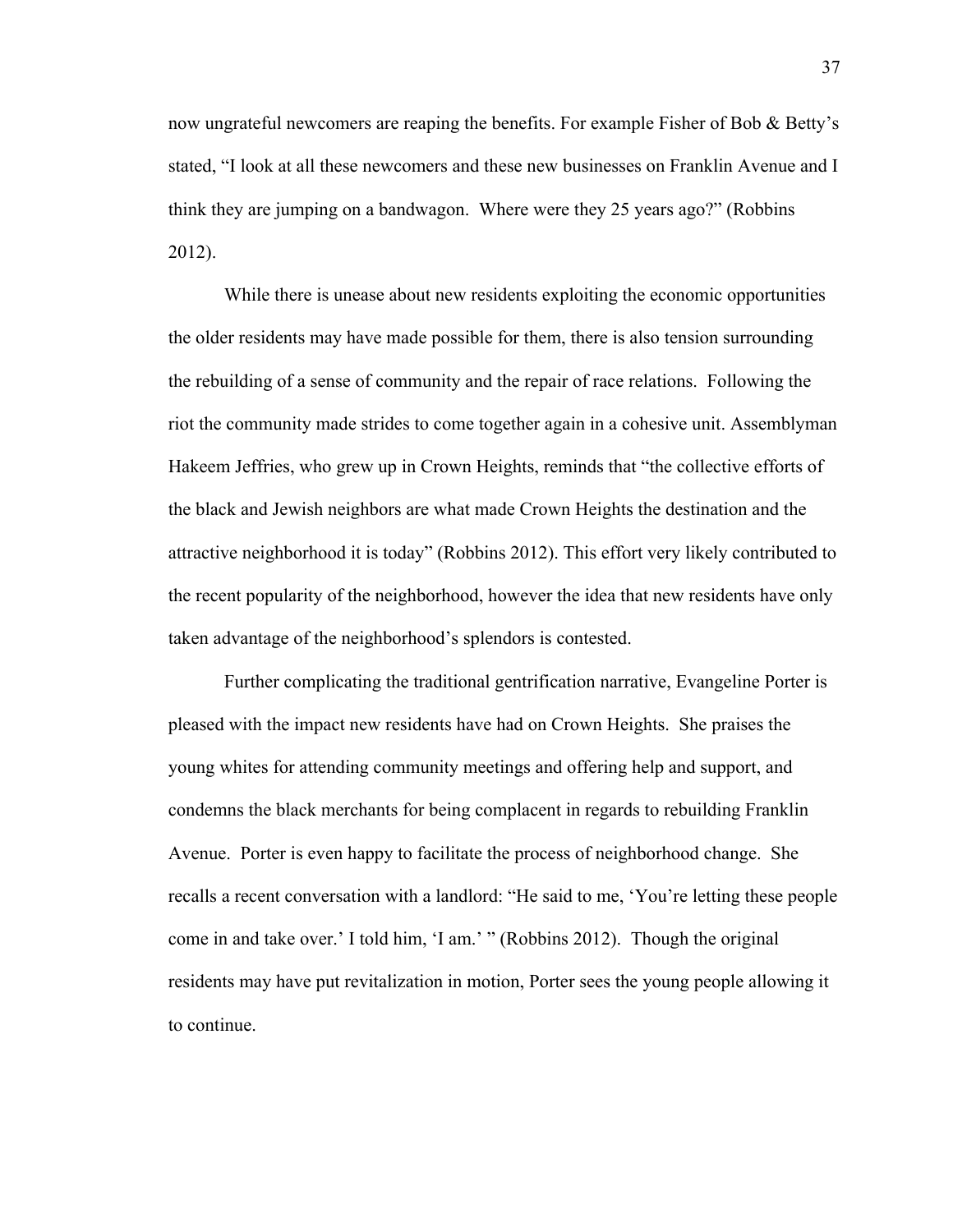While it is nearly impossible to gain a consensus, and public opinion is always in flux, it is important to note that Porter's opinion is not an outlying case. While it might be more extreme and less critical than most, she is not alone in seeing the benefits of a changing neighborhood. Her sentiment is not surprisingly echoed by real estate agents and small business owners looking to make a profit, but also, as I will investigate in the following chapter, by some residents who are happy to have safer streets and nicer grocery stores. Though we cannot draw definitive conclusions from such few examples, they serve as a reminder of the multitude of opinions that are present in the community and the complexity of the situation at hand.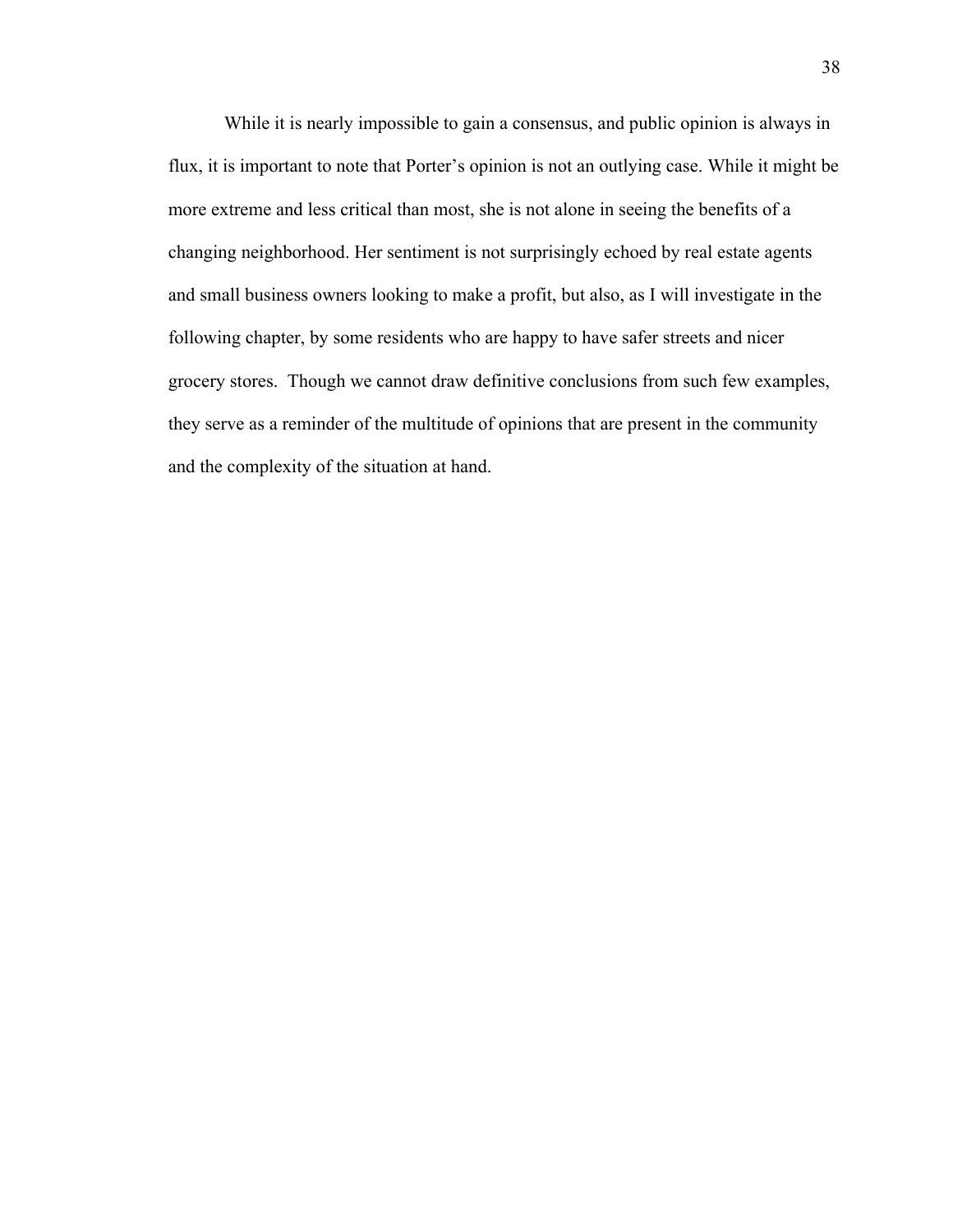## **FOUR** The Role of Food and Consumption

Gentrification is no new concept in the United States but little work has been done on the connection it has to food. With all the talk of obesity, diabetes, and hunger within disadvantaged groups, we have barely looked at the ways in which these disadvantaged communities interact with those communities who are eating well. In Brooklyn there is hardly a neighborhood that has not experienced some sort of gentrification and development. Williamsburg used to be a post-industrial wasteland only a few decades ago, and now it is one of the most desirable, most expensive locations in Brooklyn. Red Hook used to be known for its low-income housing developments and now it is home to the borough's only IKEA. Even Bushwick, which was once known for rats and high crime rates, was recently featured in the New York Times as an up-and-coming neighborhood (Higgins 2013).

The clash of gentrifiers and longtime residents is particularly jarring in Brooklyn, as it has become the epicenter of the 'artisan food' movement. If food could even be taken to a new level of luxury it has been done in Brooklyn, both through upscale produce markets and upscale dining. Sophisticated tastes for good food are not a new phenomenon, but over the past few years Brooklyn has been riding the wave of its own specific, artisan-oriented food movement. The borough has seen an influx of bars, restaurants, and markets that have been crafted to fit a particularly "Brooklyn" ideology and aesthetic.

Brooklyn has become a hub for creative, culinary-minded individuals, serving as a home base for small batch, handmade goods: pickles, beer, chocolate, cheese, mustard,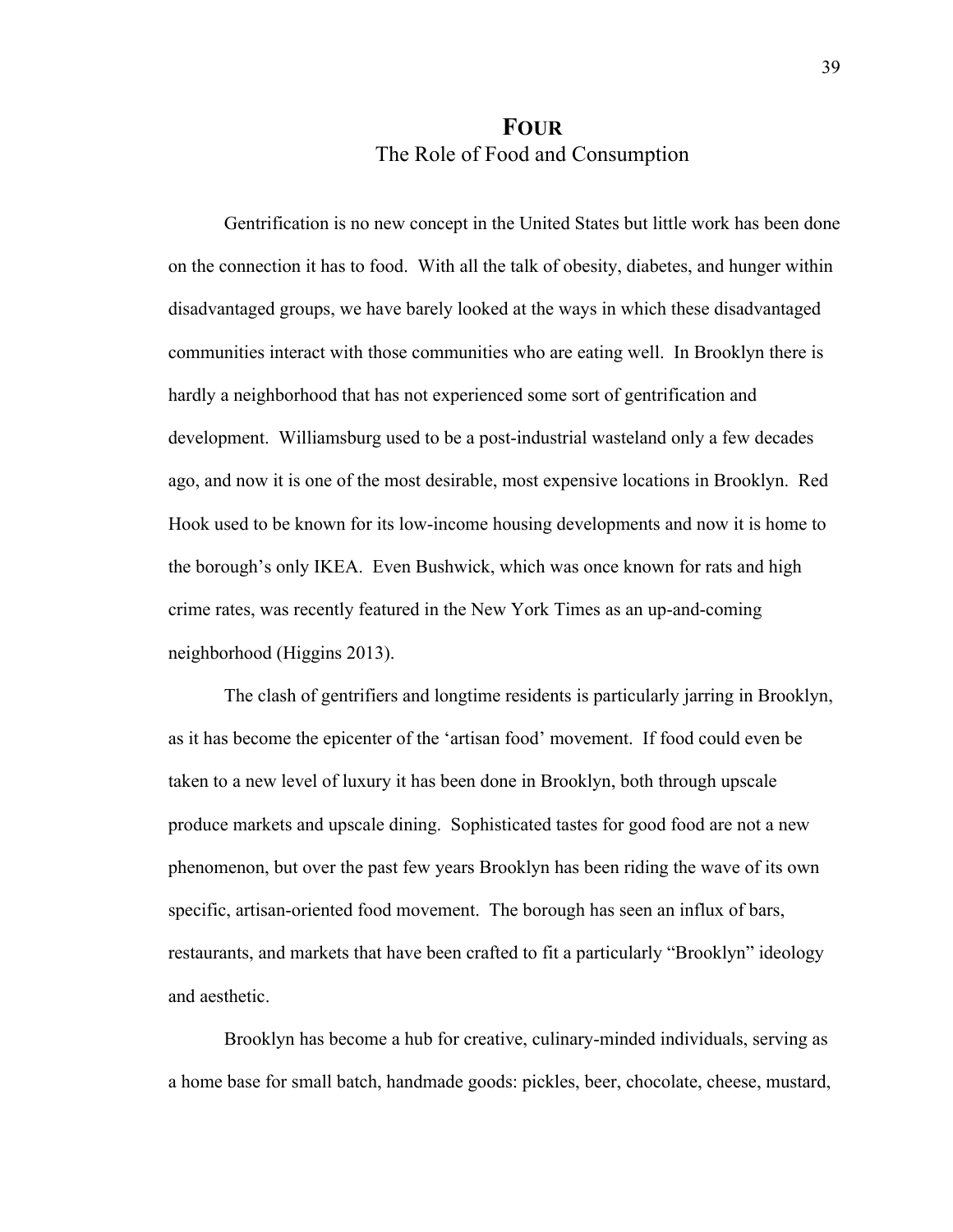the list goes on and on. Gabrielle Langholtz, the editor of *Edible Brooklyn* – a magazine that covers the borough's food scene, claims this trend has developed in the past ten years. She sums up this new culture by saying, "Every person you pass has read Michael Pollan, every person has thought about joining a raw milk club, and if they haven't made ricotta, they want to" (Schwaner-Albright 2009). The trend is towards wholesome, natural, and anti-corporate with a strong sense of nostalgia and longing for a time when food was simple and good. There is communal appreciation for top quality ingredients as well as for traditional methods and modes of production. Aesthetics are also very important; Brooklyn artisans share a look "that's equal parts 19th and 21st century, with a taste for bold graphics, salvaged wood and, for the men, scruffy beards" (Schwaner-Albright 2009). This food culture has fostered the birth of a new Brooklyn identity, one in which food choices are a direct statement about the self.

*New York Magazine* supplies a satirical, yet accurate portrayal of an artisanal food devotee's relationship to a particular brand of Brooklyn-based granola:

The organic rolled oats and organic pumpkin seeds and organic coconut and organic brown sugar pleasingly affirm my endorsement of sustainable farming practices. The use of whole ingredients, slow roasting, and "tiny batches" testifies to my discerning appreciation of the artisan and to my rejection of the industrial food system. The dried sour cherries and salt and extra-virgin olive oil prove the sophistication of my palate: I am beyond the easy pleasures of butter and unadulterated sweetness…I know \$9 is a lot to pay, but this isn't just food. (Wallace 2012)

Though it first seems over the top, the assertion that 'this isn't just food' is exactly right.

The \$9 bag of granola carries layers of meaning beyond its ingredients and nutritional

content that have come to inform and shape a culture of young people in Brooklyn.

This attitude and aesthetic is fairly hard to pin down and difficult to make

academic, but it is certainly one of those know-it-when-you-see-it sorts of phenomena.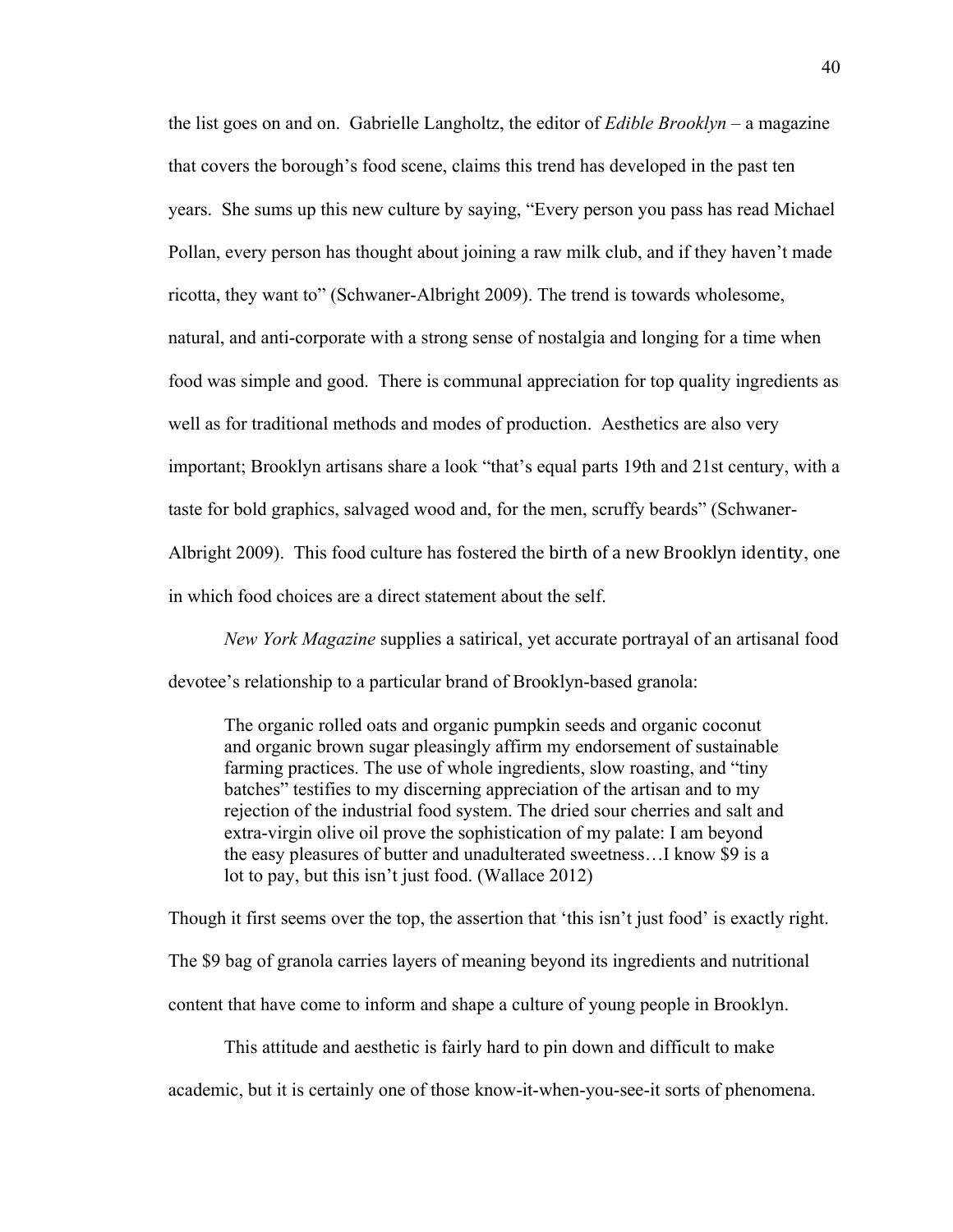Many businesses along Franklin Ave fit this description and, unsurprisingly, they have all opened in the past 6 years, coinciding with first waves of gentrification. These include locales such as Franklin Park, a garage turned beer garden, Barboncino, a Neapolitan style wood fire pizza restaurant, or Little Zelda, a French inspired coffee and pastry café. While upscale food choices frequently accompany gentrification, the effect is especially apparent in Brooklyn where food has become a primary medium for expression, identification, and livelihood.

Also embodying this new aesthetic is the run down bodega turned natural, organic market, Bob & Betty's. Keeping up with the changing neighborhood, Fisher's supermarket decided to remodel and rebrand itself in early 2011 to appeal to more health and environmentally conscious shoppers. Bob & Betty's carries a good selection of local and organic produce and dairy products, vegan and vegetarian options, as well as highend brands of chips, chocolate, and beer. Though some are happy with the new options, many are off put by prices and pretension, worried about what such changes mean for the neighborhood.

While little academic work has been completed on the link between food and gentrification, the connection has not been lost on the residents of Crown Heights. In researching Bob & Betty's I came across dozens of comments, both on blogs and review websites such as Yelp, mentioning the impacts of gentrification, hipsters, or new residents on the food offerings at Bob & Betty's. A few did so in a positive way, happy to see that gentrification has brought different food to their local store, but most were not pleased.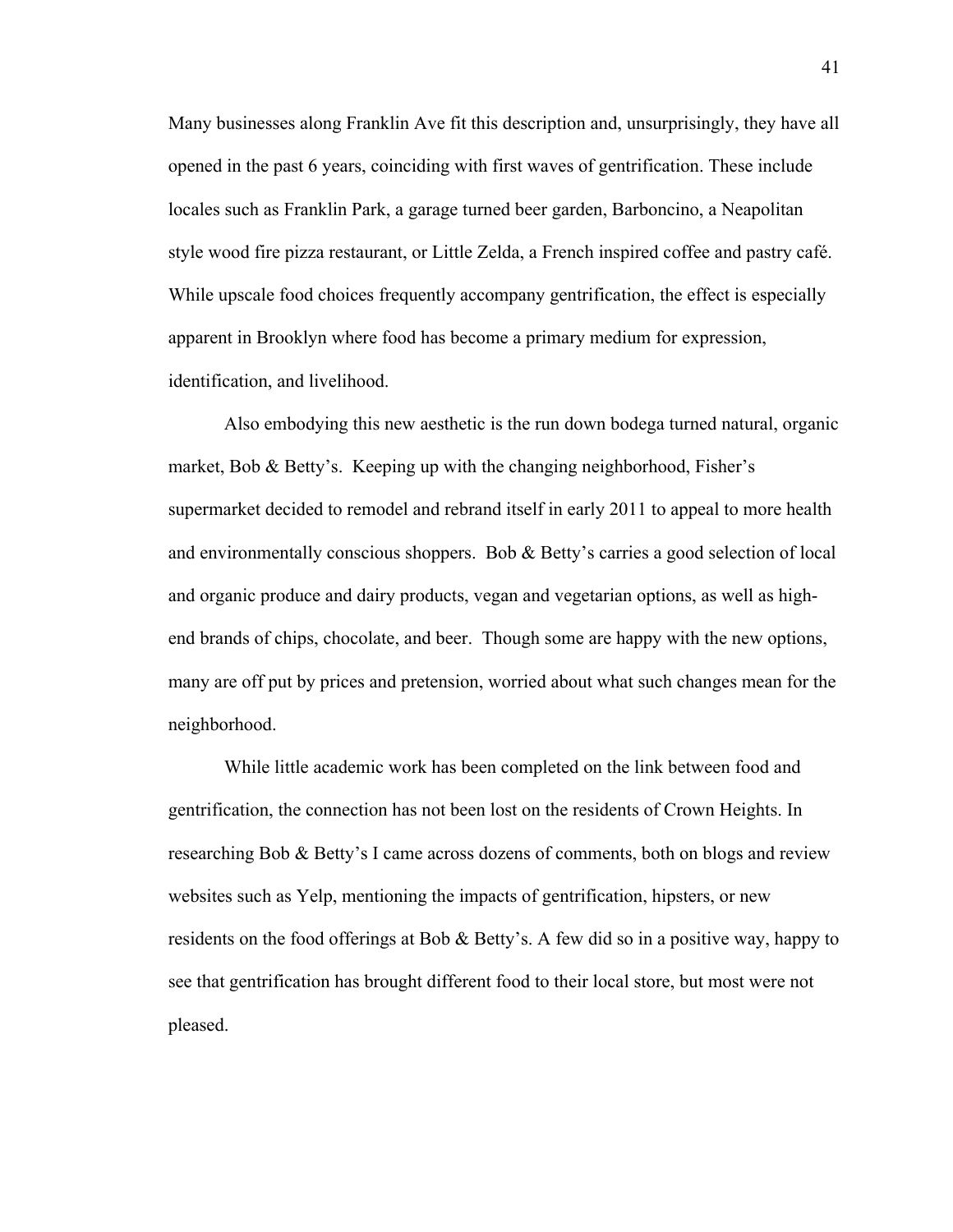One reviewer summed up the market well, calling it "A gourmet small organic 'ieat-fancy-schmancy-stuff-after-my-yoga-class' grocery spot (bodega's for hipsters, yuppies and buppies) recently revamped and gentrified in Crown Heights." Many note the changes that have taken place before and after the remodel. Some say it "has only improved cosmetically", while another notes that it has improved, but with consequences, saying, "It's such a symbol of the perils of gentrification. Before the quality sucked, now most of us cannot afford to shop here." The general consensus is that prices are too high, and higher than other organic shops in the neighborhood. Many attribute this to gentrification and pricing based on image and aesthetics rather than quality.

While prices are a unanimous source of contention, other comments report on underlying issues and conflicts between the needs of new and old residents. One points out the distinct lack of minorities, saying, "At Bob's you don't really see the thuggies in the neighborhood, which is a plus i guess, but instead replaced by newly moved-in gentrifiers. Lots of (if not all) white customers, ok I said it." While this reviewer simply observes that the shoppers are predominately white, another takes deeper issue with this pattern, expressing anger as a longtime resident who does not feel her community's needs are being met:

The only people who give this store a good review are the hipsters who now flood the area…Wannabe Park Slope Food Coop with all the overpriced stuff. I'll tell you what, ask all of the NATIVES who have lived in this neighborhood from the beginning how they feel about this place. Their answers will tell you everything you need to know. (Yelp 2013)

While it is difficult to know whether this woman's opinion is the norm without conducting more intensive research, it certainly indicates that tension exists at the crux of food and gentrification. Bob  $\&$  Betty's is a prime example of this conflict, as a site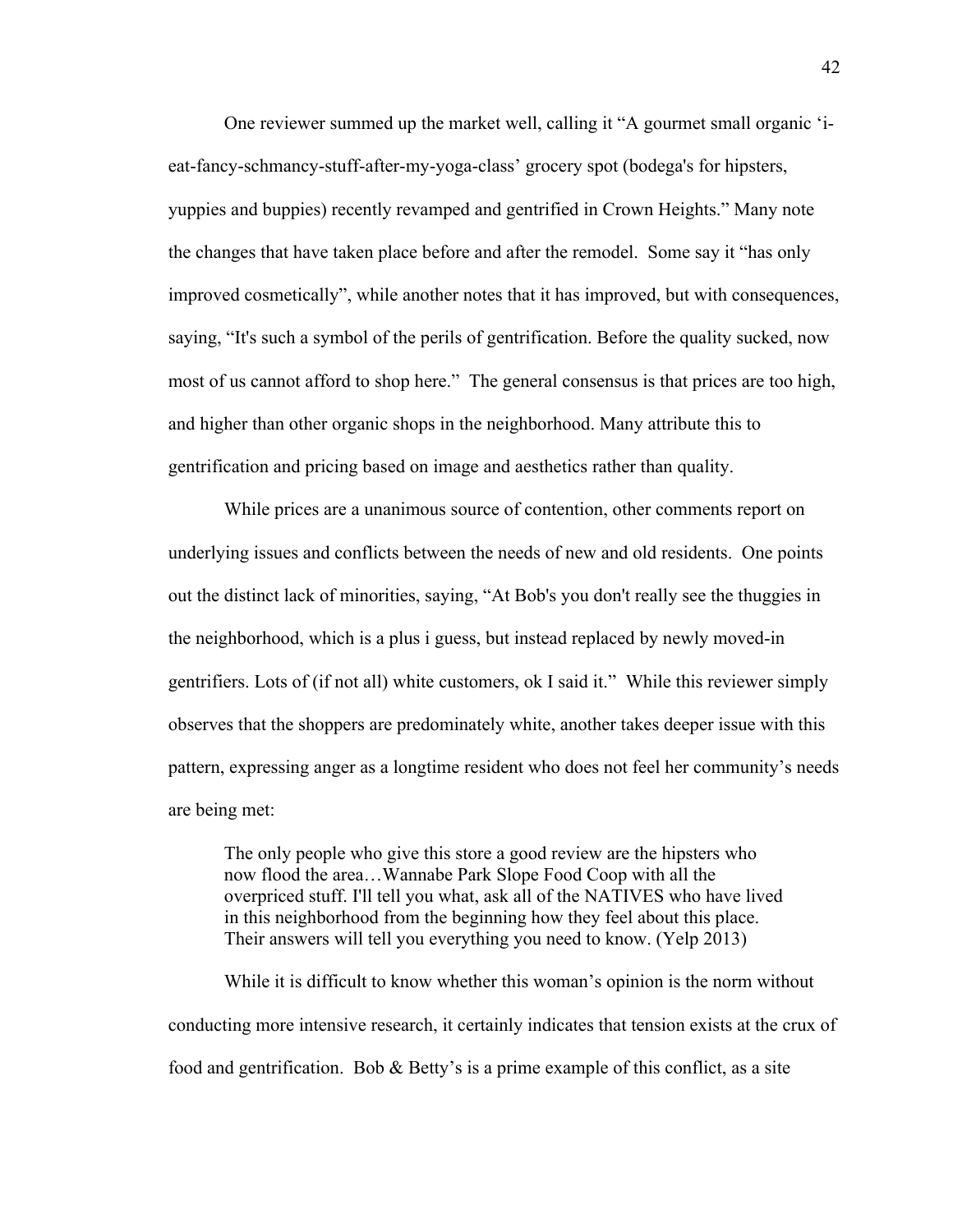where food was gentrified in conjunction with its surrounding neighborhood. Using the market as a jumping off point, I will now broaden my lens and investigate the current food situation along the two major shopping streets in Crown Heights.

I have chosen to highlight a relatively small area of Crown Heights - bordered by Franklin Avenue on the East, Atlantic Avenue to the North, Nostrand Avenue to the West, Nostrand  $D_{\text{max}}$ enue son Ave Pacific St and Eastern Parkway to the South (Figure 5). Bergan St Dean St Grant Square Franklin and Nostrand are the two major Bergen St r<sub>ospect Pl</sub> commercial streets in the neighborhood, but Park PLM spect Pr Sterling Pl with very different identities. Within these St Johns Sterling<sub>P</sub> boundaries I will track the existing food St Johns P Lincoln<sub>P</sub> options to see where and how gentrification **ID Franklin Av** 



(Appendix 1). I have broken these down into six categories: coffee shops, restaurants, grocery stores, convenience stores, fast food or take out, and bars. I acknowledge that these are unscientific classifications and that many of these establishments can fit into multiple categories. I am loosely defining coffee shops as businesses that primarily sell coffee or tea but may also sell food, restaurants as any sit-down style dining establishment, grocery stores as markets selling produce and other staples, convenience stores as any small corner mart or deli, and fast food/take out as any casual dining establishment. I have also chosen to include bars as they frequently serve food and play a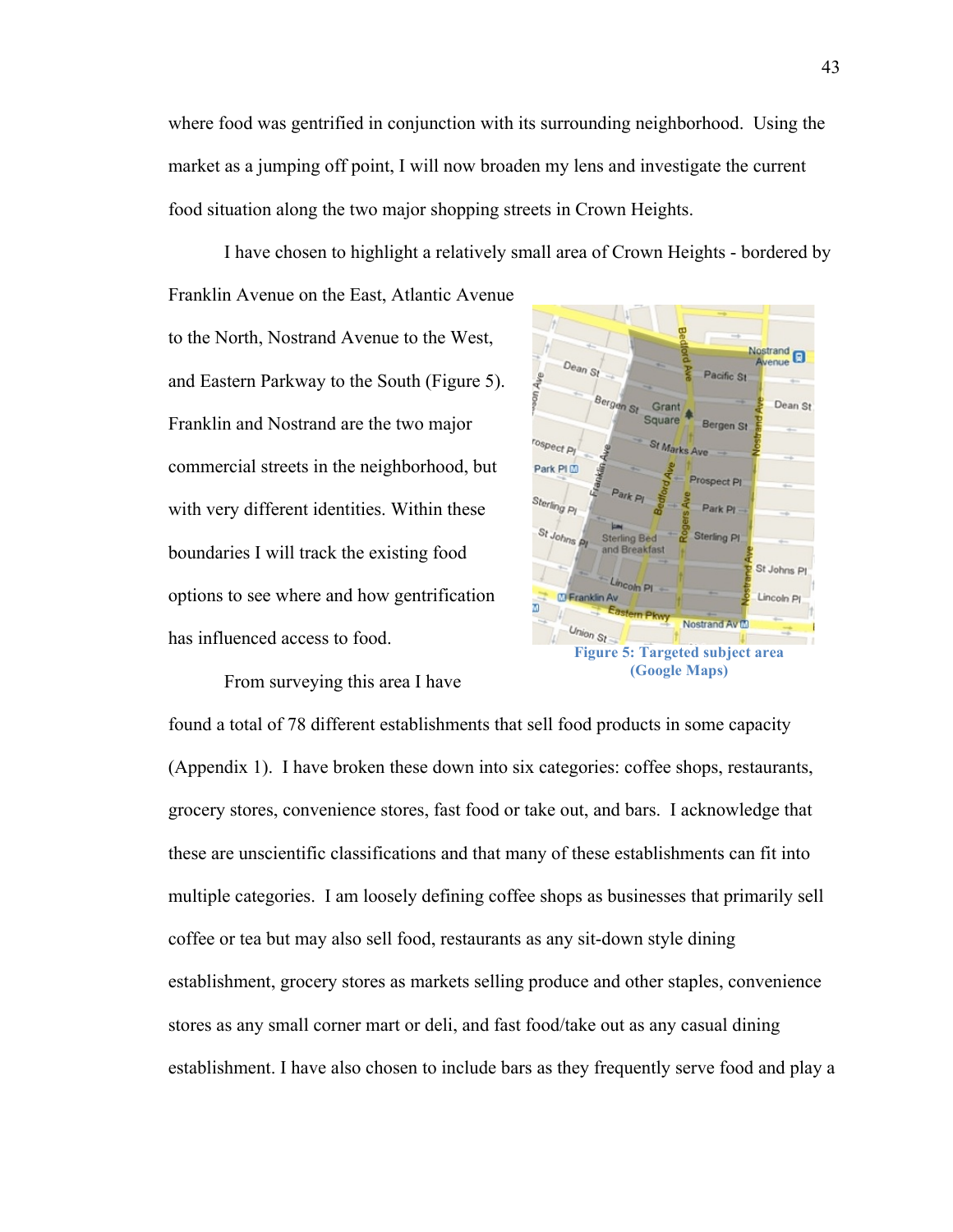role in shaping the commercial scene. I have done my best to categorize each business appropriately and accurately, but recognize that these labels are subjective.

The data I have collected (Figure 6) shows that restaurants are the most common food option (32), followed by convenience stores (12), fast food and take out (12), grocery stores (9), bars (8), and coffee shops (5). In this small area Crown Heights residents are fairly well served on all food fronts, and it is worth noting that only two of the 78 businesses are corporate chains (a Dunkin Donuts and a Connecticut Muffin).





There is also reasonable access to fresh foods for residents in the area. By looking at just grocery retailers (grocery stores, convenience stores, and coffee shops) I found that nine locations have a large selection of produce, twelve carry some produce, and six do not carry any produce (Figure 7). 'Much' produce denotes the presence of a variety of fruits and vegetables to be purchased, 'some' indicate that there is produce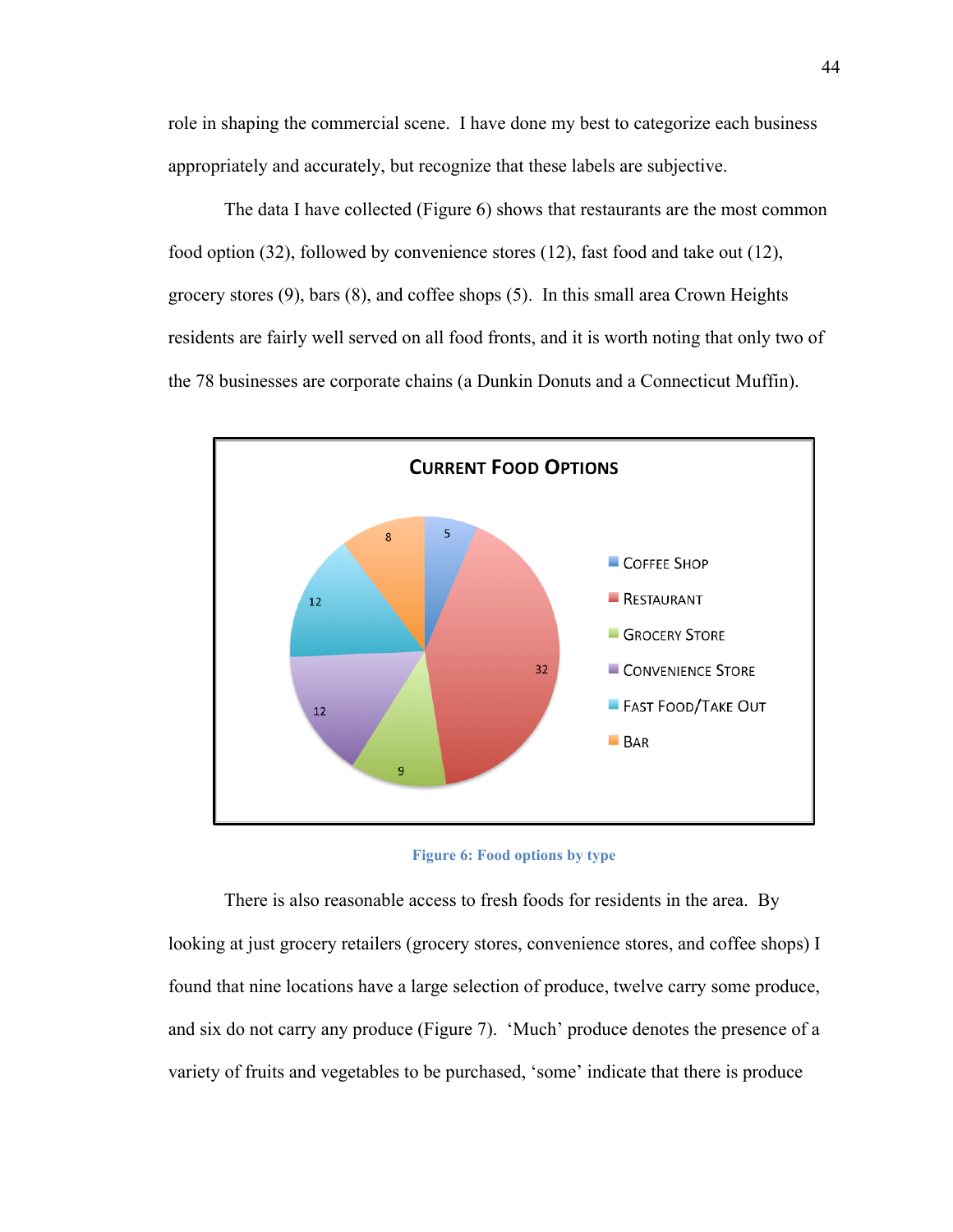available but it might be only a few apples or bananas, and 'none' designates that the establishment either does not carry produce or did not at the time of this study.

While there seems to be decent access and options to a variety of fresh food to residents of both streets, I will now see how the two streets compare. Franklin and Nostrand have developed two very different commercial personalities. Franklin is what may be considered the main drag. It



**Figure 7: Availability of produce by amount** 

is right off of the subway stop and is the locus of both gentrification and 'artisan' food retailers in the neighborhood. Nostrand on the other hand has not seen the same sort of gentrification or the influx of white food culture, but remains a bustling commercial street that caters heavily to the neighborhood's African population. Where Franklin is filled with organic markets, Nostrand is filled with West Indian groceries.

First looking in terms of commercial development, over twice as many new food businesses have opened on Franklin in the past six years than have on Nostrand (Figure 8). I use 2007 as the cut off point as this seems to be both when new residents started to move in and new businesses began to spring up. New development is only one indicator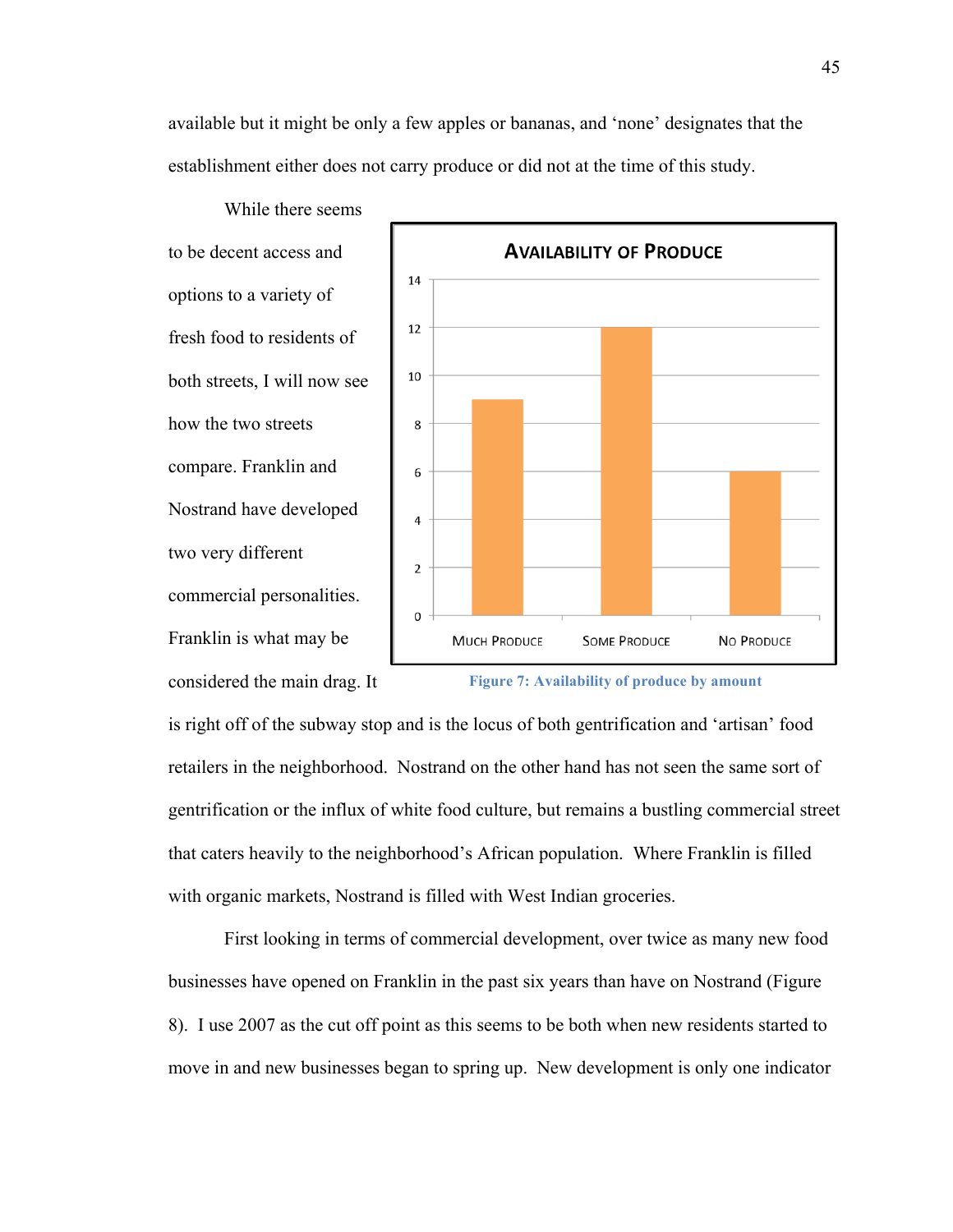of gentrification but it does point to Franklin Avenue as the center of the process. While Franklin has seen the majority of new development, Nostrand is beginning to follow suit with the majority of its new food businesses opening in the past three years.



**Figure 8: New businesses since 2007**

Because Franklin is still the more gentrified of the two streets, one might assume that it has more thriving businesses - more grocery stores, restaurants, and bars. However in comparing the streets I have found this not to be the case (Figure 9). While the types of establishments are different, the two streets have very similar culinary make-ups. Categorizing the businesses by their location on either Franklin or Nostrand – placing the ones in between with the street to which they are closest – I have found the following: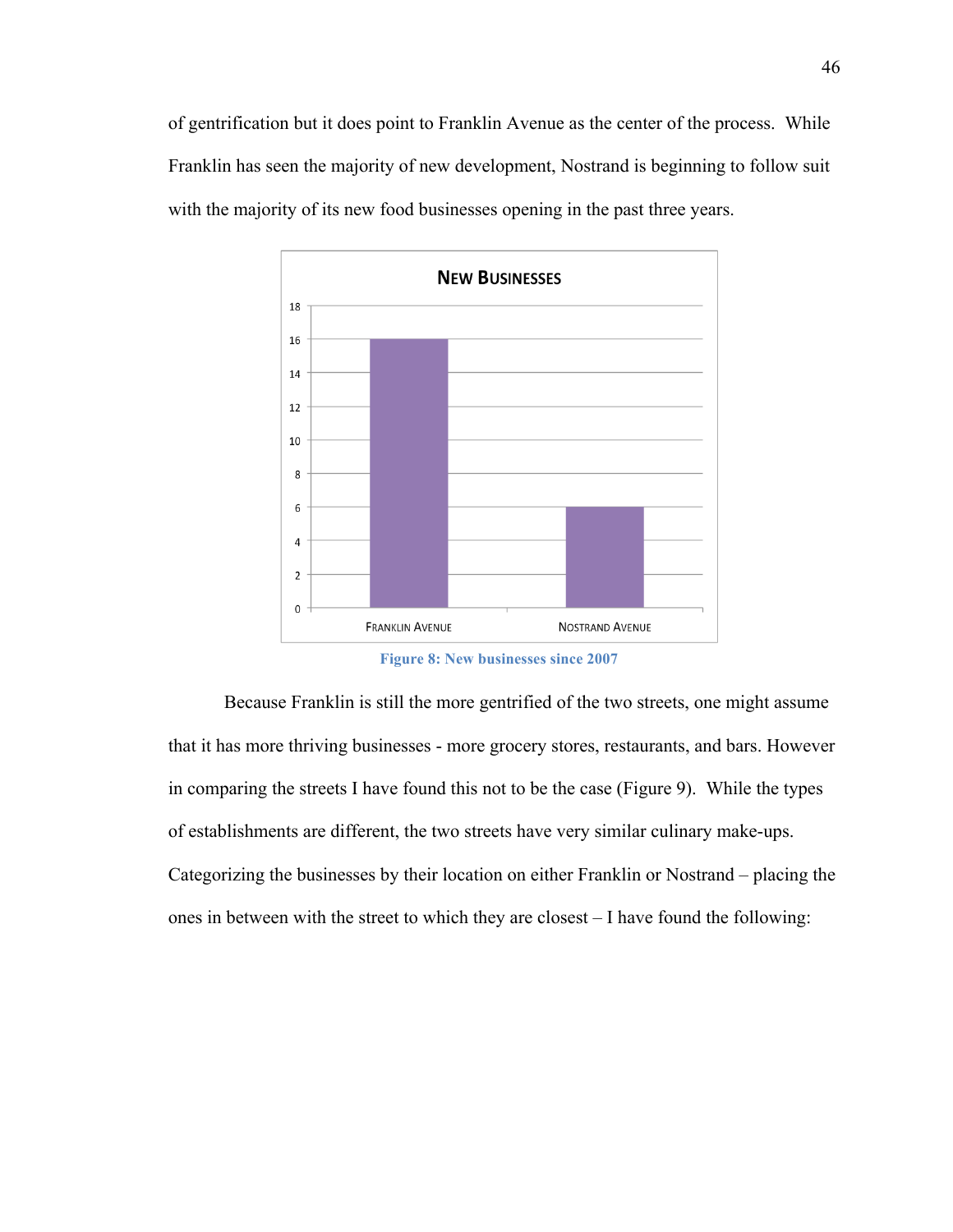

#### **Figure 9: Food options by type, Franklin Ave compared to Nostrand Ave**

The spatial distribution of food options is surprisingly even between the two streets. Franklin has a few more coffee shops, restaurants, and bars, but still the numbers are fairly even. What is also surprising and defies the typical narrative is that Nostrand has twice as many groceries as Franklin. While trends and data might indicate that the more developed street would have more markets, the situation on the ground is the opposite. Not only does Nostrand have four smaller produce markets, but it is also the location of two larger supermarkets, Met Food and Key Food.

Another seeming disparity between the two is in fast food/take out restaurants, however this data could be somewhat misleading. The fast food in Crown Heights is not the typical McDonalds or Burger King (Dunkin Donuts is the only chain I categorized as 'fast food'). There are a few casual Caribbean and West Indian restaurants that are more 'take out' than 'restaurant' and therefore were placed in this category. While it may seem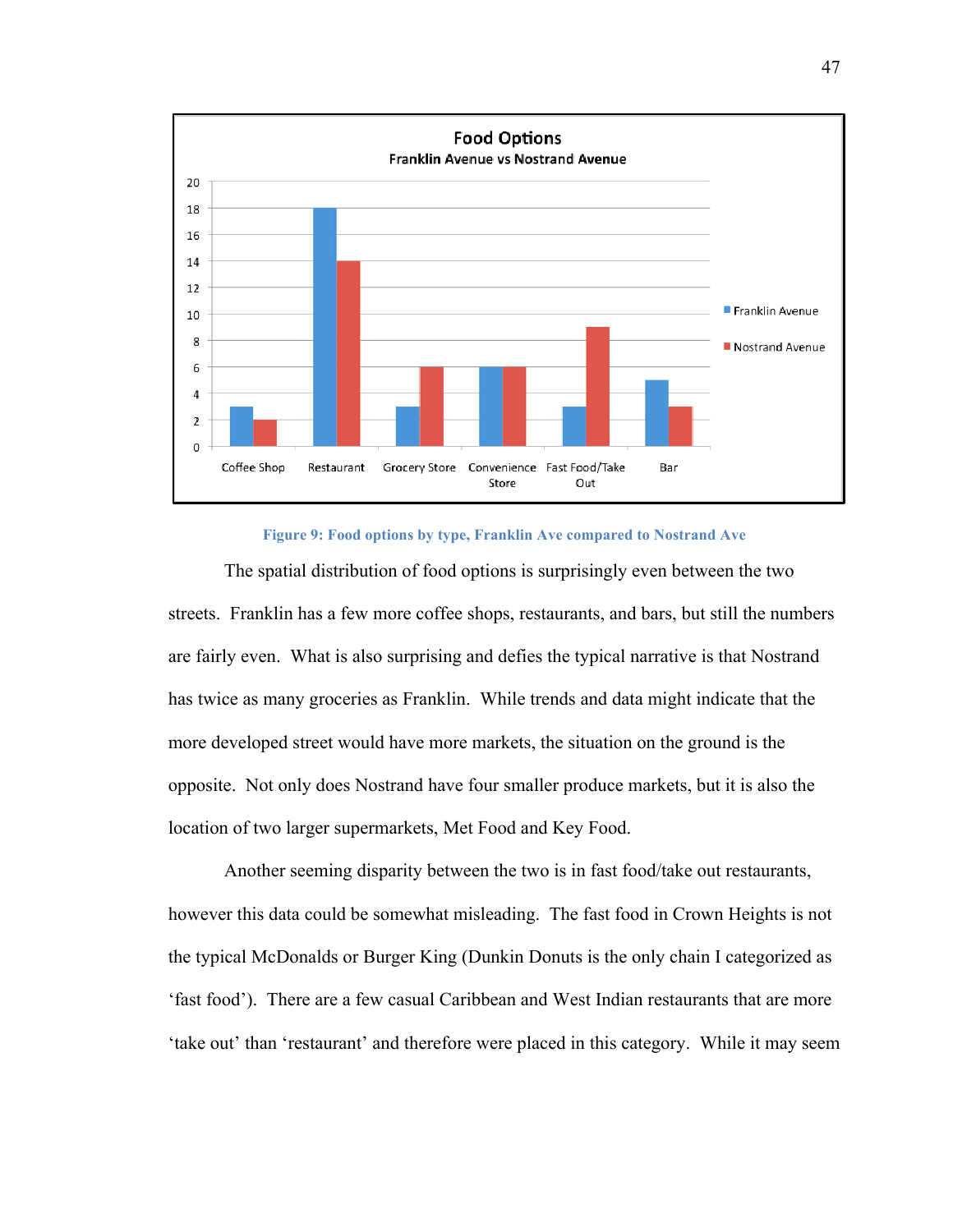that Nostrand is home to more unhealthy restaurants, as that is what we typically consider fast food, the grouping indicates more about the type of service than the type of food.

The situation becomes more interesting and telling of demographics when we more carefully examine the types of restaurants, markets, and food options available on the two streets. Specifically, the types of groceries and produce being offered on the two separate streets is not the same and does not intend to cater to the same audience. While there are still convenience stores, the three groceries on Franklin Avenue sell almost exclusively organic or local produce and high-end specialty items. They are also notably more up-scale in terms of product displays, design, aesthetics, and atmosphere. These shops fit into line with many of the other new bars, restaurants, coffee shops, and bakeries, creating a strip of food and entertainment options for the young neighborhood newcomers. Apart from the larger supermarkets, the grocery options on Nostrand Avenue are almost exclusively West Indian groceries, small markets, most run by West Indian immigrants that sell predominately fresh fruits and vegetables, spices, and traditional Caribbean staples. Though the produce is abundant, only one of the markets specifically sells organic food.

However it is important to not make assumptions or generalize about the community that frequents the shops on Nostrand. It may seem like Franklin Avenue shoppers must demand local and organic more than Nostrand Avenue shoppers, but this again makes the assumption that development and access is constructed by personal preferences alone. It also important not to form judgment simply on the presence of an organic market, as in Crown Heights, and likely in other diverse neighborhoods as well, even the types of organic markets differ.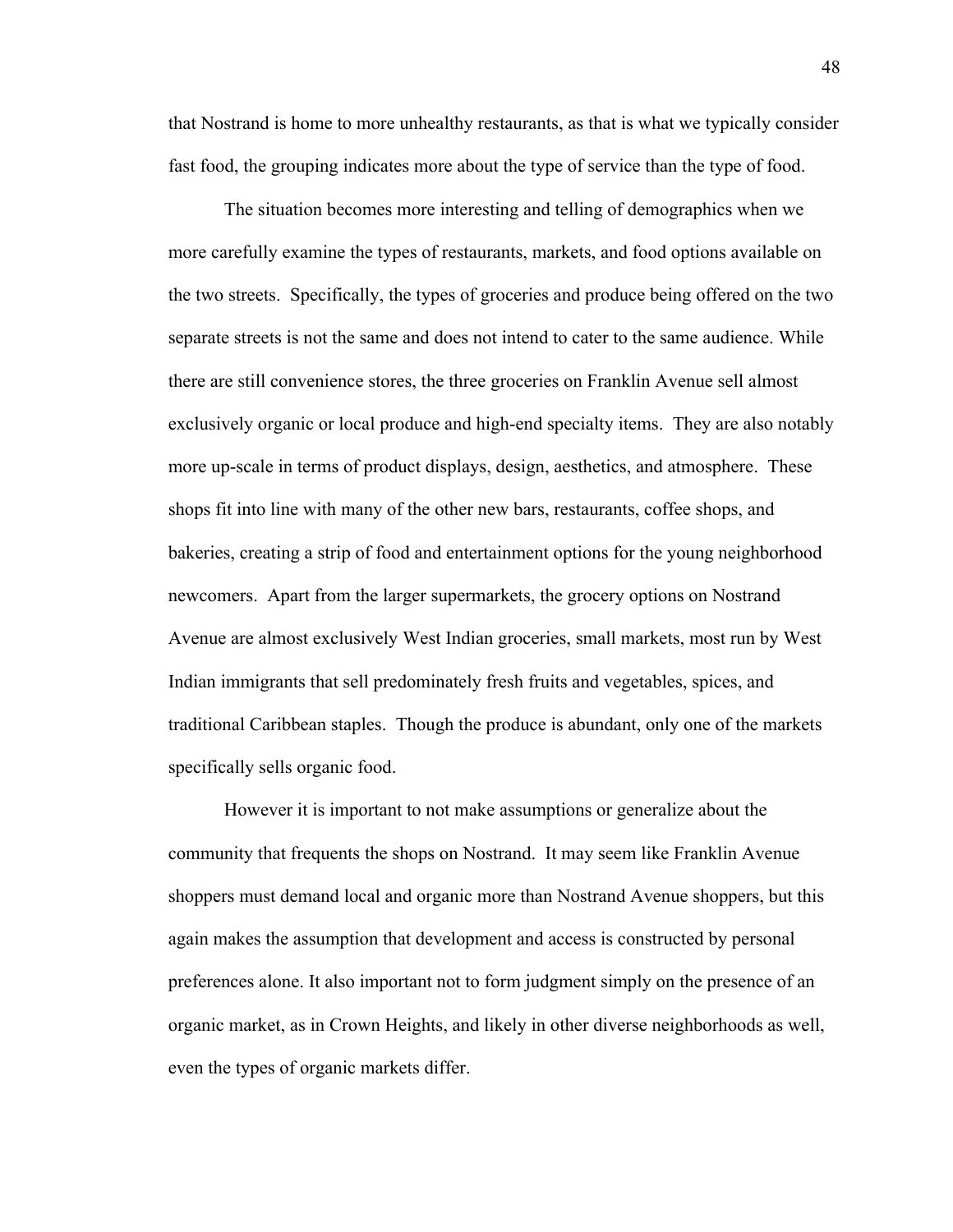The businesses on Nostrand seem to largely reflect the customs and tastes of the surrounding community. I see this through the many Caribbean and West Indian food establishments (Trinidad Golden Place Restaurant, Silver Crust Restaurants, Ital Shak Vegetarian Restaurant, Imhotep's Health & Living, Gloria's Caribbean Cuisine, and others) but also through the cultural emphasis on health food, produce, and organics. However, the interesting divergence from Franklin Avenue produce and organic shops is that the businesses on Nostrand do not market themselves to new residents or sensationalize their good food. This lack of sensationalization appears to stem from a more cultural outlook on food than participation in a trend. One Trinidadian resident explains, "in the islands, everything we eat is natural and organic, so its not new to us. I used to pick mangoes from trees in my front yard. It doesn't get more local, green, or organic than that" (Nostrand Park 2010).

This resident touches on a very important aspect of the organic movement: its newness in the United States. The modern organic movement only has meaning and traction because it is in such opposition to our dominant industrialized agriculture model. The majority of Americans cannot pick mangoes from trees in their front yards, and having access to fruit that fresh is almost unimaginable. There seems to be a common understanding and acceptance of good food among the Islanders in Crown Heights stemming from a cultural attachment and appreciation for fresh, healthy food. Eating organic food is naturalized in this culture, but still, to add even more complexity to the situation, the Islander community seems to be disconnected from, or perhaps does not feel the need to participate in the 'new' organic movement.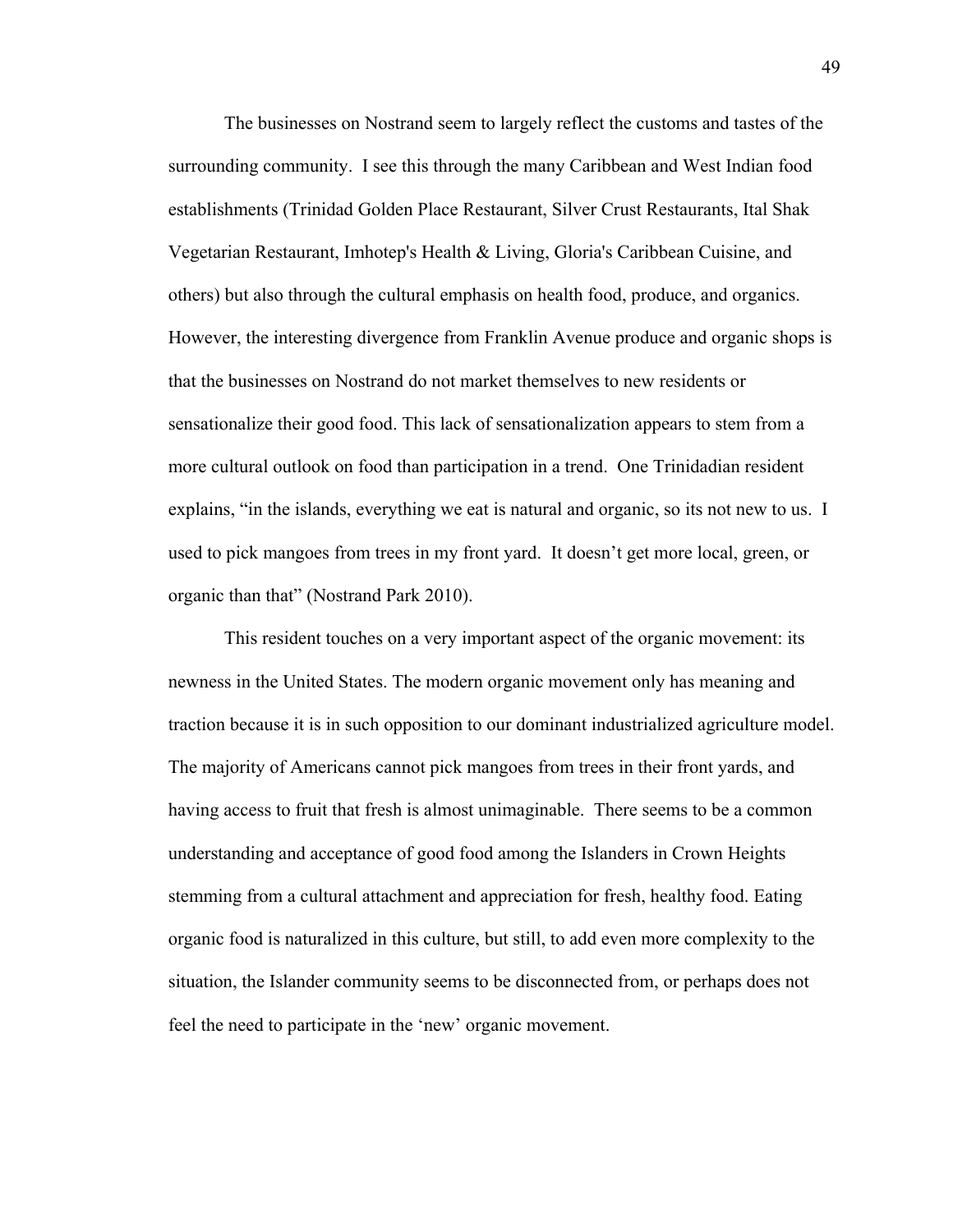A prime example of this disconnect is the failing farmers' market located in Eastern Crown Heights, even though it carries many Caribbean vegetables that are quite familiar to neighborhood residents. The farmers noted that while their produce, "practically sells itself to Park Slope parents at the Grand Army Plaza Farmers Market, it hardly moves in the heart of Brooklyn's Islander community" (Sharp 2012). Established in the summer of 2011, it is unclear whether or not the market will be back for another season. Even though farmers catered to the local palates, and even accepted food stamps, there was just not the same interest as can be seen at larger markets in Union Square or Grand Army Plaza.

If it is not price, quality, or selection that is keeping shoppers away than what is it? There are many individuals factors at play – the residents nearby may just not be interested, or they do not feel a need to change their shopping routine, or they are satisfied with the produce elsewhere – but a contributing factor is very likely an unease within the space of the market and a perception that farmers' market produce is too luxurious for a shopper of limited means. As I have discussed, famers' markets and organic food are typically white dominated arenas and the discourses surrounding them have been shaped by whiteness. The seemingly exclusionary nature of these spaces may contribute to the low costumer turnout, even if the community supports the same ideals of fresh high quality food.

The sensationalization of not just organic food, but produce in general has also led many to the false assumption that they cannot afford to shop at farmers markets. For example, the market at 125<sup>th</sup> Street in Harlem was "often passed over by poorer residents who carried the perception that fresh produce was always more expensive than more fatty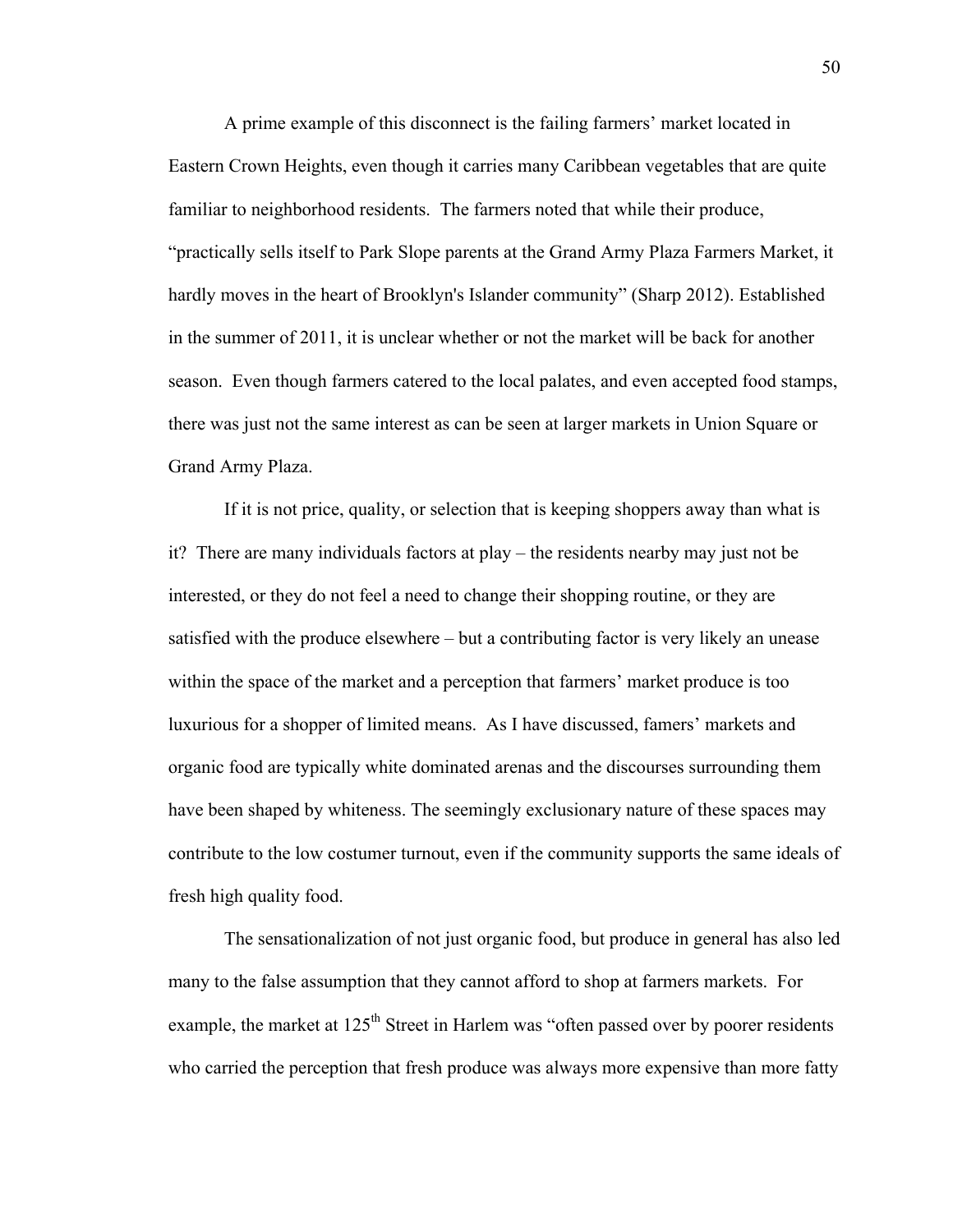foods" (Edwards 2012). While on the surface it seems beneficial to bring a market to a low-income neighborhood, much work still needs to be done for their presence to be accepted and normalized. If this does not happen then they will just continue to serve the white patrons who feel comfortable and accepted within their confines.

My research seems to show that the influx of creative, food minded people into Crown Heights prompted the opening of many new restaurants and bars, as well as the revamping of Fisher's supermarket into Bob & Betty's. However, gentrification does not explain the abundance of fruit and vegetable markets on Nostrand Avenue that have been serving the community for years. On the whole it does not seem like access to fresh produce is an issue in the neighborhood, but it does appear that shopping locales are fairly segregated. Instead of asking why only whites shop at Bob & Betty's, maybe the real question is why do not more young white gentrifiers shop at the plentiful food markets on Nostrand?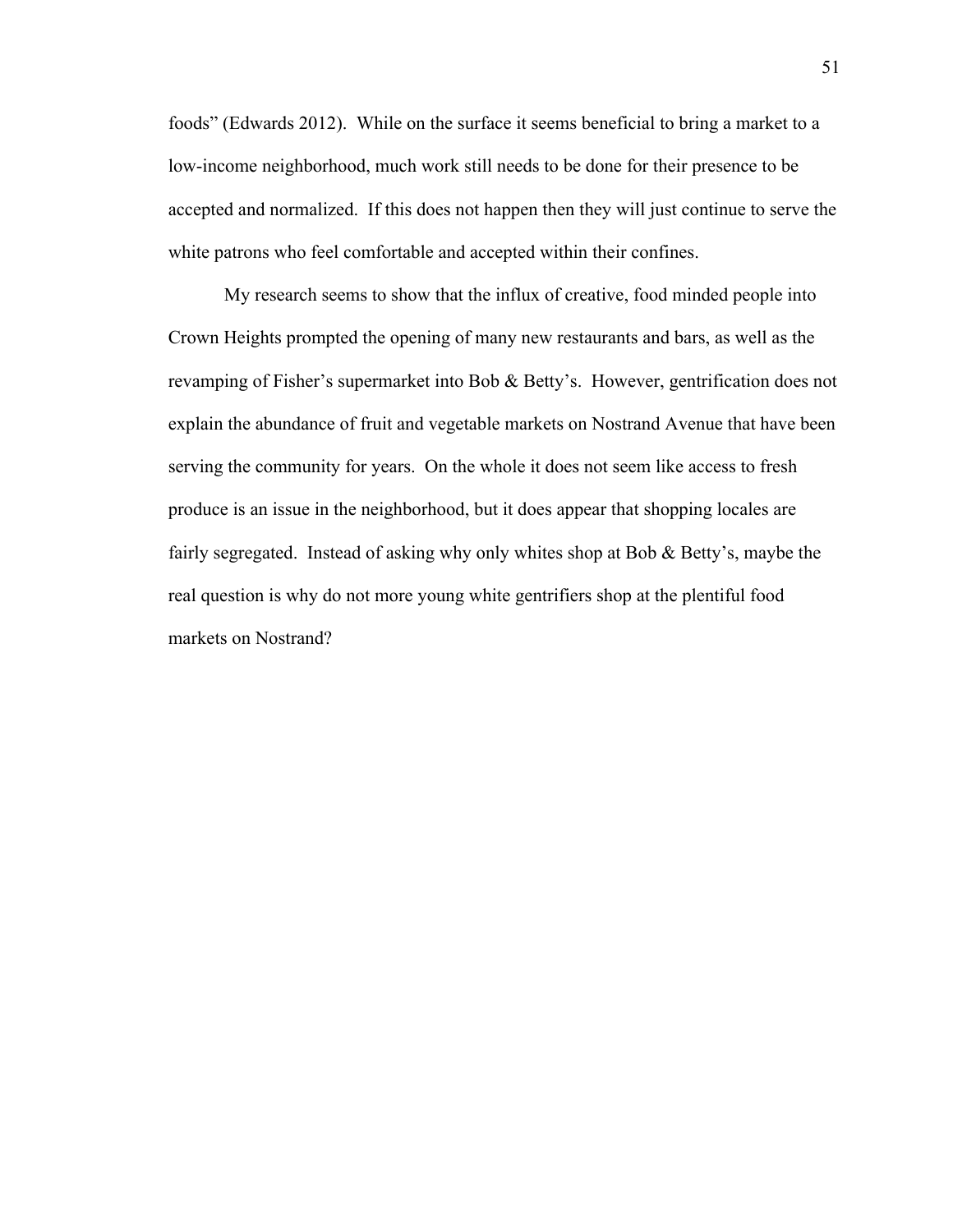#### **CONCLUSION** Changing the Wave

Gentrification is not a new problem and does not seem to be stopping anytime soon. Though we like to name them, bound them, and categorize them, neighborhoods are not static institutions and their identities will constantly be in flux as their communities continue to shift. A changing clientele, especially when the clientele are young Brooklynites, ultimately means changing food resources and food cultures. While there are always differences of taste between groups, the privilege that comes with being white and well connected leads to a sort of cultural power, or an ability to assert cultural preferences over the preferences that were there before. While the gentrification of a neighborhood threatens to dislocate residents due to higher rents, the gentrification of food may lead to displacement by changing the cultural identity of a place.

For now, the preexisting food cultures in Crown Heights have not been completely wiped out, but they are being challenged by the influx of gentrified spaces such as Bob & Betty's. While Crown Heights has worked hard for the past twenty years to maintain social cohesion, spaces of food consumption seem to break apart these bonds by either catering specifically to the young whites or to the minority community. In fact, virtually every new food business that has opened in the past ten years is consciously pandering to the young, hip demographic. While this tends to be the way new businesses work, it does not discount the fact that longtime residents might feel uncomfortable or ostracized in these spaces. This has lead to the extreme polarization of the landscape in Crown Heights between Brooklyn-chic 'fancy' food and immigrant run grocers and delis.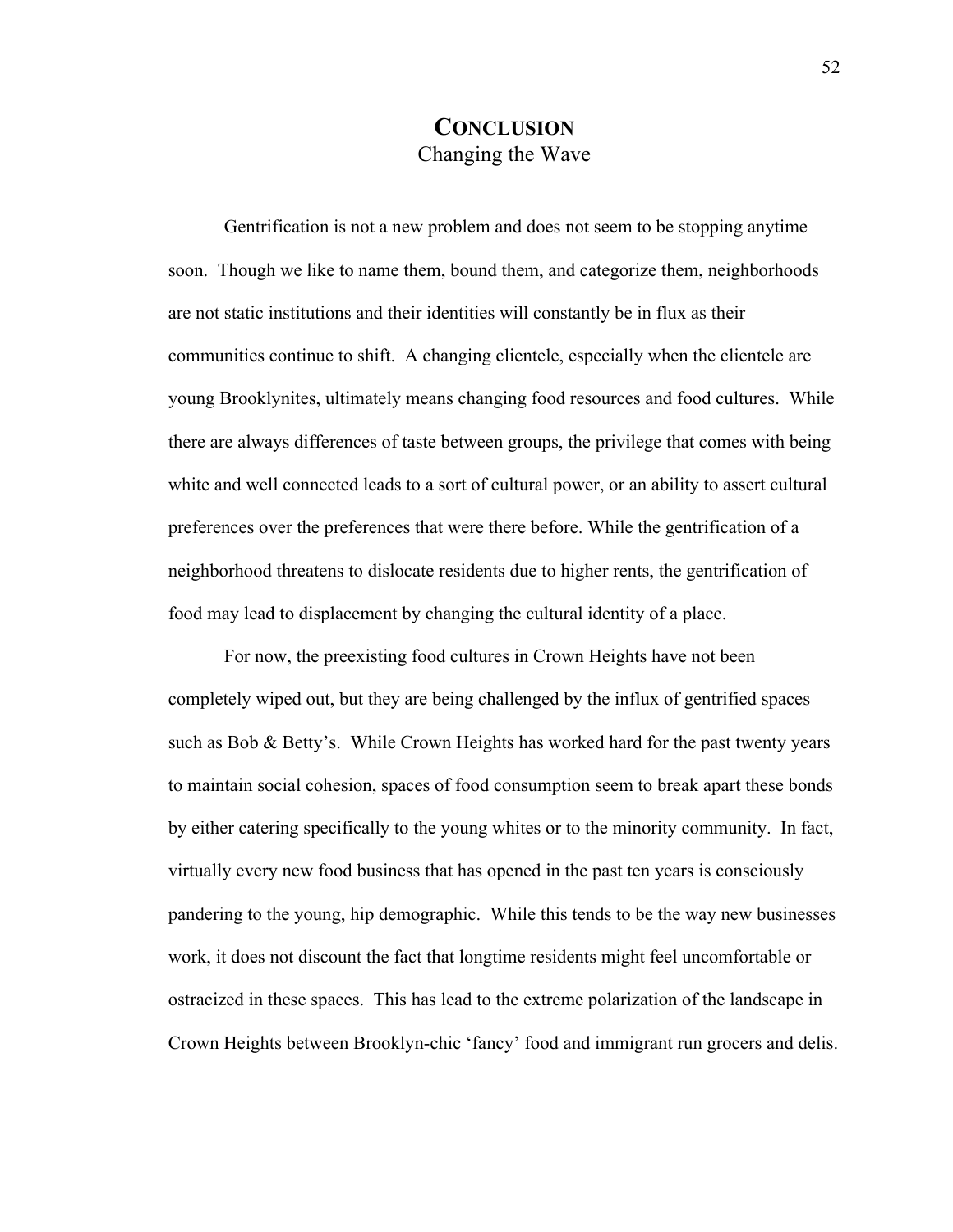The only in-betweens seem to be the large Met Food supermarket and the 24-hour Chinese take out restaurants.

It seems too that people do not readily cross food identity lines, even if their wants and desires are similar. Bob and Betty's remains a center of white consumption, even though the Caribbean community is perhaps more culturally tied to organic food. The farmers' market in Eastern Crown Heights receives very little business, even though it is affordable and caters to local palettes. Due in part to an industrialized agriculture system that does not allow for even distribution of affordable healthy food, and also to structures of whiteness and institutionalized racism, spaces of food consumption in Crown Heights have developed largely around race and class identifications.

The fairly segregated consumption in Crown Heights is likely not an anomaly, and is almost certainly representative of a larger pattern. We tend to eat what we know and shop where we like. It is no one's place to tell another how and where to eat, and we cannot force unity and integration, but residents must still feel comfortable in order for a neighborhood to be cohesive. These issues are so difficult to tackle on a community level largely because they are not simply matters of personal preference, but rather are the result of years of injustice and inequality. Without sweeping policy change and radical shifts in culture, there is no quick way for minorities to feel welcome in white spaces of consumption.

While I tremendously advocate for these systemic changes and strongly believe in the necessity of political action in changing the conventional system, I do not mean to say that food politics on the local community level are unimportant or that neighborhoods do not have power to create change. Neighborhoods are where these issues play out. These

53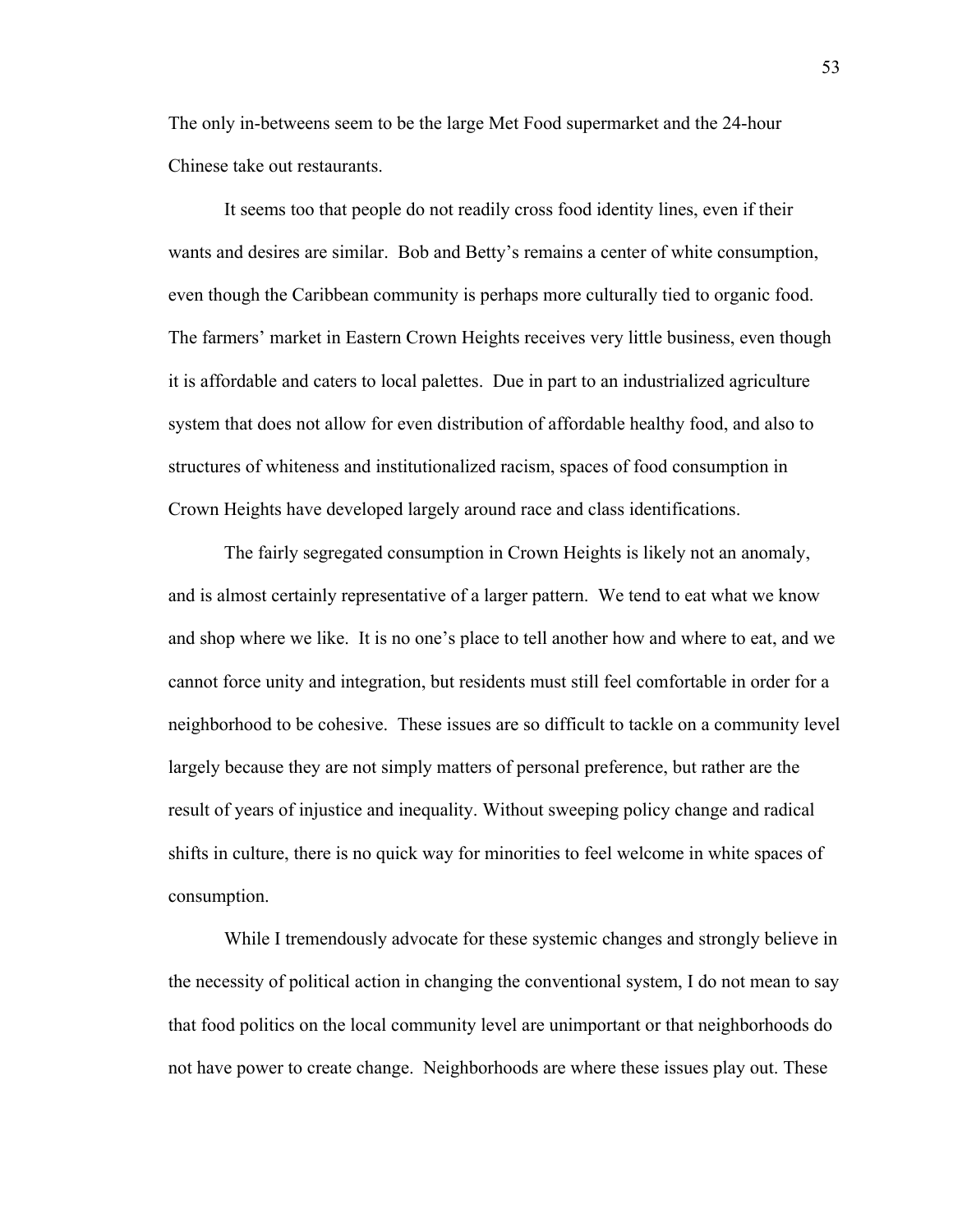realities of inequality and social unrest are manifested through processes of neighborhood change and are highlighted immensely when we examine local foodscapes. What food ends up on the grocery store shelves and who has the privilege to purchase it is largely dictated by federal policies and institutionalized injustice, but that does not mean that nothing can be done to promote equality and social cohesion on the community level. Especially when food politics are so intertwined with the epidemic of gentrification in Brooklyn, it is essential to learn and change with each particular wave.

While we know that this process of neighborhood change is not realistically slowing down, this does not necessarily mean that it needs to follow the trajectory it has taken in other areas of Brooklyn and in the United States at large. Part of the danger in labeling such community shifts as gentrification is that in doing so we too easily excuse the results, chalking them up the inevitable consequences of an inevitable process. The typical narrative of gentrification also indicates a process that has a beginning and an end. We talk about neighborhoods experiencing gentrification as if it is a phase like puberty. The community starts out rather underdeveloped, there is a period of sometimes awkward and turbulent transition, but then it comes out the other side looking better than ever.

For this reason, I think it may even be counterproductive to think of these neighborhoods in such terms. By broadly attributing neighborhood change to this concept of gentrification, we are ignoring the idiosyncrasies and individualized conditions of the particular place. Attributing change to such a generalized concept stops the conversation and the investigation. If we were to accept that Crown Heights is merely gentrifying, then we are missing the complexities of the problem. The goal then must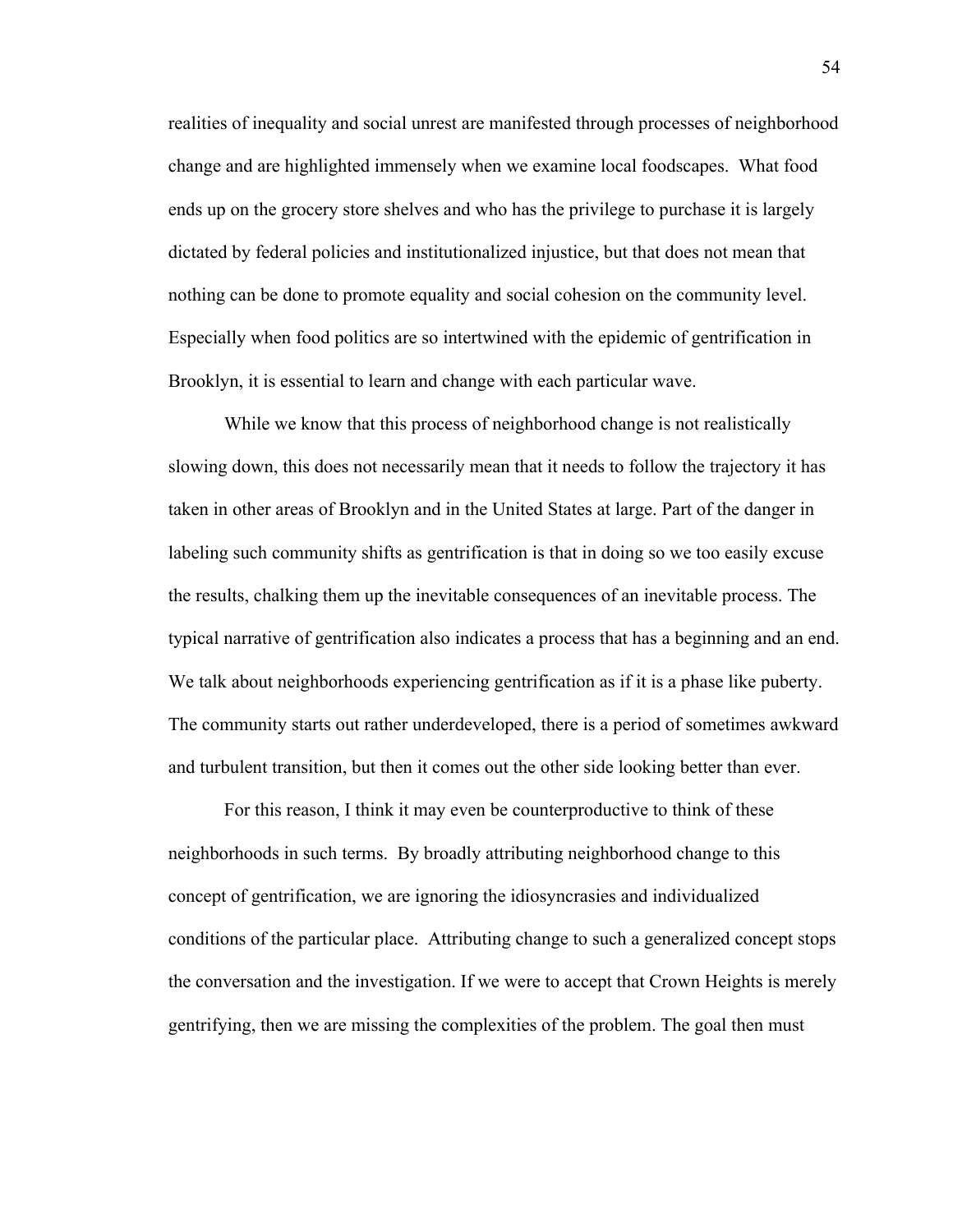become not to stop gentrification, but to manage it by being attentive to cultural and community change.

In places such as Crown Heights, this might mean respecting difference and allowing different food cultures to grow and develop simultaneously. By working to protect the West Indian organic grocers from the encroaching white-food establishments, the neighborhood can allow for both populations to consume as they please. However it then becomes difficult to balance celebrating individual difference, while still trying to create a united community. There seems to be a fine line between 'diversity' and 'segregation' and Crown Heights is tiptoeing along it. But this has been the struggle all along; how does a community manage and embrace difference in a way that is inclusive but does not allow one group to dominate another?

The first step could be through food. While the goal of establishing new food businesses rarely has the intention of increasing access to good food to others within the neighborhood, it certainly has this potential. Not only might newcomers chose to start businesses that coincide with their consumption preferences, but the attention, status, and money that gentrification brings may help attract more businesses, like quality grocery stores, to the area. However, development usually comes with a cost. While Crown Heights has not reached the level of growth that it will be attracting a Whole Foods anytime soon, the rents are already rising at a steep rate that has the potential to displace older, less affluent residents. Even if the buzz around the neighborhood was enough to bring more good food into the area, the question will be if the longtime residents will be around to see it.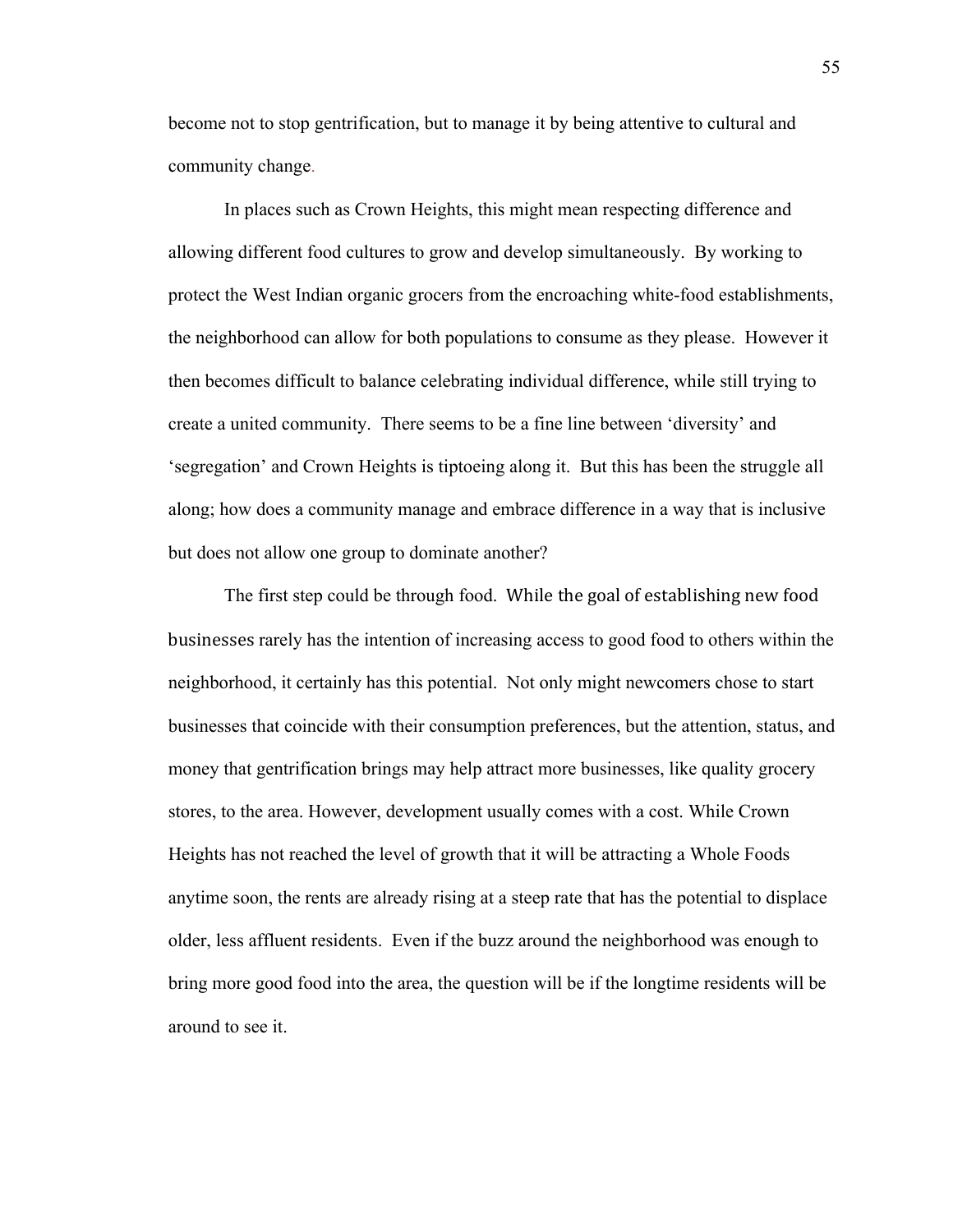Though my preliminary research indicates that access to food is not worse for the minority communities, to say that there is equality is to ignore the patterns of gentrification entirely. At the moment, the Caribbean and West Indian population may be content with their options, but Crown Heights is certainly not declining in popularity, which means that gentrification will continue on its regularly scheduled path. Rents will likely go up, the price of living will go up, and more whites who can afford to live in the neighborhood will displace the residents who cannot. If this pattern continues there will be more 'white' organic shops than West Indian organic shops in ten years.

So what then can stop this cycle and change this particular wave of gentrification? With the current state of our conventional food systems, there is likely no getting rid of the hype and pretension surrounding good food. If food production were different, if industrialized agriculture was not the norm, then the good food, the locally and organically produced food, would not seem so special anymore. Our Monsanto-based food system constrains not only the way our food is produced, but also ways in which we conceptualize, market, and sell food. Cafes and restaurants will still tout their small batch pickles, grass-fed butter, and organic kale because these items are still special. The majority of food today is genetically modified, overly processed, and filled with byproducts. Selling and serving food that is simple, that does not come with all the extras, is actually the most luxurious.

Without enormous structural changes first within the conventional food system, organic food will always be the 'alternative', and both due to its production costs and its alienating social status as a yuppie luxury it will not become accepted and therefore accessible to the majority of eaters in the United States. However, in the meantime,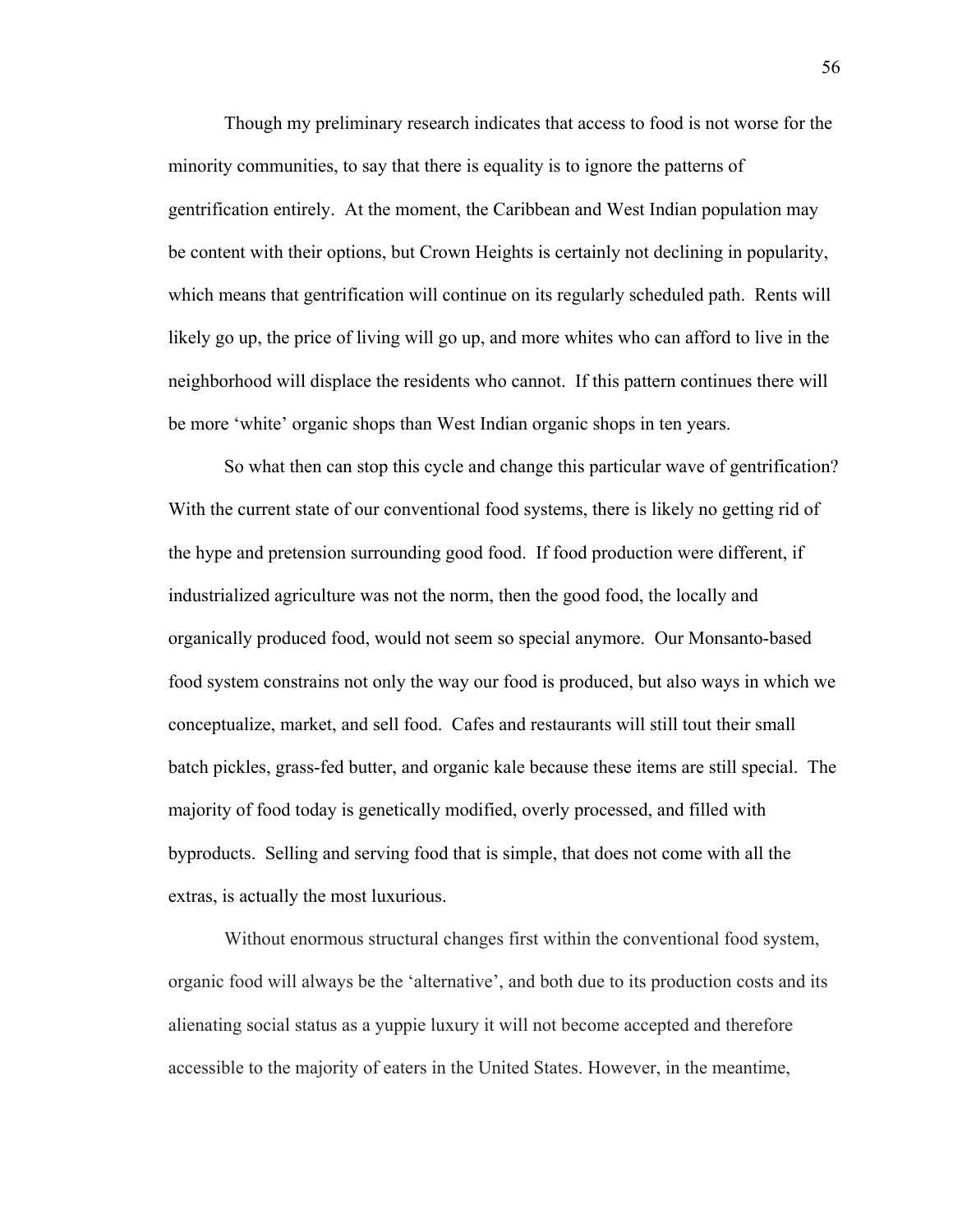Crown Heights can serve as an example to the next stop on the gentrification express of a community that is cognizant and aware of the change that is occurring within the neighborhood. Neighborhood leaders, business owners, and residents alike are keen to the processes at work and understand their consequences, both beneficial and harmful. For now the Caribbean jerk chicken shops and the West Indian grocers will stay in business, and with a heightened awareness of neighborhood change and a dedication to preserving a diverse yet united community, perhaps they will stick around.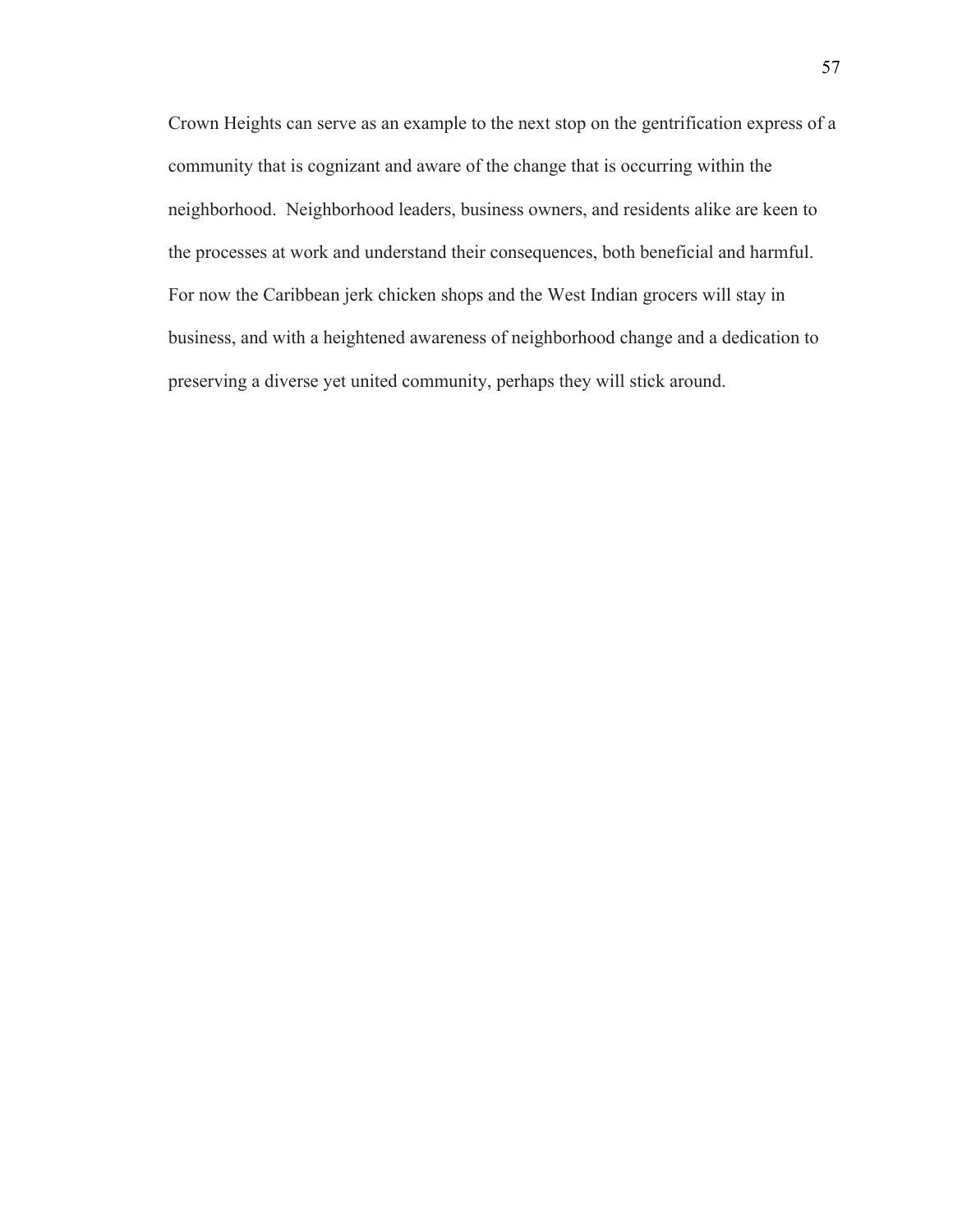#### Works Cited

Allen, Arthur. "U.S. touts fruit and vegetables while subsidizing animals that become meat." *Washington Post*, 3 Oct. 2012. <http://articles.washingtonpost.com/2011-10- 03/national/35276732\_1\_direct-subsidy-payments-commodity-crops-myplate>.

Bonnett, Alastair. "Geography, 'race' and Whiteness: invisible traditions and current challenges ." *Area*. 29. no. 3 (1997): 193-199.

Charles, Dan. "Who Are The Young Farmers Of 'Generation Organic'?." *NPR : National Public Radio*, 12 Dec. 2011. <http://www.npr.org/blogs/thesalt/2011/12/12/143459793/who-are-the-young-farmersof-generation-organic>.

CDC. "Compared with whites, Blacks had 51% higher and Hispanics had 21% higher obesity rates." *Centers for Disease Control and Prevention*, 5 Apr. 2010. <http://www.cdc.gov/features/dsobesityadults/index.html>.

City-Data. "Crown Heights." *City-Data*, 2011. <http://www.citydata.com/neighborhood/Crown-Heights-Brooklyn-NY.html>.

The City of New York. "2010 Census Profile." *NYC Census Fact Finder*. NYC.gov, 2013. <gis.nyc.gov/census/>.

Coleman-Jensen, Alisha, Mark Nord, Margaret Andrews, and Steven Carlson. "Household Food Security in the United States in 2011." *United States Department of Agriculture Economic Research Service*, 13 Sept. 2012. <http://www.ers.usda.gov/publications/err-economic-researchreport/err141.aspx**#**.UUjDDFvwI7Q>.

"Crown Heights, Brooklyn, NY Community Info Overview." *Home Finder*, 2013. <http://www.homefinder.com/NY/Brooklyn/neighborhood/Crown-Heights/local-realestate>.

Crown Heights Community Mediation Center, "Who We Are." 2012. < http://www.crownheightsmediationcenter.org/p/who-we-are.html>.

Edwards, Aaron. "Struggling Crown Heights, Brooklyn, Farmers' Market Loses Farmer" *The New York Times*,16 Aug. 2012. <http://www.nytimes.com/2012/08/17/nyregion/struggling-crown-heights-brooklynfarmers-market-loses-farmer.html? r=0>.

Environmental Working Group. "EWG Farm Subsidy Database." *Environmental Working Group*, 2012. <http://farm.ewg.org/region.php>.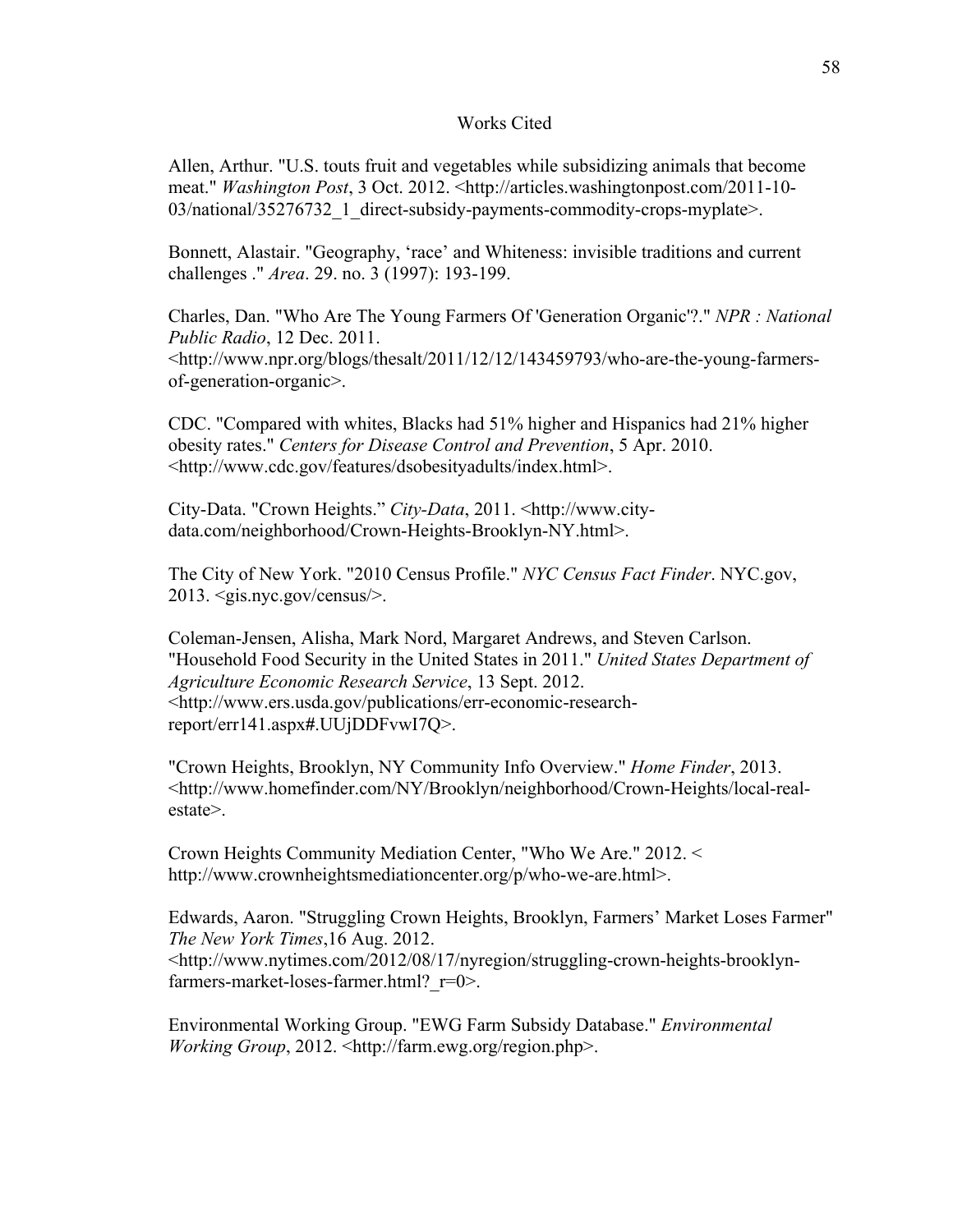Girgenti, Richard H. *A Report to the Governor on the Disturbances in Crown Heights,* vol. 1, *An Assessment of the City's Preparedness and Response to Civil Disorder* (Albany, 1993).

Guthman, Julie. "Bringing good food to others: investigating the subjects of alternative food practice." *Cultural Geographies*. 15.4 (2008): 431-447.

Guthman, Julie. "If They Only Knew": Color Blindness and Universalism in California Alternative Food Institutions." *The Professional Geographer* 60.3 (2008): 387-397.

Hauter, Wenonah. *Foodopoly: the battle over the future of food and farming in America*. New York: New Press, 2012.

Hickman, Matt. "40 farmers under 40." *Mother Nature Network*, 21 Sept. 2009. <http://www.mnn.com/your-home/organic-farming-gardening/stories/40-farmers-under- $40$ .

Higgins, Michelle. "Moving Deeper Into Brooklyn for Lower Home Prices" *The New York Times*, 8 Mar. 2013. <http://www.nytimes.com/2013/03/10/realestate/movingdeeper-into-brooklyn-for-lower-homeprices.html? r=2&adxnnl=1&pagewanted=3&adxnnlx=1364008942-Zd5Ro993ozsOhKCQBGgWRQ>.

Hogue, Adam. "Young Organic Farmers Are the Future of the American Food Industry." *Policymic*, 2012. <http://www.policymic.com/articles/9372/young-organicfarmers-are-the-future-of-the-american-food-industry>.

hooks, bell. *Belonging: a culture of place*. New York: Routeledge, 2009.

ICPH USA. "Poverty in New York City." *The Institute for Children, Poverty, and Homelessness*, 2010. <http://www.icphusa.org/index.asp?page=17&asset=169>.

Jetter, Karen M., and Diana L. Cassady. "Increasing Fresh Fruit and Vegetable Availability in a Low-Income Neighborhood Convenience Store: A Pilot Study." *Health Promotion Practice* 11.5 (2010): 694-702.

Martin, Michel. "The Green Movement Turns Black and Brown." *Tell Me More*. National Public Radio: 22 Apr. 2009. Radio.

McGuinness, Mark. "Geography matters? Whiteness and contemporary geography." *Area*. 32. no. 2 (2000): 225–230.

McGowan, William. "Race and Reporting." *City Journal*. 1993. <http://www.cityjournal.org/html/about\_cj.html>.

McIntosh, Peggy. "White privilege, color, and crime: A personal account." *Images of color, images of crime*. Los Angeles: Roxbury Publishing Company, 1998. 1-7.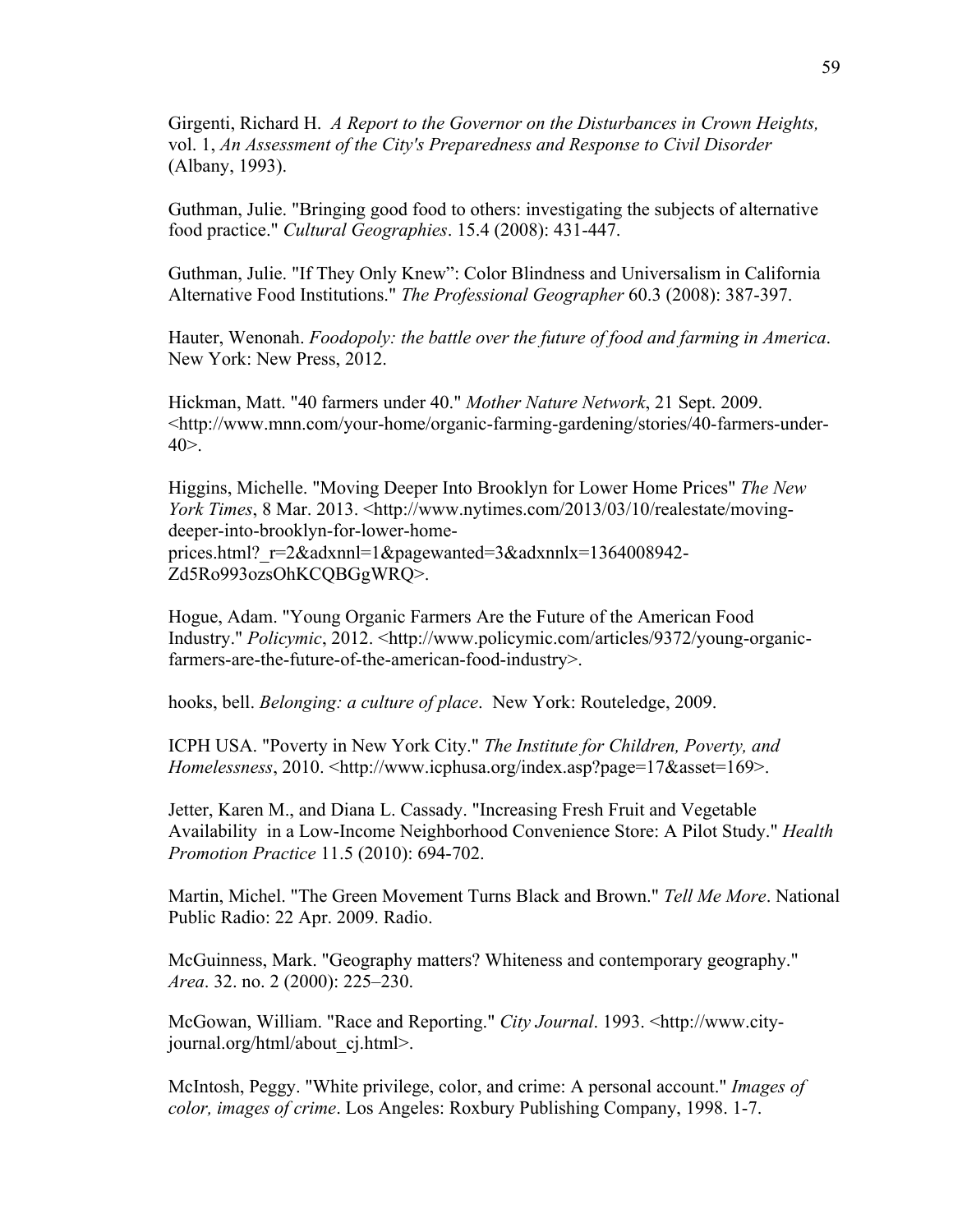McMillan, Tracie. "Tracie McMillan: 9 Things You've Never Heard About America's Food." *The Huffington Post*, 24 Feb. 2012. <http://www.huffingtonpost.com/traciemcmillan/food-in-america\_b\_1295035.html**#**s715573&title=Everybody\_Wants\_Good>.

McMillan, Tracie. *The American way of eating: undercover at Walmart, Applebee's, farm fields, and the dinner table*. New York: Scribner, 2012.

Monsivais, Pablo, and Adam Drewnowski. "The Rising Cost of Low-Energy-Density Foods." *Journal of the American Dietetic Association* 107.12 (2007): 2071–2076. Print.

Nostrand Park. "Fisher's Supermarket – Revamped & Restocked – A Changing Store In An Ever Changing Community." *Nostrand Park,* 2012. <http://nostrandpark.com/2011/03/23/fishers-supermarket-revamped-restocked-with-afocus-on-the-community/>.

Nostrand Park. "Organic selections coming to a bodega near you?." *Nostrand Park*, 5 Feb. 2010. < nostrandpark.com/2010/02/05/organic-selections/>.

Osman, Suleiman. *The Invention of Brownstone Brooklyn: Gentrification and the Search for Authenticity in Postwar New York*. Oxford: Oxford University Press, 2011.

Parker-Pope, Tara. "A High Price for Healthy Food." Well Blog. *The New York Times*, 5 Dec. 2007. <http://well.blogs.nytimes.com/2007/12/05/a-high-price-for-healthy-food/>.

Piller, Dan, and Elizabeth Weise. "USDA revises corn, soybean crop estimates dramatically lower." *USA TODAY*, 10 Aug. 2012. <http://usatoday30.usatoday.com/money/industries/food/story/2012-08-10/drought-cornsoybean-crop-estimates/56930320/1>.

Pulido, Laura. "Rethinking Environmental Racism: White Privilege and Urban Development in Southern California." *Annals of the Association of American Geographers*. 90.1 (2000). 12-40.

Robbins, Liz. "Unease Lingers Amid a Rebirth in Crown Heights." *The New York Times* 31 Jan. 2012. <http://www.nytimes.com/2012/02/01/nyregion/in-crown-heights-arenaissance-with-unease.html?pagewanted=all>.

Rotondaro, Vinnie, and Maura Ewing. "The Ins and The Outs." *Narratively*, 15 Jan. 2013. <http://narrative.ly/the-old-neighborhood/the-ins-and-the-outs/>.

Schwaner-Albright, Oliver. "Brooklyn's New Culinary Movement." *The New York Times,* 24 Feb. 2009. <http://www.nytimes.com/2009/02/25/dining/25brooklyn.html?pagewanted=all>.

Sharp, Sonja. "Crown Heights Farmers Market Struggles to Survive as Others Bloom."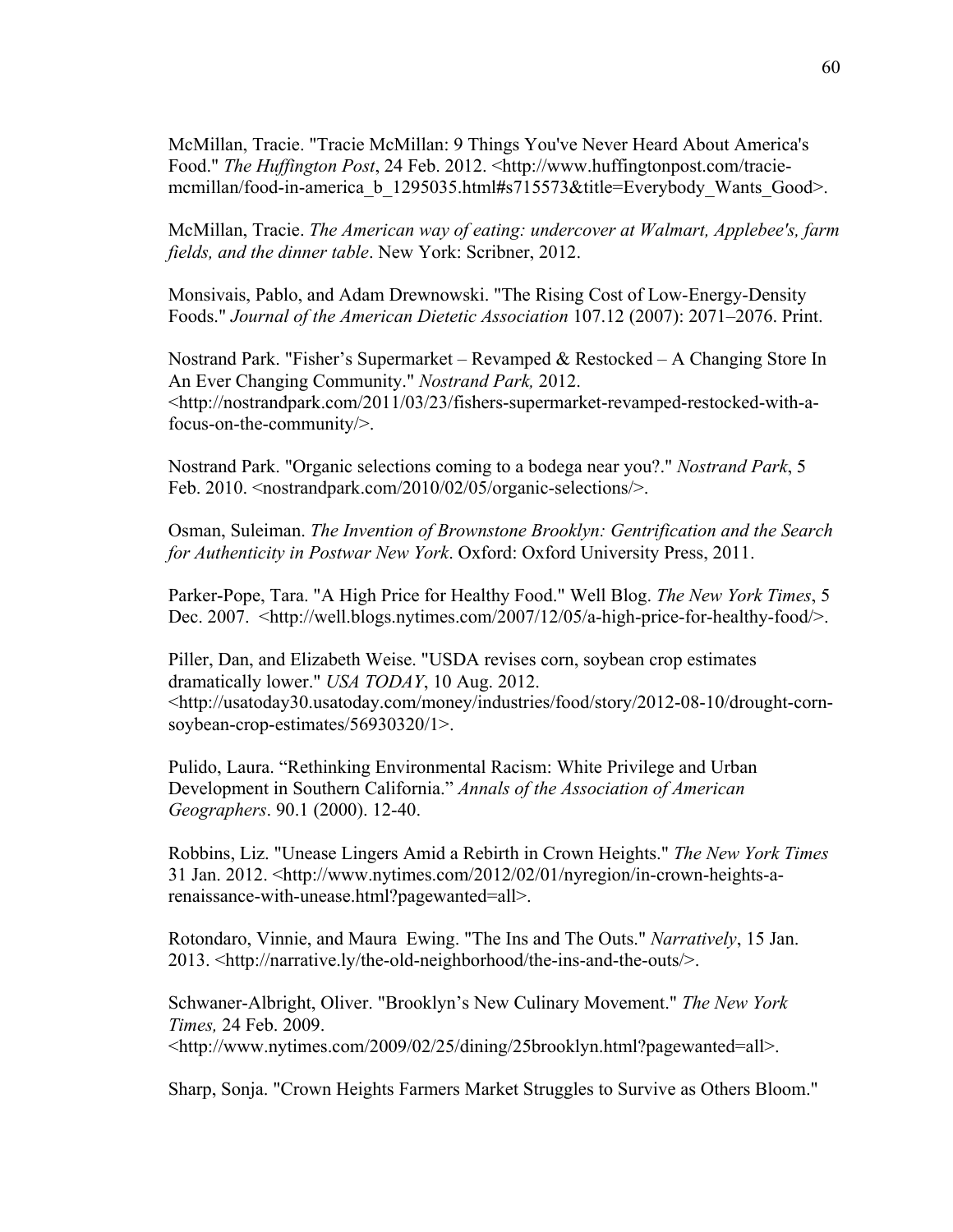*DNAinfo.com*,19 July 2012. <http://www.dnainfo.com/new-york/20120719/crownheights/crown-heights-farmers-market-struggles-survive-as-othersbloom**#**ixzz2OIX3XCsB>.

Slocum, Rachel. "Whiteness, space and alternative food practice." *Geoforum*. 38.3 (2007): 520-533.

Tattenham, Katrina. *Food politics and the food justice movement*, Senior thesis Santa Cruz: University of California. 2006.

U.S. EPA. "Major Crops Grown in the United States." *United States Environmental Protection Agency*, 27 June 2012. <http://www.epa.gov/agriculture/ag101/cropmajor.html>.

Wall, Patrick. "Shopping For Change In Crown Heights." The Brooklyn Bureau, 26 May 2011. <http://www.bkbureau.org/shopping-change-crown-heights**#**.UPcH8bZTt68>.

Wallace, Benjamin. "The Twee Party." *New York Magazine*. 15 Apr. 2012. <http://nymag.com/news/features/artisanal-brooklyn-2012-4/>.

Williams, Carla. "Eating Healthy Might Prove Too Expensive for Poor." *ABC News*, 1 Nov. 2007. <http://abcnews.go.com/Health/Diet/story?id=3807128&page=1>.

USDA. "Dietary Guidelines for Americans, 2010." *United States Department of Agriculture,* 31 Jan. 2011. <http://www.cnpp.usda.gov/DGAs2010- PolicyDocument.htm>.

Yelp. "Bob & Betty's Food Market." *Yelp*, 2013. <www.yelp.com/biz/bob-and-bettysfood-market-brooklyn>.

Zukin, Sharon. *The Cultures of Cities*. Cambridge, MA: Blackwell Publishers Inc, 1995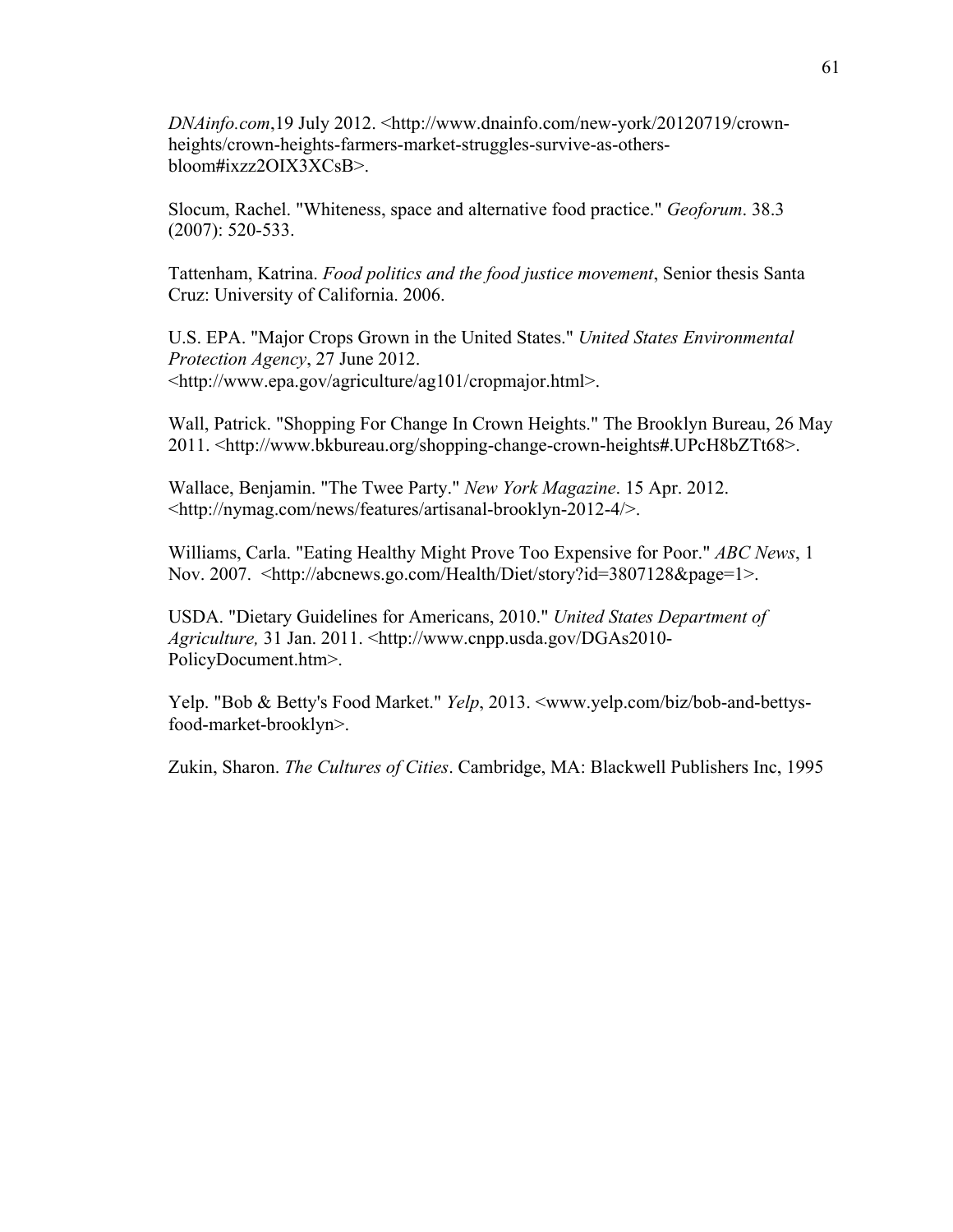#### **Appendix 1: Food suppliers in Crown Heights, Brooklyn**

This list was obtained through field research in the area, noting all establishments that sell food and specifically noting if the establishment sold fresh produce. It is accurate to my knowledge as of April 2013.

| <b>Name</b>                     | <b>Type</b> | <b>Address</b>   |
|---------------------------------|-------------|------------------|
| #**The Pulp and Bean            | Coffee Shop | 809 Franklin Ave |
| #**The Breukelen Coffee House   | Coffee Shop | 764 Franklin Ave |
| #**Crown Sky Café               | Coffee Shop | 662 Nostrand Ave |
| #**Connecticut Muffin           | Coffee Shop | 615 Nostrand Ave |
| $\#^{**}$ Lily & Fig            | Coffee Shop | 727 Franklin Ave |
| Opel Carribean Cuizine          | Restaurant  | 796 Franklin Ave |
| **JamRock Kitchen               | Restaurant  | 796 Franklin Ave |
| **Veggies Natural Juice Bar     | Restaurant  | 785 Franklin Ave |
| **Barboncino Pizza              | Restaurant  | 781 Franklin Ave |
| **Dutch Boy Burger              | Restaurant  | 766 Franklin Ave |
| **Chavela's                     | Restaurant  | 736 Franklin Ave |
| **Little Zelda                  | Restaurant  | 728 Franklin Ave |
| ** Black Tree Sandwich Shop     | Restaurant  | 724 Franklin Ave |
| <b>Sweet Basil Inc</b>          | Restaurant  | 709 Franklin Ave |
| **Mayfield                      | Restaurant  | 688 Franklin Ave |
| Gueros Brooklyn                 | Restaurant  | 605 Prospect Pl  |
| ** A Slice of Brooklyn Pizza    | Restaurant  | 685 Franklin Ave |
| Bombay Masala                   | Restaurant  | 678 Franklin Ave |
| Roscoe's Pizza                  | Restaurant  | 685 Franklin Ave |
| **Catfish                       | Restaurant  | 1433 Bedford Ave |
| Brooklyn Exposure Inc           | Restaurant  | 1401 Bedford Ave |
| Taste of India                  | Restaurant  | 1018 Bergen St   |
| Francine's Cuisine              | Restaurant  | 774 St Johns Pl  |
| **Juice Hugger Café             | Restaurant  | 85 Rogers Ave    |
| Feeding Tree                    | Restaurant  | 816 Nostrand Ave |
| **Syd's Serious Sandwich Shop   | Restaurant  | 759 Nostrand Ave |
| Glenda's Restaurant             | Restaurant  | 854 St Johns Pl  |
| Ital Shak Vegetarian Restaurant | Restaurant  | 780 Nostrnad Ave |
| Chicago 60                      | Restaurant  | 770 Nostrand Ave |
| Imhotep's Health & Living       | Restaurant  | 735 Nostrand Ave |
| <b>Excusitie Ocean View</b>     | Restaurant  | 710 Nostrand Ave |
| **Richol Café and Bakery        | Restaurant  | 563 Nostrand Ave |
| Randy's Phenomenal Eats         | Restaurant  | 602 Nostrand Ave |
| Pearl Indian Food               | Restaurant  | 738 Franklin Ave |
| Kelso Dining                    | Restaurant  | 648 Franklin Ave |
| Gloria's Carribean Cuisine      | Restaurant  | 764 Nostrand Ave |
| **Sakura Tokyo                  | Restaurant  | 604 Nostrand Ave |
| #**Bob & Betty's                | Grocery     | 805 Franklin Ave |
| #Nam's Fruit Market             | Grocery     | 767 Franklin Ave |